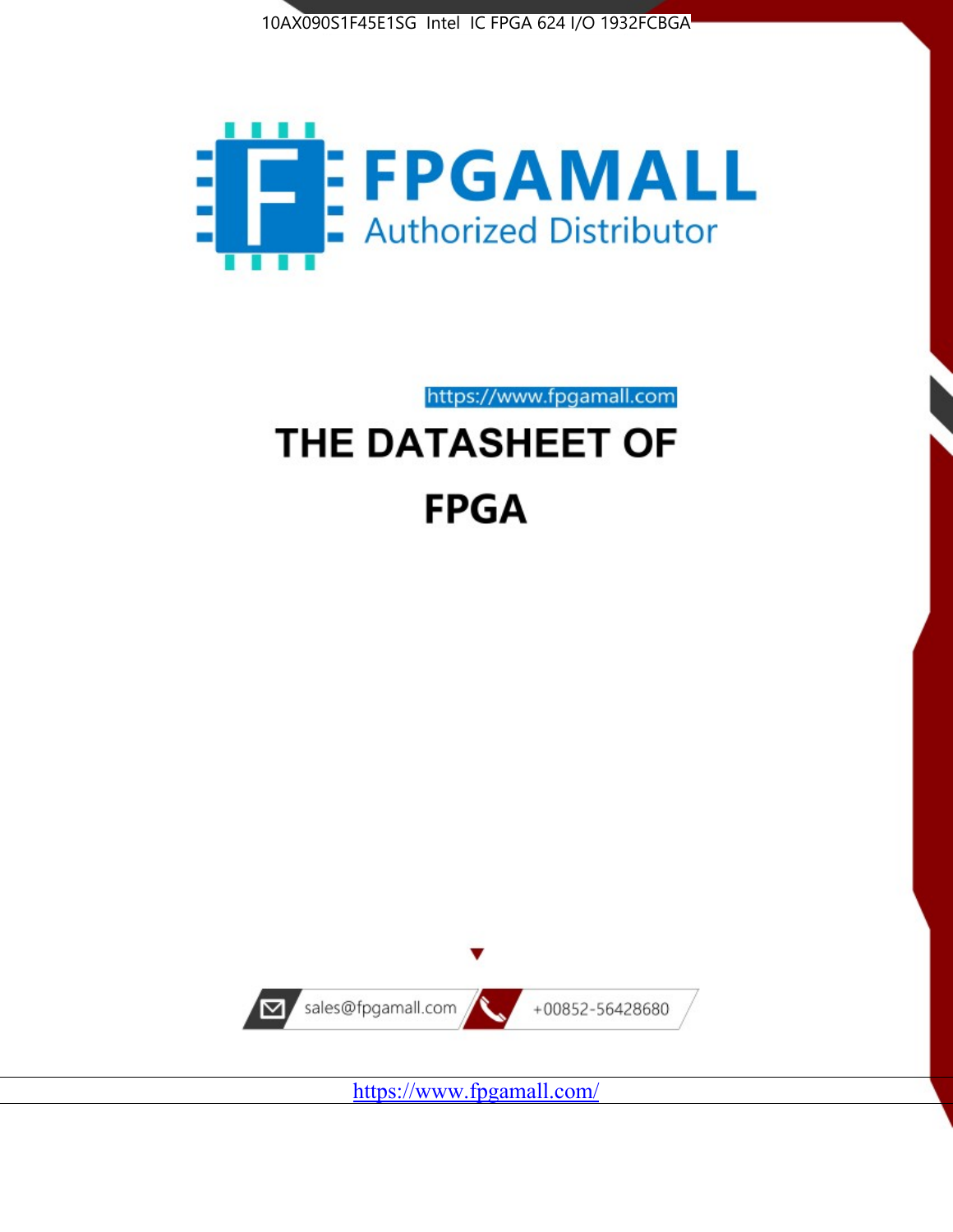10AX090S1F45E1SG Intel IC FPGA 624 I/O 1932FCBGA



# **Intel® Arria® 10 Device Overview**



**A10-OVERVIEW | 2018.12.06** Latest document on the web: **[PDF](https://www.intel.com/content/dam/www/programmable/us/en/pdfs/literature/hb/arria-10/a10_overview.pdf)** | **[HTML](https://www.intel.com/content/www/us/en/programmable/documentation/sam1403480274650.html)**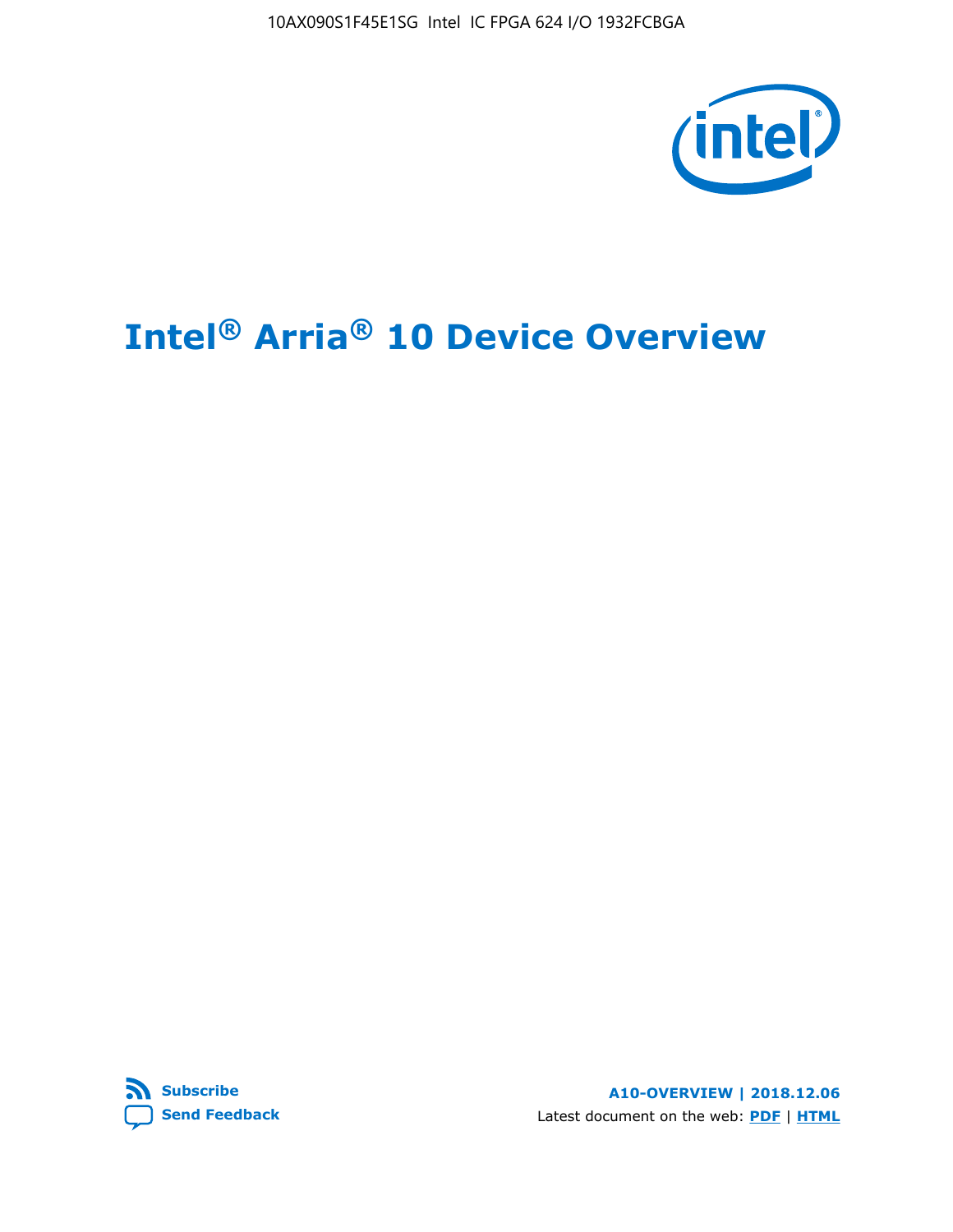

**Contents** 

# **Contents**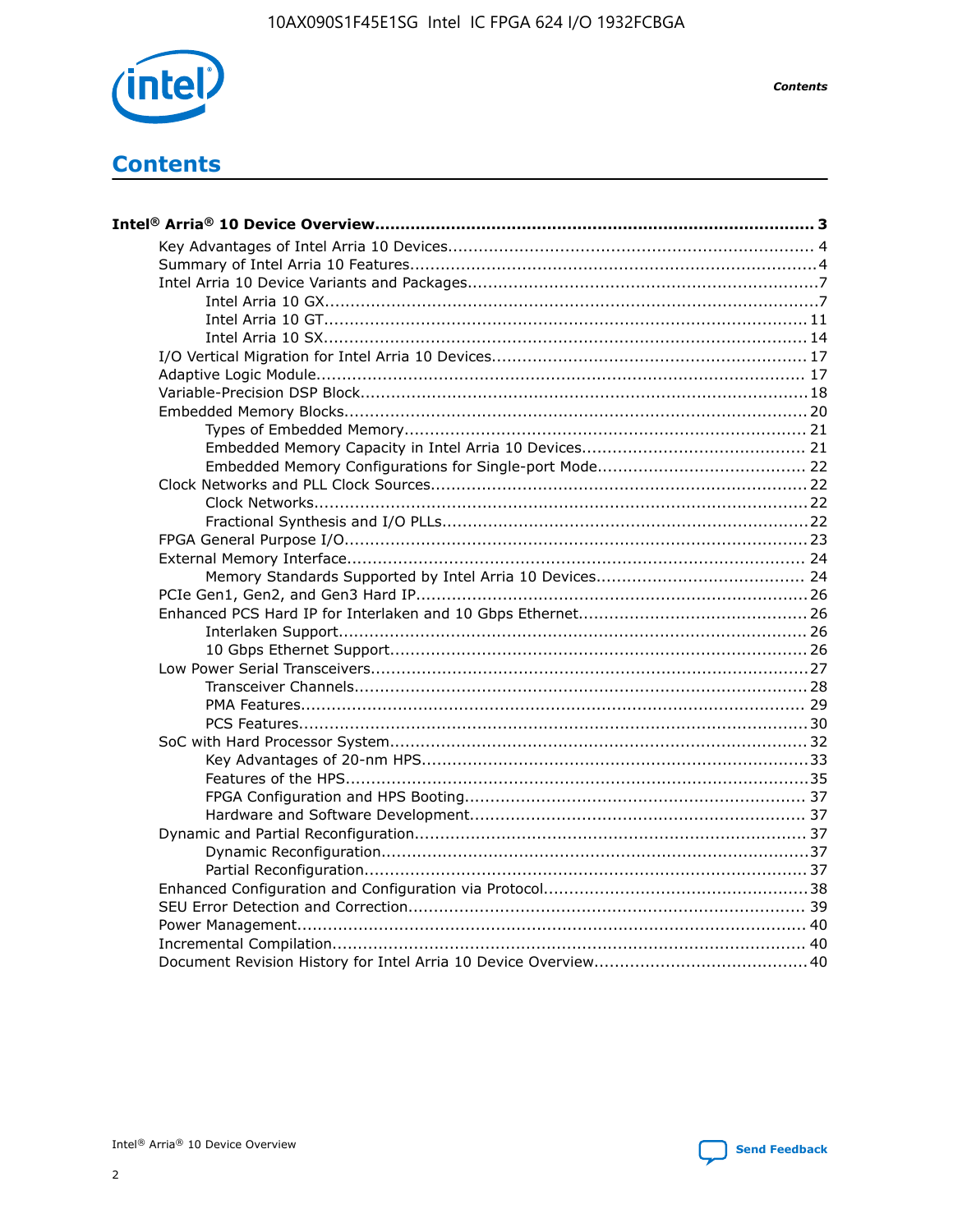**A10-OVERVIEW | 2018.12.06**

**[Send Feedback](mailto:FPGAtechdocfeedback@intel.com?subject=Feedback%20on%20Intel%20Arria%2010%20Device%20Overview%20(A10-OVERVIEW%202018.12.06)&body=We%20appreciate%20your%20feedback.%20In%20your%20comments,%20also%20specify%20the%20page%20number%20or%20paragraph.%20Thank%20you.)**



# **Intel® Arria® 10 Device Overview**

The Intel<sup>®</sup> Arria<sup>®</sup> 10 device family consists of high-performance and power-efficient 20 nm mid-range FPGAs and SoCs.

Intel Arria 10 device family delivers:

- Higher performance than the previous generation of mid-range and high-end FPGAs.
- Power efficiency attained through a comprehensive set of power-saving technologies.

The Intel Arria 10 devices are ideal for high performance, power-sensitive, midrange applications in diverse markets.

| <b>Market</b>         | <b>Applications</b>                                                                                               |
|-----------------------|-------------------------------------------------------------------------------------------------------------------|
| Wireless              | Channel and switch cards in remote radio heads<br>٠<br>Mobile backhaul<br>٠                                       |
| Wireline              | 40G/100G muxponders and transponders<br>٠<br>100G line cards<br>٠<br><b>Bridging</b><br>٠<br>Aggregation<br>٠     |
| <b>Broadcast</b>      | Studio switches<br>٠<br>Servers and transport<br>٠<br>Videoconferencing<br>٠<br>Professional audio and video<br>٠ |
| Computing and Storage | Flash cache<br>٠<br>Cloud computing servers<br>٠<br>Server acceleration<br>٠                                      |
| Medical               | Diagnostic scanners<br>٠<br>Diagnostic imaging<br>٠                                                               |
| Military              | Missile guidance and control<br>٠<br>Radar<br>٠<br>Electronic warfare<br>٠<br>Secure communications<br>٠          |

#### **Table 1. Sample Markets and Ideal Applications for Intel Arria 10 Devices**

#### **Related Information**

- [Intel Arria 10 Device Handbook: Known Issues](http://www.altera.com/support/kdb/solutions/rd07302013_646.html) Lists the planned updates to the *Intel Arria 10 Device Handbook* chapters.
- [Intel Arria 10 GX/GT Device Errata and Design Recommendations](https://www.intel.com/content/www/us/en/programmable/documentation/agz1493851706374.html#yqz1494433888646)
- [Intel Arria 10 SX Device Errata and Design Recommendations](https://www.intel.com/content/www/us/en/programmable/documentation/cru1462832385668.html#cru1462832558642)

Intel Corporation. All rights reserved. Intel, the Intel logo, Altera, Arria, Cyclone, Enpirion, MAX, Nios, Quartus and Stratix words and logos are trademarks of Intel Corporation or its subsidiaries in the U.S. and/or other countries. Intel warrants performance of its FPGA and semiconductor products to current specifications in accordance with Intel's standard warranty, but reserves the right to make changes to any products and services at any time without notice. Intel assumes no responsibility or liability arising out of the application or use of any information, product, or service described herein except as expressly agreed to in writing by Intel. Intel customers are advised to obtain the latest version of device specifications before relying on any published information and before placing orders for products or services. \*Other names and brands may be claimed as the property of others.

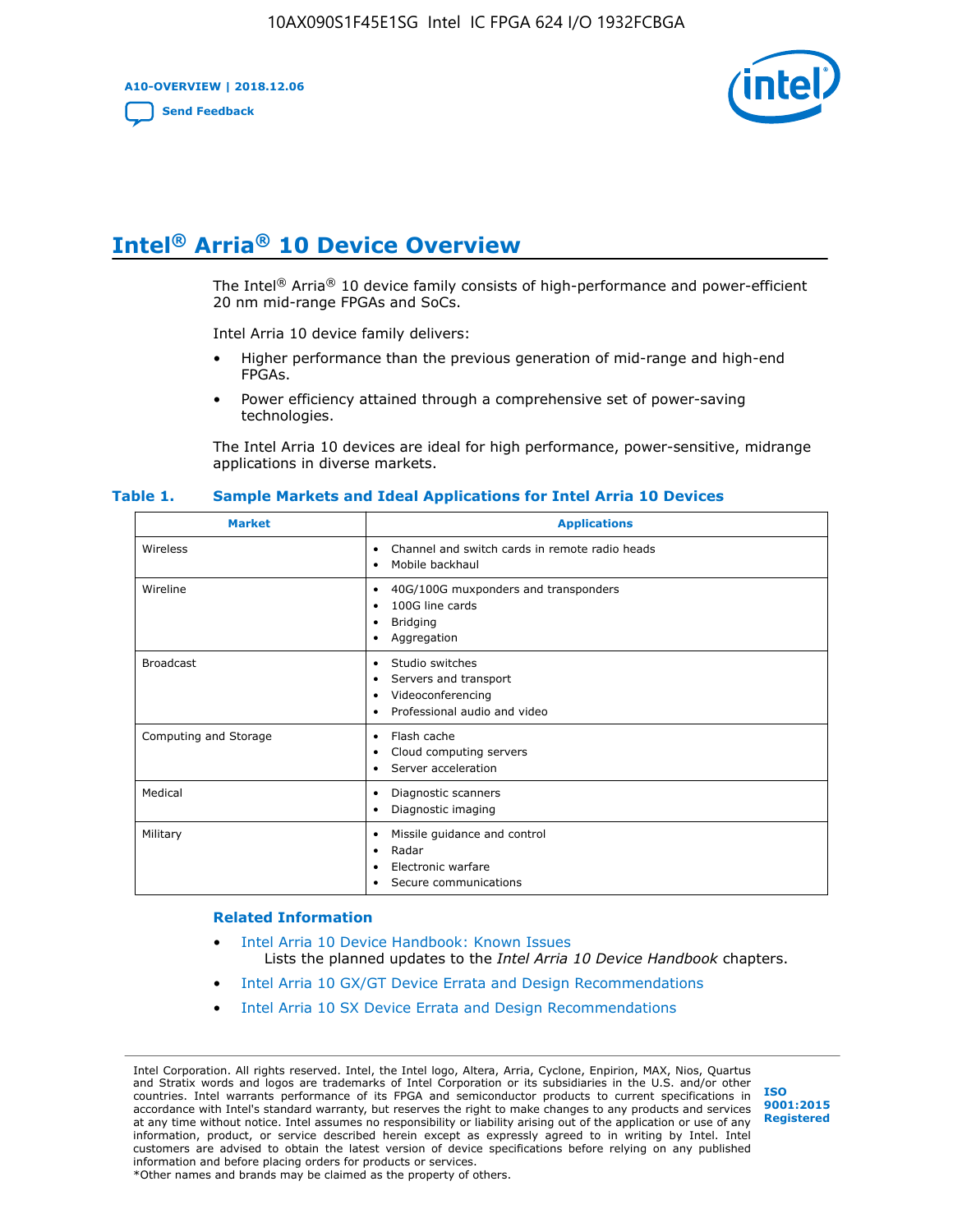

# **Key Advantages of Intel Arria 10 Devices**

# **Table 2. Key Advantages of the Intel Arria 10 Device Family**

| <b>Advantage</b>                                                                                          | <b>Supporting Feature</b>                                                                                                                                                                                                                                                                                                |  |  |  |  |  |  |
|-----------------------------------------------------------------------------------------------------------|--------------------------------------------------------------------------------------------------------------------------------------------------------------------------------------------------------------------------------------------------------------------------------------------------------------------------|--|--|--|--|--|--|
| Enhanced core architecture                                                                                | Built on TSMC's 20 nm process technology<br>٠<br>60% higher performance than the previous generation of mid-range FPGAs<br>٠<br>15% higher performance than the fastest previous-generation FPGA<br>٠                                                                                                                    |  |  |  |  |  |  |
| High-bandwidth integrated<br>transceivers                                                                 | Short-reach rates up to 25.8 Gigabits per second (Gbps)<br>٠<br>Backplane capability up to 12.5 Gbps<br>٠<br>Integrated 10GBASE-KR and 40GBASE-KR4 Forward Error Correction (FEC)<br>٠                                                                                                                                   |  |  |  |  |  |  |
| Improved logic integration and<br>hard IP blocks                                                          | 8-input adaptive logic module (ALM)<br>٠<br>Up to 65.6 megabits (Mb) of embedded memory<br>٠<br>Variable-precision digital signal processing (DSP) blocks<br>Fractional synthesis phase-locked loops (PLLs)<br>Hard PCI Express Gen3 IP blocks<br>Hard memory controllers and PHY up to 2,400 Megabits per second (Mbps) |  |  |  |  |  |  |
| Second generation hard<br>processor system (HPS) with<br>integrated ARM* Cortex*-A9*<br>MPCore* processor | Tight integration of a dual-core ARM Cortex-A9 MPCore processor, hard IP, and an<br>٠<br>FPGA in a single Intel Arria 10 system-on-a-chip (SoC)<br>Supports over 128 Gbps peak bandwidth with integrated data coherency between<br>$\bullet$<br>the processor and the FPGA fabric                                        |  |  |  |  |  |  |
| Advanced power savings                                                                                    | Comprehensive set of advanced power saving features<br>٠<br>Power-optimized MultiTrack routing and core architecture<br>٠<br>Up to 40% lower power compared to previous generation of mid-range FPGAs<br>Up to 60% lower power compared to previous generation of high-end FPGAs                                         |  |  |  |  |  |  |

# **Summary of Intel Arria 10 Features**

## **Table 3. Summary of Features for Intel Arria 10 Devices**

| <b>Feature</b>                  | <b>Description</b>                                                                                                                                                                                                                                                                                                                                                                                       |
|---------------------------------|----------------------------------------------------------------------------------------------------------------------------------------------------------------------------------------------------------------------------------------------------------------------------------------------------------------------------------------------------------------------------------------------------------|
| Technology                      | TSMC's 20-nm SoC process technology<br>٠<br>Allows operation at a lower $V_{\text{CC}}$ level of 0.82 V instead of the 0.9 V standard $V_{\text{CC}}$ core voltage                                                                                                                                                                                                                                       |
| Packaging                       | 1.0 mm ball-pitch Fineline BGA packaging<br>0.8 mm ball-pitch Ultra Fineline BGA packaging<br>Multiple devices with identical package footprints for seamless migration between different<br><b>FPGA</b> densities<br>Devices with compatible package footprints allow migration to next generation high-end<br>Stratix $\mathcal{R}$ 10 devices<br>RoHS, leaded $(1)$ , and lead-free (Pb-free) options |
| High-performance<br>FPGA fabric | Enhanced 8-input ALM with four registers<br>٠<br>Improved multi-track routing architecture to reduce congestion and improve compilation time<br>Hierarchical core clocking architecture<br>Fine-grained partial reconfiguration                                                                                                                                                                          |
| Internal memory<br>blocks       | M20K-20-Kb memory blocks with hard error correction code (ECC)<br>Memory logic array block (MLAB)-640-bit memory                                                                                                                                                                                                                                                                                         |
|                                 | continued                                                                                                                                                                                                                                                                                                                                                                                                |



<sup>(1)</sup> Contact Intel for availability.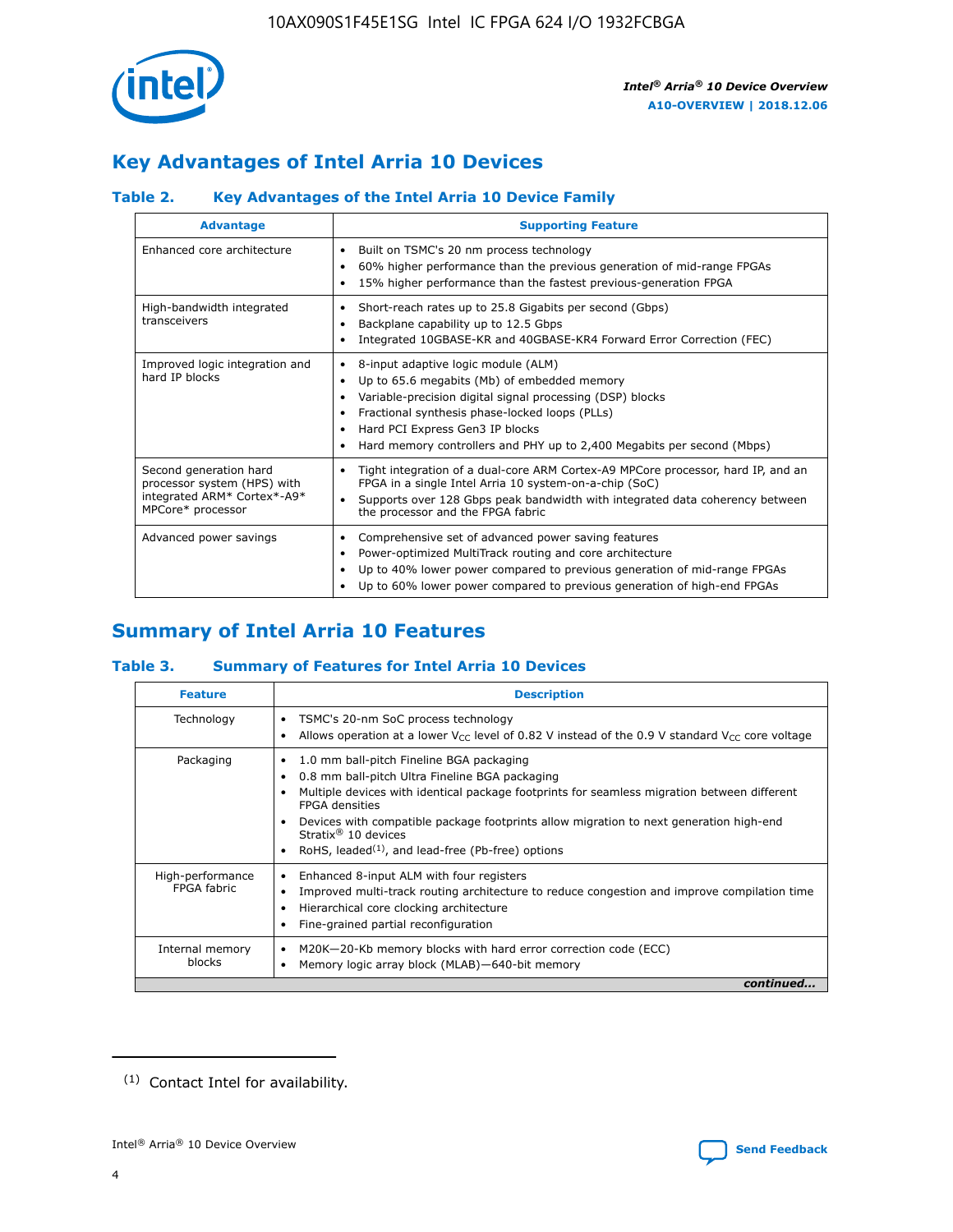$\mathbf{r}$ 



| <b>Feature</b>                         |                                                                                                        | <b>Description</b>                                                                                                                                                                                                                                                                                                                                                                                                                                                                                                                                                                                                                                                                                                                                                                                                                                                            |  |  |  |  |  |  |
|----------------------------------------|--------------------------------------------------------------------------------------------------------|-------------------------------------------------------------------------------------------------------------------------------------------------------------------------------------------------------------------------------------------------------------------------------------------------------------------------------------------------------------------------------------------------------------------------------------------------------------------------------------------------------------------------------------------------------------------------------------------------------------------------------------------------------------------------------------------------------------------------------------------------------------------------------------------------------------------------------------------------------------------------------|--|--|--|--|--|--|
| Embedded Hard IP<br>blocks             | Variable-precision DSP                                                                                 | Native support for signal processing precision levels from $18 \times 19$ to<br>$\bullet$<br>54 x 54<br>Native support for 27 x 27 multiplier mode<br>$\bullet$<br>64-bit accumulator and cascade for systolic finite impulse responses<br>$\bullet$<br>(FIRs)<br>Internal coefficient memory banks<br>$\bullet$<br>Preadder/subtractor for improved efficiency<br>Additional pipeline register to increase performance and reduce<br>power<br>Supports floating point arithmetic:<br>- Perform multiplication, addition, subtraction, multiply-add,<br>multiply-subtract, and complex multiplication.<br>- Supports multiplication with accumulation capability, cascade<br>summation, and cascade subtraction capability.<br>- Dynamic accumulator reset control.<br>- Support direct vector dot and complex multiplication chaining<br>multiply floating point DSP blocks. |  |  |  |  |  |  |
|                                        | Memory controller                                                                                      | DDR4, DDR3, and DDR3L                                                                                                                                                                                                                                                                                                                                                                                                                                                                                                                                                                                                                                                                                                                                                                                                                                                         |  |  |  |  |  |  |
|                                        | PCI Express*                                                                                           | PCI Express (PCIe*) Gen3 (x1, x2, x4, or x8), Gen2 (x1, x2, x4, or x8)<br>and Gen1 (x1, x2, x4, or x8) hard IP with complete protocol stack,<br>endpoint, and root port                                                                                                                                                                                                                                                                                                                                                                                                                                                                                                                                                                                                                                                                                                       |  |  |  |  |  |  |
|                                        | Transceiver I/O                                                                                        | 10GBASE-KR/40GBASE-KR4 Forward Error Correction (FEC)<br>PCS hard IPs that support:<br>٠<br>- 10-Gbps Ethernet (10GbE)<br>- PCIe PIPE interface<br>- Interlaken<br>- Gbps Ethernet (GbE)<br>- Common Public Radio Interface (CPRI) with deterministic latency<br>support<br>- Gigabit-capable passive optical network (GPON) with fast lock-<br>time support<br>13.5G JESD204b<br>$\bullet$<br>8B/10B, 64B/66B, 64B/67B encoders and decoders<br>$\bullet$<br>Custom mode support for proprietary protocols                                                                                                                                                                                                                                                                                                                                                                   |  |  |  |  |  |  |
| Core clock networks                    | $\bullet$                                                                                              | Up to 800 MHz fabric clocking, depending on the application:<br>- 667 MHz external memory interface clocking with 2,400 Mbps DDR4 interface<br>- 800 MHz LVDS interface clocking with 1,600 Mbps LVDS interface<br>Global, regional, and peripheral clock networks<br>Clock networks that are not used can be gated to reduce dynamic power                                                                                                                                                                                                                                                                                                                                                                                                                                                                                                                                   |  |  |  |  |  |  |
| Phase-locked loops<br>(PLLs)           | High-resolution fractional synthesis PLLs:<br>٠<br>Integer PLLs:<br>- Adjacent to general purpose I/Os | - Precision clock synthesis, clock delay compensation, and zero delay buffering (ZDB)<br>- Support integer mode and fractional mode<br>- Fractional mode support with third-order delta-sigma modulation<br>- Support external memory and LVDS interfaces                                                                                                                                                                                                                                                                                                                                                                                                                                                                                                                                                                                                                     |  |  |  |  |  |  |
| FPGA General-purpose<br>$I/Os$ (GPIOs) | On-chip termination (OCT)<br>٠                                                                         | 1.6 Gbps LVDS-every pair can be configured as receiver or transmitter                                                                                                                                                                                                                                                                                                                                                                                                                                                                                                                                                                                                                                                                                                                                                                                                         |  |  |  |  |  |  |
| <b>External Memory</b><br>Interface    | $\bullet$                                                                                              | 1.2 V to 3.0 V single-ended LVTTL/LVCMOS interfacing<br>Hard memory controller- DDR4, DDR3, and DDR3L support<br>$-$ DDR4 $-$ speeds up to 1,200 MHz/2,400 Mbps<br>- DDR3-speeds up to 1,067 MHz/2,133 Mbps<br>Soft memory controller—provides support for RLDRAM $3^{(2)}$ , QDR IV $^{(2)}$ , and QDR II+<br>continued                                                                                                                                                                                                                                                                                                                                                                                                                                                                                                                                                      |  |  |  |  |  |  |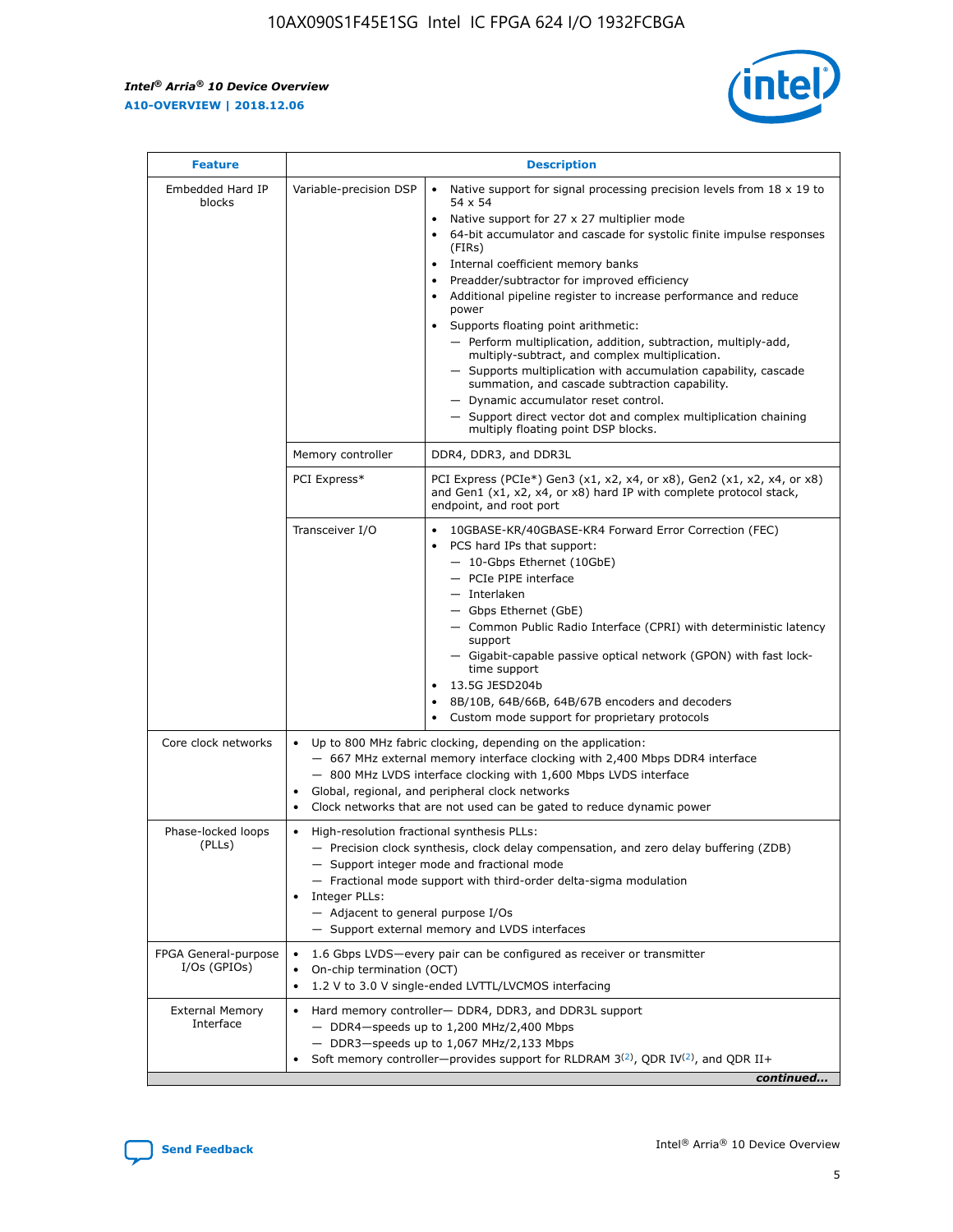

| <b>Feature</b>                                    | <b>Description</b>                                                                                                                                                                                                                                                                                                                                                                                                                                                                                                                                                                                                                                  |
|---------------------------------------------------|-----------------------------------------------------------------------------------------------------------------------------------------------------------------------------------------------------------------------------------------------------------------------------------------------------------------------------------------------------------------------------------------------------------------------------------------------------------------------------------------------------------------------------------------------------------------------------------------------------------------------------------------------------|
| Low-power serial<br>transceivers                  | • Continuous operating range:<br>- Intel Arria 10 GX-1 Gbps to 17.4 Gbps<br>- Intel Arria 10 GT-1 Gbps to 25.8 Gbps<br>Backplane support:<br>- Intel Arria 10 GX-up to 12.5<br>- Intel Arria 10 GT-up to 12.5<br>Extended range down to 125 Mbps with oversampling<br>ATX transmit PLLs with user-configurable fractional synthesis capability<br>Electronic Dispersion Compensation (EDC) support for XFP, SFP+, QSFP, and CFP optical<br>module<br>Adaptive linear and decision feedback equalization<br>$\bullet$<br>Transmitter pre-emphasis and de-emphasis<br>$\bullet$<br>Dynamic partial reconfiguration of individual transceiver channels |
| <b>HPS</b><br>(Intel Arria 10 SX<br>devices only) | Dual-core ARM Cortex-A9 MPCore processor-1.2 GHz CPU with<br>Processor and system<br>$\bullet$<br>1.5 GHz overdrive capability<br>256 KB on-chip RAM and 64 KB on-chip ROM<br>System peripherals—general-purpose timers, watchdog timers, direct<br>memory access (DMA) controller, FPGA configuration manager, and<br>clock and reset managers<br>Security features-anti-tamper, secure boot, Advanced Encryption<br>Standard (AES) and authentication (SHA)<br>ARM CoreSight* JTAG debug access port, trace port, and on-chip<br>trace storage                                                                                                    |
|                                                   | <b>External interfaces</b><br>Hard memory interface-Hard memory controller (2,400 Mbps DDR4,<br>$\bullet$<br>and 2,133 Mbps DDR3), Quad serial peripheral interface (QSPI) flash<br>controller, NAND flash controller, direct memory access (DMA)<br>controller, Secure Digital/MultiMediaCard (SD/MMC) controller<br>Communication interface-10/100/1000 Ethernet media access<br>control (MAC), USB On-The-GO (OTG) controllers, I <sup>2</sup> C controllers,<br>UART 16550, serial peripheral interface (SPI), and up to 62<br>HPS GPIO interfaces (48 direct-share I/Os)                                                                       |
|                                                   | High-performance ARM AMBA* AXI bus bridges that support<br>Interconnects to core<br>$\bullet$<br>simultaneous read and write<br>HPS-FPGA bridges-include the FPGA-to-HPS, HPS-to-FPGA, and<br>$\bullet$<br>lightweight HPS-to-FPGA bridges that allow the FPGA fabric to issue<br>transactions to slaves in the HPS, and vice versa<br>Configuration bridge that allows HPS configuration manager to<br>configure the core logic via dedicated 32-bit configuration port<br>FPGA-to-HPS SDRAM controller bridge-provides configuration<br>interfaces for the multiport front end (MPFE) of the HPS SDRAM<br>controller                              |
| Configuration                                     | Tamper protection—comprehensive design protection to protect your valuable IP investments<br>Enhanced 256-bit advanced encryption standard (AES) design security with authentication<br>٠<br>Configuration via protocol (CvP) using PCIe Gen1, Gen2, or Gen3<br>continued                                                                                                                                                                                                                                                                                                                                                                           |

<sup>(2)</sup> Intel Arria 10 devices support this external memory interface using hard PHY with soft memory controller.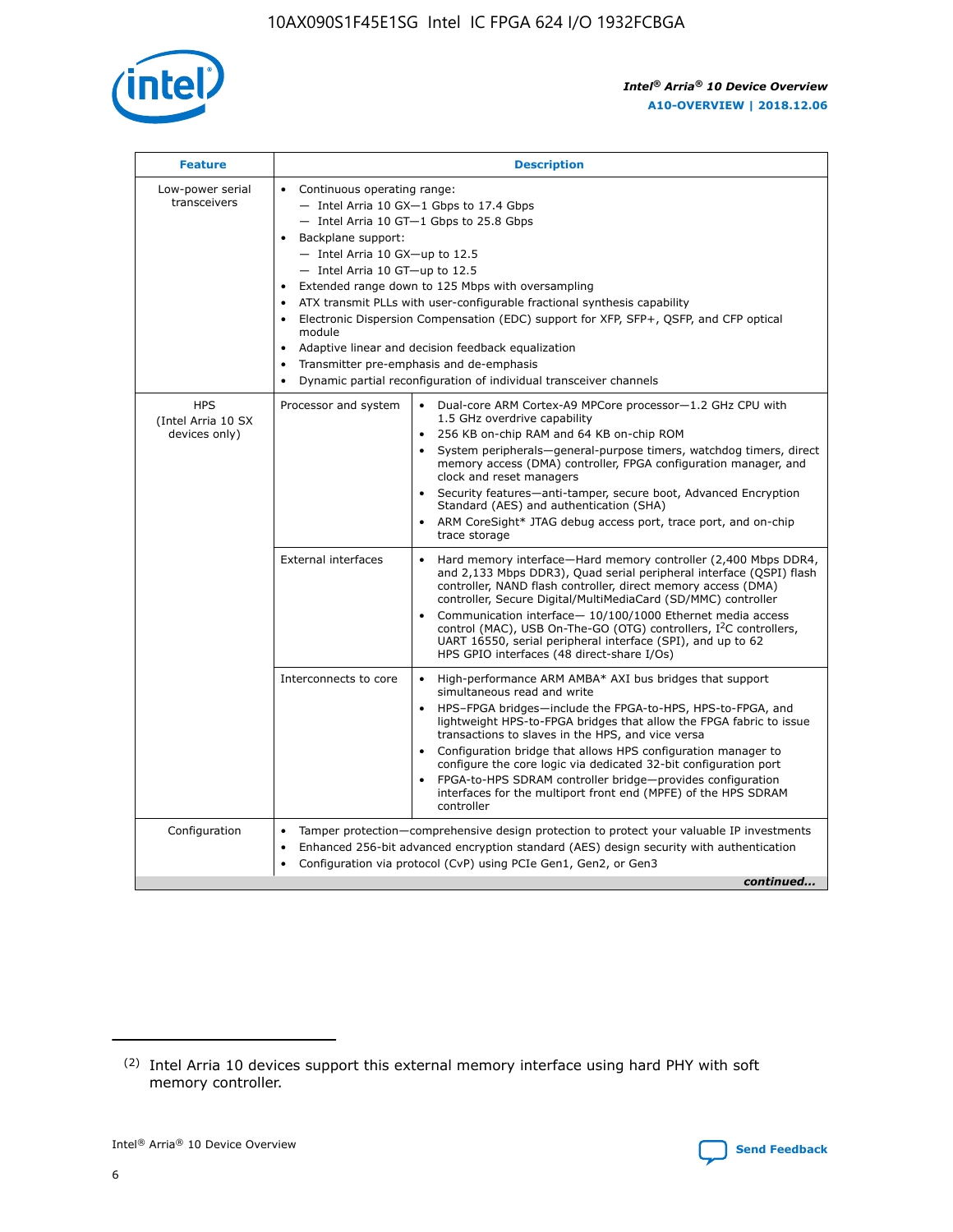

| <b>Feature</b>     | <b>Description</b>                                                                                                                                                                                               |
|--------------------|------------------------------------------------------------------------------------------------------------------------------------------------------------------------------------------------------------------|
|                    | Dynamic reconfiguration of the transceivers and PLLs<br>Fine-grained partial reconfiguration of the core fabric<br>Active Serial x4 Interface<br>$\bullet$                                                       |
| Power management   | SmartVID<br>Low static power device options<br>Programmable Power Technology<br>Intel Quartus <sup>®</sup> Prime integrated power analysis                                                                       |
| Software and tools | Intel Quartus Prime design suite<br>Transceiver toolkit<br>Platform Designer system integration tool<br>DSP Builder for Intel FPGAs<br>OpenCL <sup>™</sup> support<br>Intel SoC FPGA Embedded Design Suite (EDS) |

## **Related Information**

[Intel Arria 10 Transceiver PHY Overview](https://www.intel.com/content/www/us/en/programmable/documentation/nik1398707230472.html#nik1398706768037) Provides details on Intel Arria 10 transceivers.

# **Intel Arria 10 Device Variants and Packages**

#### **Table 4. Device Variants for the Intel Arria 10 Device Family**

| <b>Variant</b>    | <b>Description</b>                                                                                                                                                                                                     |
|-------------------|------------------------------------------------------------------------------------------------------------------------------------------------------------------------------------------------------------------------|
| Intel Arria 10 GX | FPGA featuring 17.4 Gbps transceivers for short reach applications with 12.5 backplane driving<br>capability.                                                                                                          |
| Intel Arria 10 GT | FPGA featuring:<br>17.4 Gbps transceivers for short reach applications with 12.5 backplane driving capability.<br>25.8 Gbps transceivers for supporting CAUI-4 and CEI-25G applications with CFP2 and CFP4<br>modules. |
| Intel Arria 10 SX | SoC integrating ARM-based HPS and FPGA featuring 17.4 Gbps transceivers for short reach<br>applications with 12.5 backplane driving capability.                                                                        |

# **Intel Arria 10 GX**

This section provides the available options, maximum resource counts, and package plan for the Intel Arria 10 GX devices.

The information in this section is correct at the time of publication. For the latest information and to get more details, refer to the Intel FPGA Product Selector.

### **Related Information**

#### [Intel FPGA Product Selector](http://www.altera.com/products/selector/psg-selector.html) Provides the latest information on Intel products.

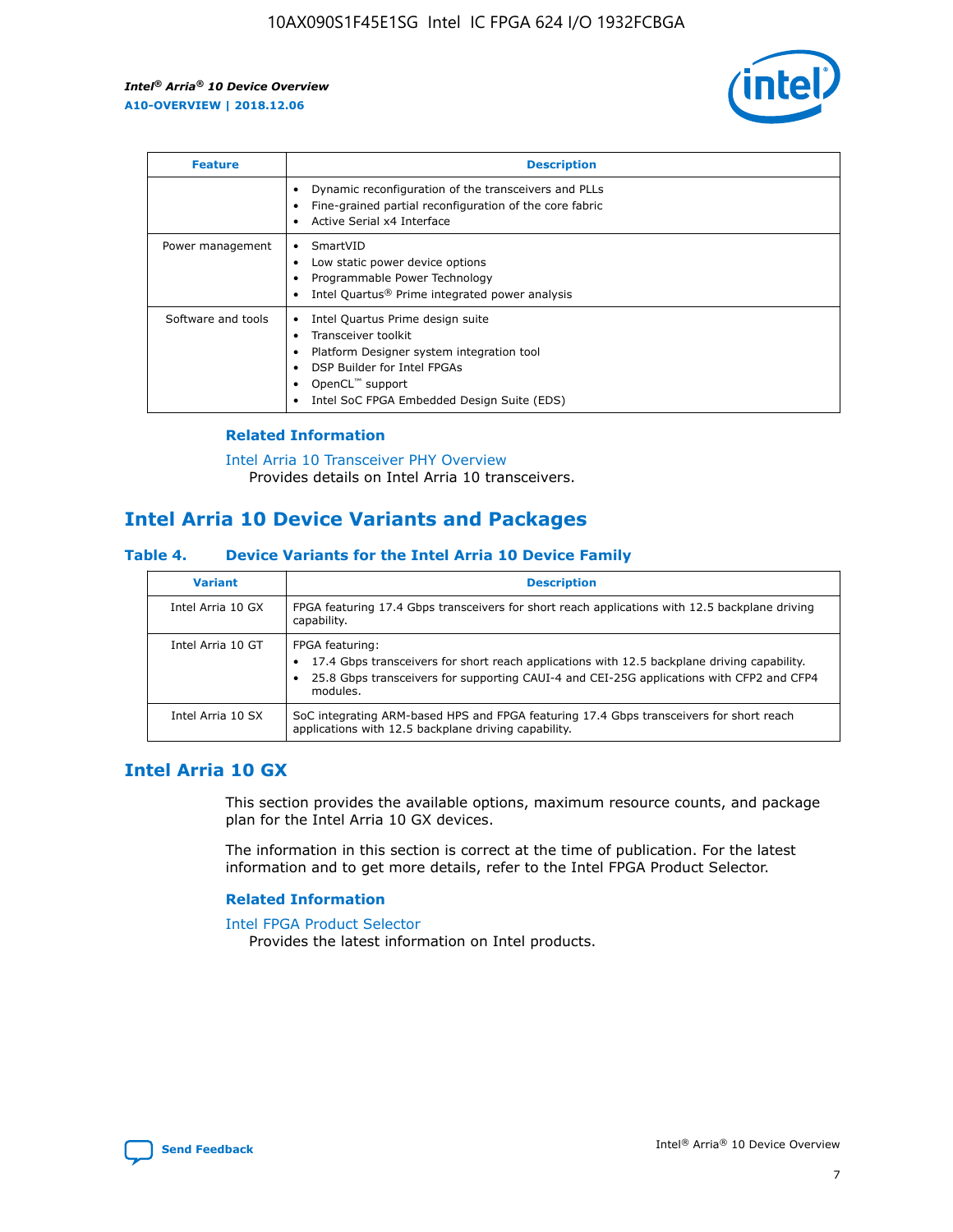

# **Available Options**





#### **Related Information**

[Transceiver Performance for Intel Arria 10 GX/SX Devices](https://www.intel.com/content/www/us/en/programmable/documentation/mcn1413182292568.html#mcn1413213965502) Provides more information about the transceiver speed grade.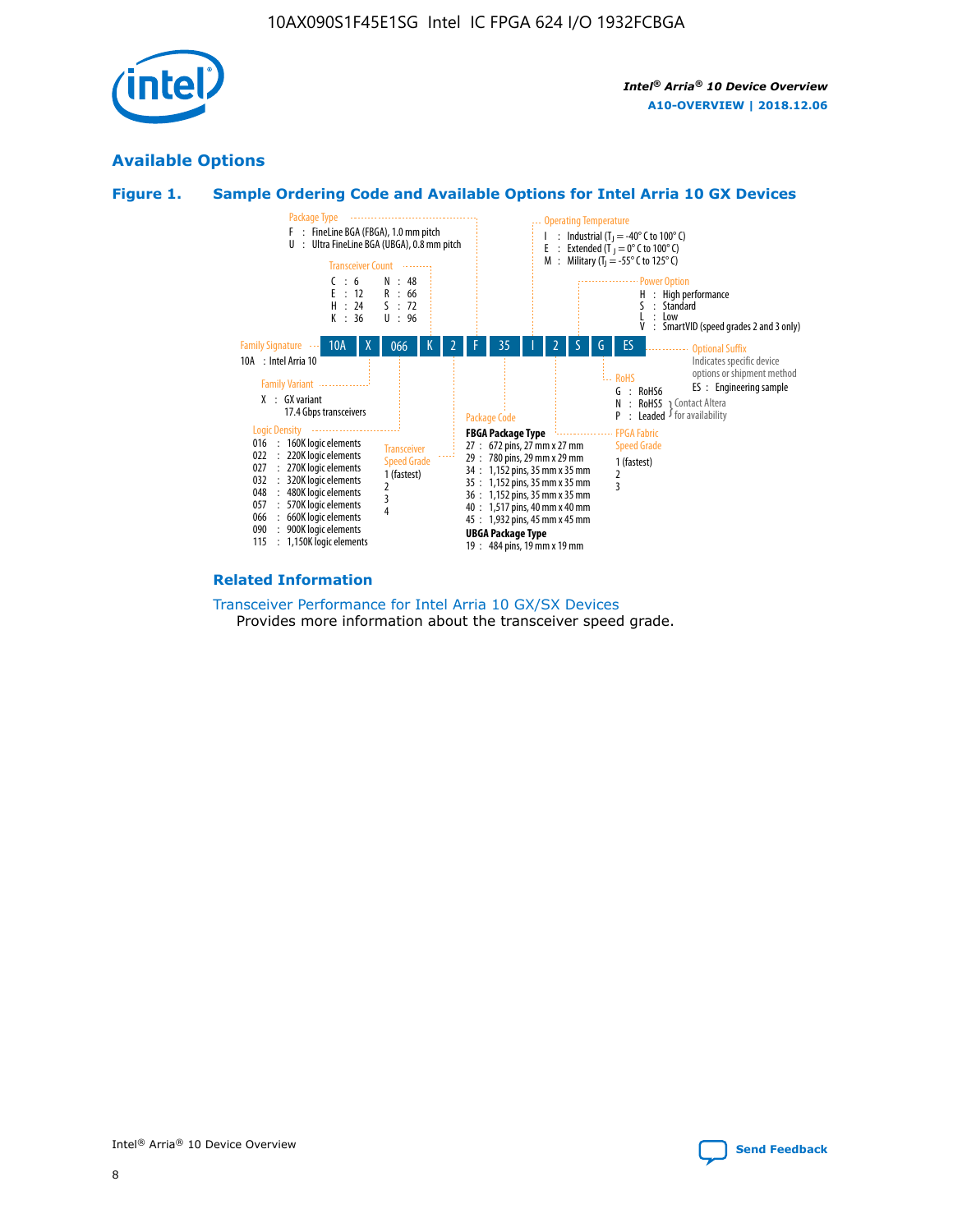

## **Maximum Resources**

#### **Table 5. Maximum Resource Counts for Intel Arria 10 GX Devices (GX 160, GX 220, GX 270, GX 320, and GX 480)**

| <b>Resource</b>         |                              | <b>Product Line</b> |                                                 |                |                |                |  |  |
|-------------------------|------------------------------|---------------------|-------------------------------------------------|----------------|----------------|----------------|--|--|
|                         |                              | <b>GX 160</b>       | <b>GX 220</b><br><b>GX 270</b><br><b>GX 320</b> |                |                | <b>GX 480</b>  |  |  |
| Logic Elements (LE) (K) |                              | 160                 | 220                                             | 270            | 320            | 480            |  |  |
| <b>ALM</b>              |                              | 61,510              | 80,330                                          | 101,620        | 119,900        | 183,590        |  |  |
| Register                |                              | 246,040             | 321,320                                         | 406,480        | 479,600        | 734,360        |  |  |
| Memory (Kb)             | M <sub>20</sub> K            | 8,800               | 11,740                                          | 15,000         | 17,820         | 28,620         |  |  |
|                         | <b>MLAB</b>                  | 1,050               | 1,690                                           | 2,452          | 2,727          | 4,164          |  |  |
|                         | Variable-precision DSP Block |                     | 192                                             | 830<br>985     |                | 1,368          |  |  |
| 18 x 19 Multiplier      |                              | 312                 | 384                                             | 1,970<br>1,660 |                | 2,736          |  |  |
| PLL                     | Fractional<br>Synthesis      | 6                   | 6                                               | 8              | 8              | 12             |  |  |
|                         | I/O                          | 6                   | 6                                               | 8              | 8              | 12             |  |  |
| 17.4 Gbps Transceiver   |                              | 12                  | 12                                              | 24             | 24             |                |  |  |
| GPIO <sup>(3)</sup>     |                              | 288                 | 288                                             | 384            | 384            | 492            |  |  |
| LVDS Pair $(4)$         |                              | 120                 | 120                                             | 168            | 168            | 222            |  |  |
| PCIe Hard IP Block      |                              | 1                   | 1                                               | 2              | $\overline{2}$ | $\overline{2}$ |  |  |
| Hard Memory Controller  |                              | 6                   | 6                                               | 8              | 8              | 12             |  |  |

<sup>(4)</sup> Each LVDS I/O pair can be used as differential input or output.



<sup>(3)</sup> The number of GPIOs does not include transceiver I/Os. In the Intel Quartus Prime software, the number of user I/Os includes transceiver I/Os.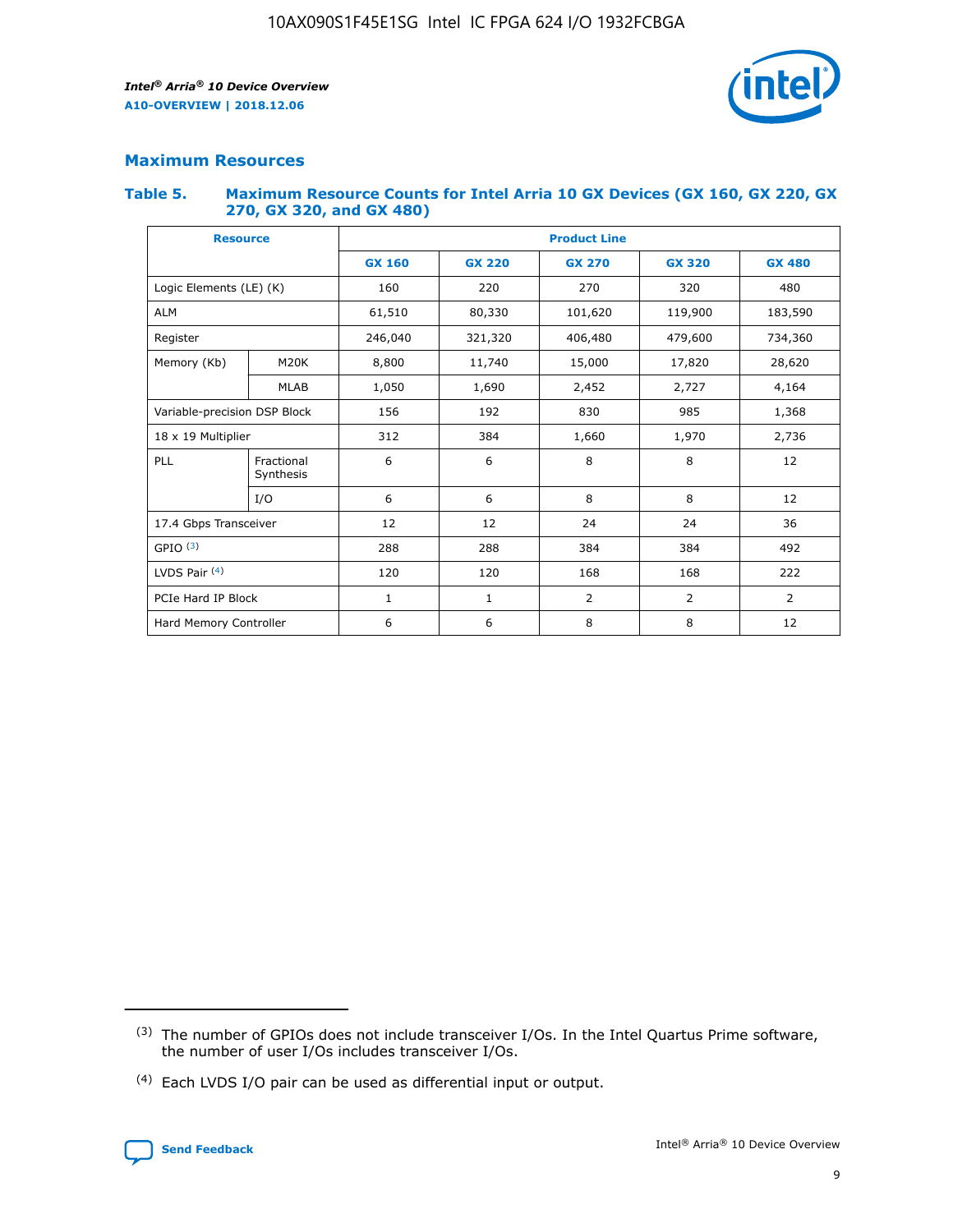

## **Table 6. Maximum Resource Counts for Intel Arria 10 GX Devices (GX 570, GX 660, GX 900, and GX 1150)**

|                              | <b>Resource</b>         | <b>Product Line</b> |                |                |                |  |  |  |
|------------------------------|-------------------------|---------------------|----------------|----------------|----------------|--|--|--|
|                              |                         | <b>GX 570</b>       | <b>GX 660</b>  |                | <b>GX 1150</b> |  |  |  |
| Logic Elements (LE) (K)      |                         | 570                 | 660            | 900            | 1,150          |  |  |  |
| <b>ALM</b>                   |                         | 217,080             | 251,680        | 339,620        | 427,200        |  |  |  |
| Register                     |                         | 868,320             | 1,006,720      | 1,358,480      | 1,708,800      |  |  |  |
| Memory (Kb)                  | <b>M20K</b>             | 36,000              | 42,620         | 48,460         | 54,260         |  |  |  |
|                              | <b>MLAB</b>             | 5,096               | 5,788          | 9,386          | 12,984         |  |  |  |
| Variable-precision DSP Block |                         | 1,523               | 1,687          | 1,518          | 1,518          |  |  |  |
| $18 \times 19$ Multiplier    |                         | 3,046               | 3,374          | 3,036          | 3,036          |  |  |  |
| PLL                          | Fractional<br>Synthesis | 16                  | 16             | 32             | 32             |  |  |  |
|                              | I/O                     | 16                  | 16             | 16             | 16             |  |  |  |
| 17.4 Gbps Transceiver        |                         | 48                  | 48             | 96             | 96             |  |  |  |
| GPIO <sup>(3)</sup>          |                         | 696                 | 696            | 768            | 768            |  |  |  |
| LVDS Pair $(4)$              |                         | 324                 | 324<br>384     |                | 384            |  |  |  |
| PCIe Hard IP Block           |                         | 2                   | $\overline{2}$ | $\overline{4}$ | 4              |  |  |  |
| Hard Memory Controller       |                         | 16                  | 16             | 16             | 16             |  |  |  |

# **Package Plan**

## **Table 7. Package Plan for Intel Arria 10 GX Devices (U19, F27, and F29)**

Refer to I/O and High Speed I/O in Intel Arria 10 Devices chapter for the number of 3 V I/O, LVDS I/O, and LVDS channels in each device package.

| <b>Product Line</b> | U <sub>19</sub><br>$(19 \text{ mm} \times 19 \text{ mm})$<br>484-pin UBGA) |          |             |         | <b>F27</b><br>(27 mm × 27 mm,<br>672-pin FBGA) |             | <b>F29</b><br>(29 mm × 29 mm,<br>780-pin FBGA) |          |             |  |
|---------------------|----------------------------------------------------------------------------|----------|-------------|---------|------------------------------------------------|-------------|------------------------------------------------|----------|-------------|--|
|                     | 3 V I/O                                                                    | LVDS I/O | <b>XCVR</b> | 3 V I/O | LVDS I/O                                       | <b>XCVR</b> | 3 V I/O                                        | LVDS I/O | <b>XCVR</b> |  |
| GX 160              | 48                                                                         | 192      | 6           | 48      | 192                                            | 12          | 48                                             | 240      | 12          |  |
| GX 220              | 48                                                                         | 192      | 6           | 48      | 192                                            | 12          | 48                                             | 240      | 12          |  |
| GX 270              |                                                                            |          |             | 48      | 192                                            | 12          | 48                                             | 312      | 12          |  |
| GX 320              |                                                                            |          |             | 48      | 192                                            | 12          | 48                                             | 312      | 12          |  |
| GX 480              |                                                                            |          |             |         |                                                |             | 48                                             | 312      | 12          |  |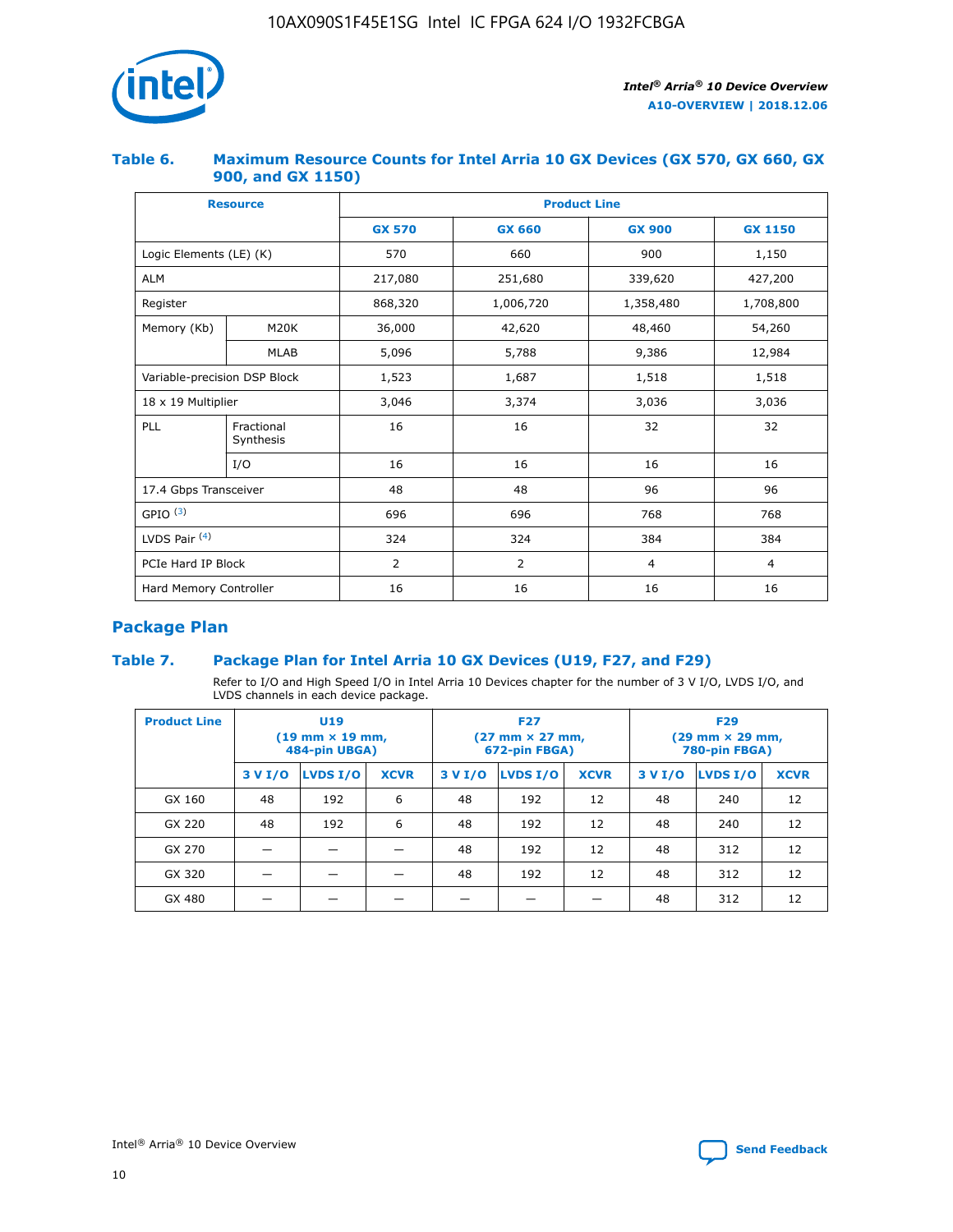

#### **Table 8. Package Plan for Intel Arria 10 GX Devices (F34, F35, NF40, and KF40)**

Refer to I/O and High Speed I/O in Intel Arria 10 Devices chapter for the number of 3 V I/O, LVDS I/O, and LVDS channels in each device package.

| <b>Product Line</b> | <b>F34</b><br>$(35 \text{ mm} \times 35 \text{ mm})$<br><b>1152-pin FBGA)</b> |                    | <b>F35</b><br>$(35 \text{ mm} \times 35 \text{ mm})$<br><b>1152-pin FBGA)</b> |           | <b>KF40</b><br>$(40$ mm $\times$ 40 mm,<br>1517-pin FBGA) |             |           | <b>NF40</b><br>$(40 \text{ mm} \times 40 \text{ mm})$<br>1517-pin FBGA) |             |           |                    |             |
|---------------------|-------------------------------------------------------------------------------|--------------------|-------------------------------------------------------------------------------|-----------|-----------------------------------------------------------|-------------|-----------|-------------------------------------------------------------------------|-------------|-----------|--------------------|-------------|
|                     | 3V<br>I/O                                                                     | <b>LVDS</b><br>I/O | <b>XCVR</b>                                                                   | 3V<br>I/O | <b>LVDS</b><br>I/O                                        | <b>XCVR</b> | 3V<br>I/O | <b>LVDS</b><br>I/O                                                      | <b>XCVR</b> | 3V<br>I/O | <b>LVDS</b><br>I/O | <b>XCVR</b> |
| GX 270              | 48                                                                            | 336                | 24                                                                            | 48        | 336                                                       | 24          |           |                                                                         |             |           |                    |             |
| GX 320              | 48                                                                            | 336                | 24                                                                            | 48        | 336                                                       | 24          |           |                                                                         |             |           |                    |             |
| GX 480              | 48                                                                            | 444                | 24                                                                            | 48        | 348                                                       | 36          |           |                                                                         |             |           |                    |             |
| GX 570              | 48                                                                            | 444                | 24                                                                            | 48        | 348                                                       | 36          | 96        | 600                                                                     | 36          | 48        | 540                | 48          |
| GX 660              | 48                                                                            | 444                | 24                                                                            | 48        | 348                                                       | 36          | 96        | 600                                                                     | 36          | 48        | 540                | 48          |
| GX 900              |                                                                               | 504                | 24                                                                            | –         |                                                           | -           |           |                                                                         |             |           | 600                | 48          |
| GX 1150             |                                                                               | 504                | 24                                                                            |           |                                                           |             |           |                                                                         |             |           | 600                | 48          |

#### **Table 9. Package Plan for Intel Arria 10 GX Devices (RF40, NF45, SF45, and UF45)**

Refer to I/O and High Speed I/O in Intel Arria 10 Devices chapter for the number of 3 V I/O, LVDS I/O, and LVDS channels in each device package.

| <b>Product Line</b> | <b>RF40</b><br>$(40$ mm $\times$ 40 mm,<br>1517-pin FBGA) |                    |             | <b>NF45</b><br>$(45 \text{ mm} \times 45 \text{ mm})$<br><b>1932-pin FBGA)</b> |                    |             | <b>SF45</b><br>$(45 \text{ mm} \times 45 \text{ mm})$<br><b>1932-pin FBGA)</b> |                    |             | <b>UF45</b><br>$(45 \text{ mm} \times 45 \text{ mm})$<br><b>1932-pin FBGA)</b> |                    |             |
|---------------------|-----------------------------------------------------------|--------------------|-------------|--------------------------------------------------------------------------------|--------------------|-------------|--------------------------------------------------------------------------------|--------------------|-------------|--------------------------------------------------------------------------------|--------------------|-------------|
|                     | 3V<br>I/O                                                 | <b>LVDS</b><br>I/O | <b>XCVR</b> | 3 V<br>I/O                                                                     | <b>LVDS</b><br>I/O | <b>XCVR</b> | 3 V<br>I/O                                                                     | <b>LVDS</b><br>I/O | <b>XCVR</b> | 3V<br>I/O                                                                      | <b>LVDS</b><br>I/O | <b>XCVR</b> |
| GX 900              |                                                           | 342                | 66          | _                                                                              | 768                | 48          |                                                                                | 624                | 72          |                                                                                | 480                | 96          |
| GX 1150             |                                                           | 342                | 66          | _                                                                              | 768                | 48          |                                                                                | 624                | 72          |                                                                                | 480                | 96          |

### **Related Information**

[I/O and High-Speed Differential I/O Interfaces in Intel Arria 10 Devices chapter, Intel](https://www.intel.com/content/www/us/en/programmable/documentation/sam1403482614086.html#sam1403482030321) [Arria 10 Device Handbook](https://www.intel.com/content/www/us/en/programmable/documentation/sam1403482614086.html#sam1403482030321)

Provides the number of 3 V and LVDS I/Os, and LVDS channels for each Intel Arria 10 device package.

# **Intel Arria 10 GT**

This section provides the available options, maximum resource counts, and package plan for the Intel Arria 10 GT devices.

The information in this section is correct at the time of publication. For the latest information and to get more details, refer to the Intel FPGA Product Selector.

#### **Related Information**

#### [Intel FPGA Product Selector](http://www.altera.com/products/selector/psg-selector.html)

Provides the latest information on Intel products.

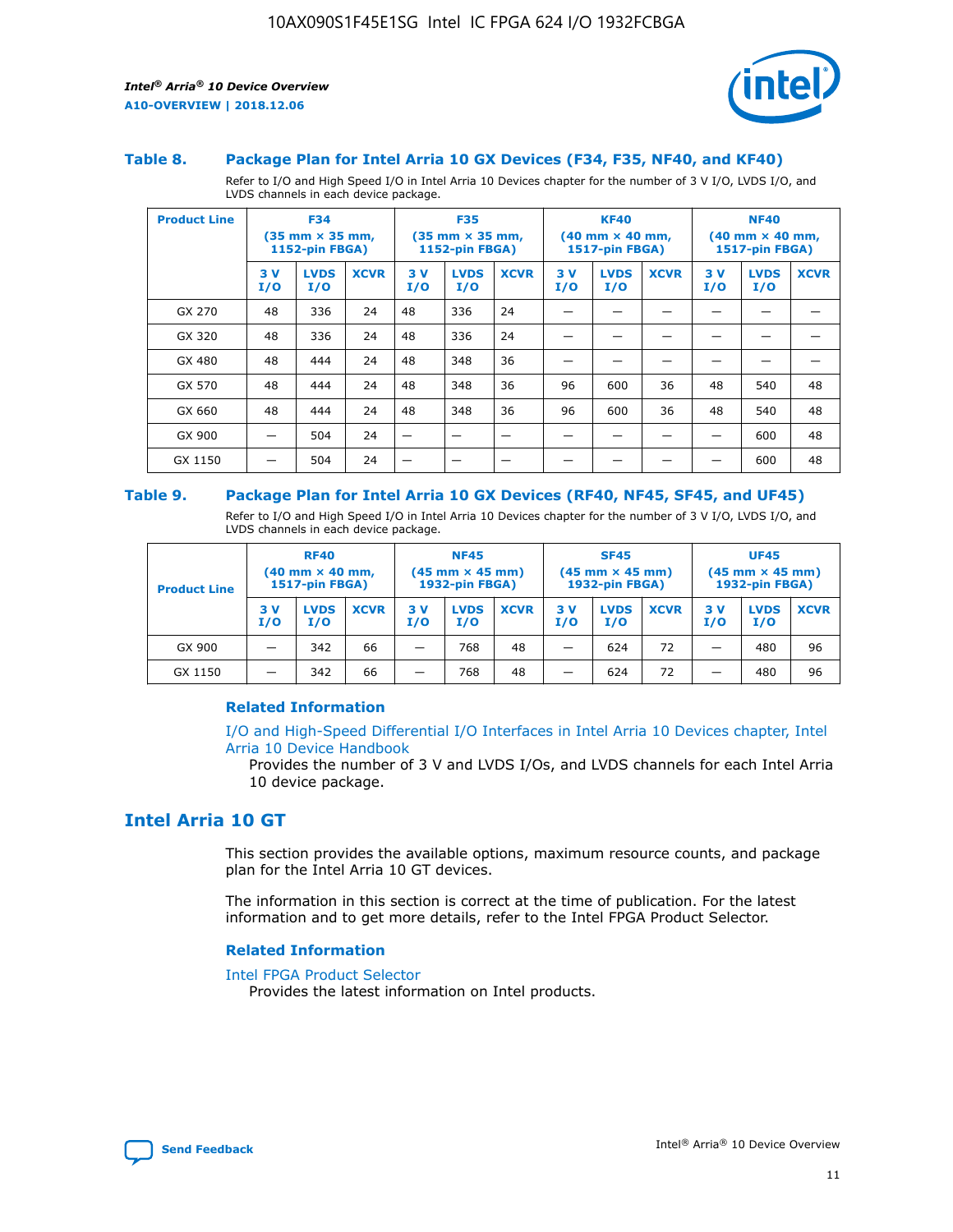

# **Available Options**

# **Figure 2. Sample Ordering Code and Available Options for Intel Arria 10 GT Devices**

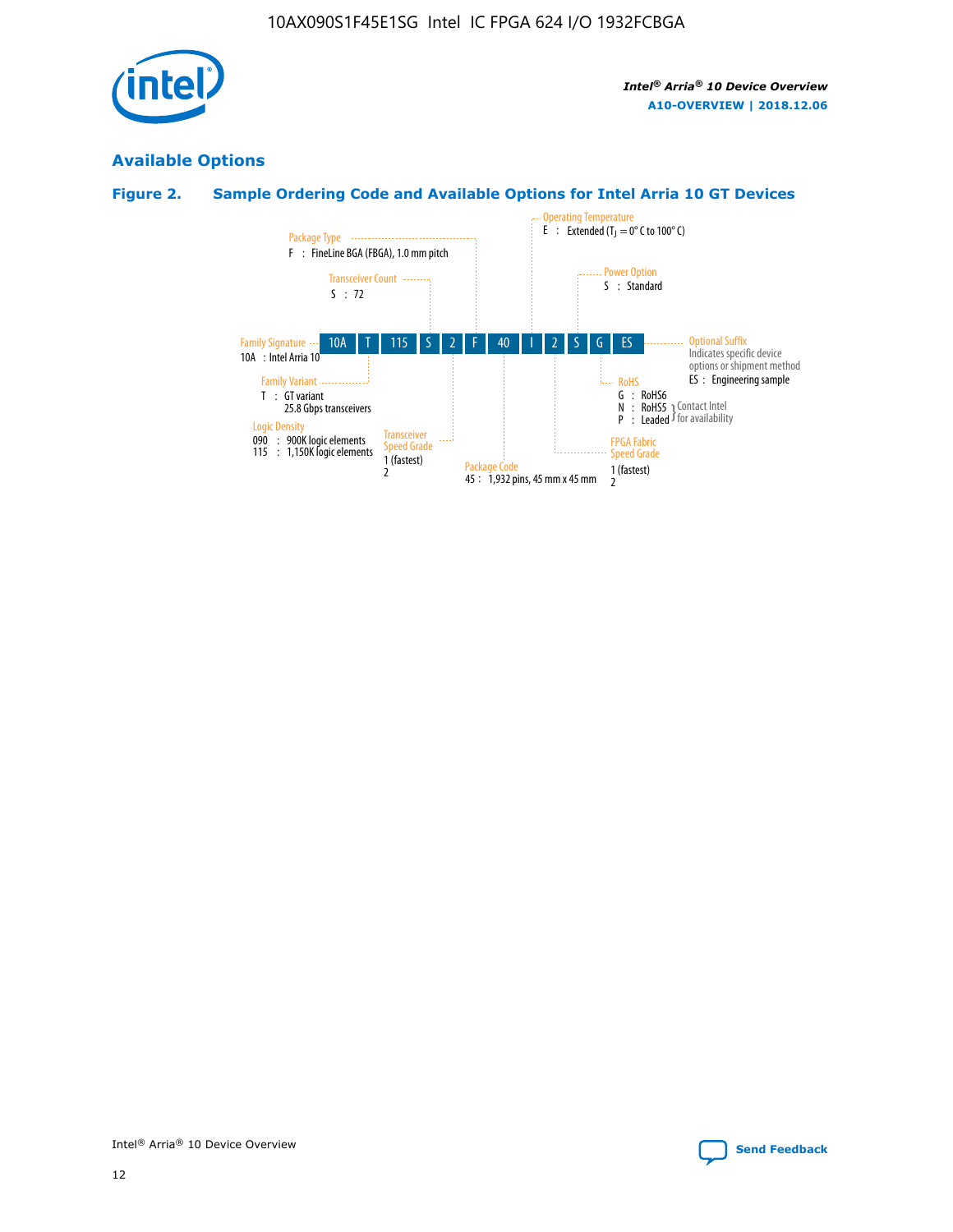

## **Maximum Resources**

#### **Table 10. Maximum Resource Counts for Intel Arria 10 GT Devices**

|                              | <b>Resource</b>      | <b>Product Line</b> |                |  |
|------------------------------|----------------------|---------------------|----------------|--|
|                              |                      | <b>GT 900</b>       | GT 1150        |  |
| Logic Elements (LE) (K)      |                      | 900                 | 1,150          |  |
| <b>ALM</b>                   |                      | 339,620             | 427,200        |  |
| Register                     |                      | 1,358,480           | 1,708,800      |  |
| Memory (Kb)                  | M20K                 | 48,460              | 54,260         |  |
|                              | <b>MLAB</b>          | 9,386               | 12,984         |  |
| Variable-precision DSP Block |                      | 1,518               | 1,518          |  |
| 18 x 19 Multiplier           |                      | 3,036               | 3,036          |  |
| <b>PLL</b>                   | Fractional Synthesis | 32                  | 32             |  |
|                              | I/O                  | 16                  | 16             |  |
| Transceiver                  | 17.4 Gbps            | 72(5)               | 72(5)          |  |
|                              | 25.8 Gbps            | 6                   | 6              |  |
| GPIO <sup>(6)</sup>          |                      | 624                 | 624            |  |
| LVDS Pair $(7)$              |                      | 312                 | 312            |  |
| PCIe Hard IP Block           |                      | $\overline{4}$      | $\overline{4}$ |  |
| Hard Memory Controller       |                      | 16                  | 16             |  |

### **Related Information**

#### [Intel Arria 10 GT Channel Usage](https://www.intel.com/content/www/us/en/programmable/documentation/nik1398707230472.html#nik1398707008178)

Configuring GT/GX channels in Intel Arria 10 GT devices.

## **Package Plan**

### **Table 11. Package Plan for Intel Arria 10 GT Devices**

Refer to I/O and High Speed I/O in Intel Arria 10 Devices chapter for the number of 3 V I/O, LVDS I/O, and LVDS channels in each device package.

| <b>Product Line</b> | <b>SF45</b><br>(45 mm × 45 mm, 1932-pin FBGA) |                 |             |  |  |  |
|---------------------|-----------------------------------------------|-----------------|-------------|--|--|--|
|                     | 3 V I/O                                       | <b>LVDS I/O</b> | <b>XCVR</b> |  |  |  |
| GT 900              |                                               | 624             | 72          |  |  |  |
| GT 1150             |                                               | 624             | 72          |  |  |  |

<sup>(7)</sup> Each LVDS I/O pair can be used as differential input or output.



 $(5)$  If all 6 GT channels are in use, 12 of the GX channels are not usable.

<sup>(6)</sup> The number of GPIOs does not include transceiver I/Os. In the Intel Quartus Prime software, the number of user I/Os includes transceiver I/Os.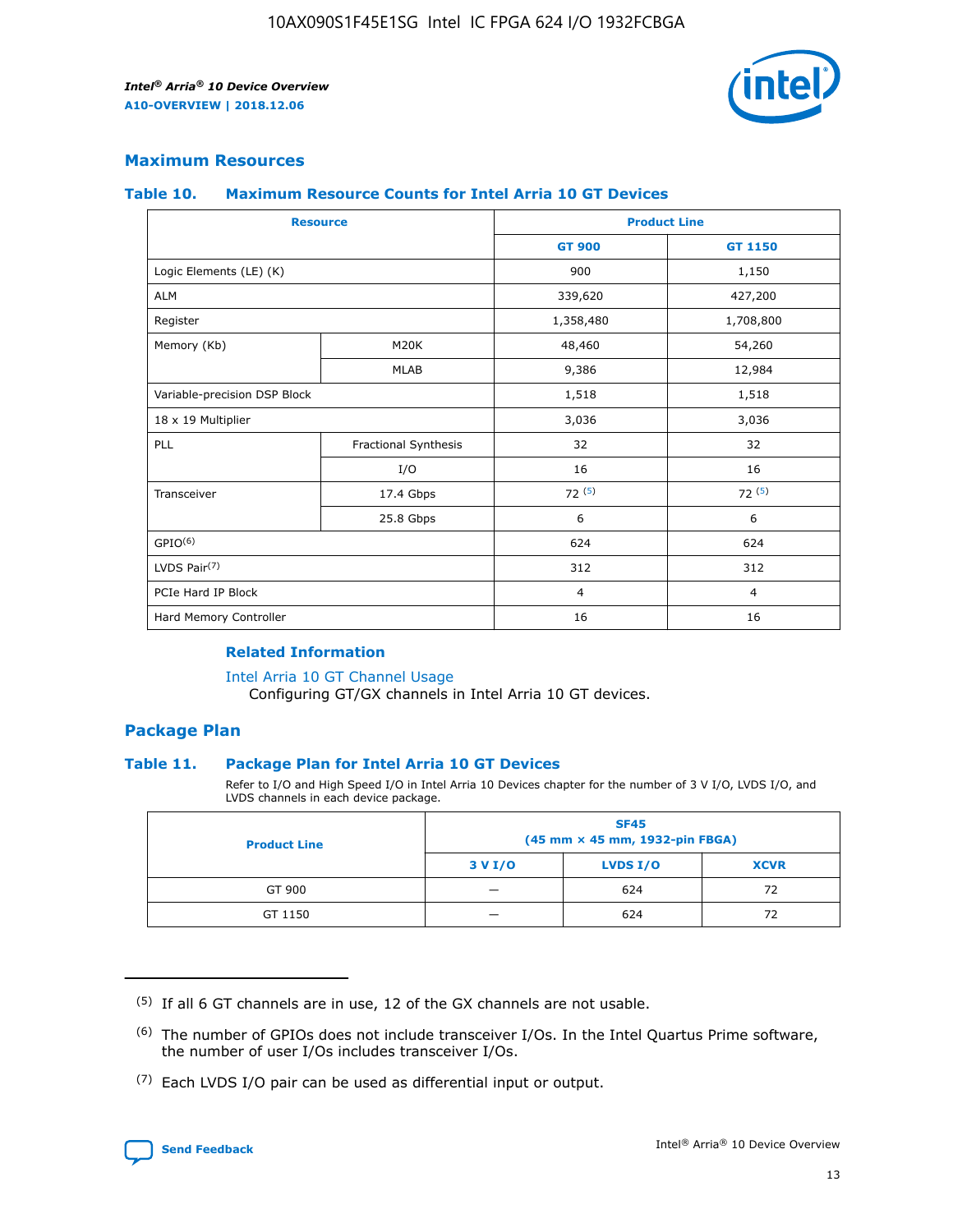

#### **Related Information**

[I/O and High-Speed Differential I/O Interfaces in Intel Arria 10 Devices chapter, Intel](https://www.intel.com/content/www/us/en/programmable/documentation/sam1403482614086.html#sam1403482030321) [Arria 10 Device Handbook](https://www.intel.com/content/www/us/en/programmable/documentation/sam1403482614086.html#sam1403482030321)

Provides the number of 3 V and LVDS I/Os, and LVDS channels for each Intel Arria 10 device package.

# **Intel Arria 10 SX**

This section provides the available options, maximum resource counts, and package plan for the Intel Arria 10 SX devices.

The information in this section is correct at the time of publication. For the latest information and to get more details, refer to the Intel FPGA Product Selector.

#### **Related Information**

[Intel FPGA Product Selector](http://www.altera.com/products/selector/psg-selector.html) Provides the latest information on Intel products.

### **Available Options**

#### **Figure 3. Sample Ordering Code and Available Options for Intel Arria 10 SX Devices**



#### **Related Information**

[Transceiver Performance for Intel Arria 10 GX/SX Devices](https://www.intel.com/content/www/us/en/programmable/documentation/mcn1413182292568.html#mcn1413213965502) Provides more information about the transceiver speed grade.

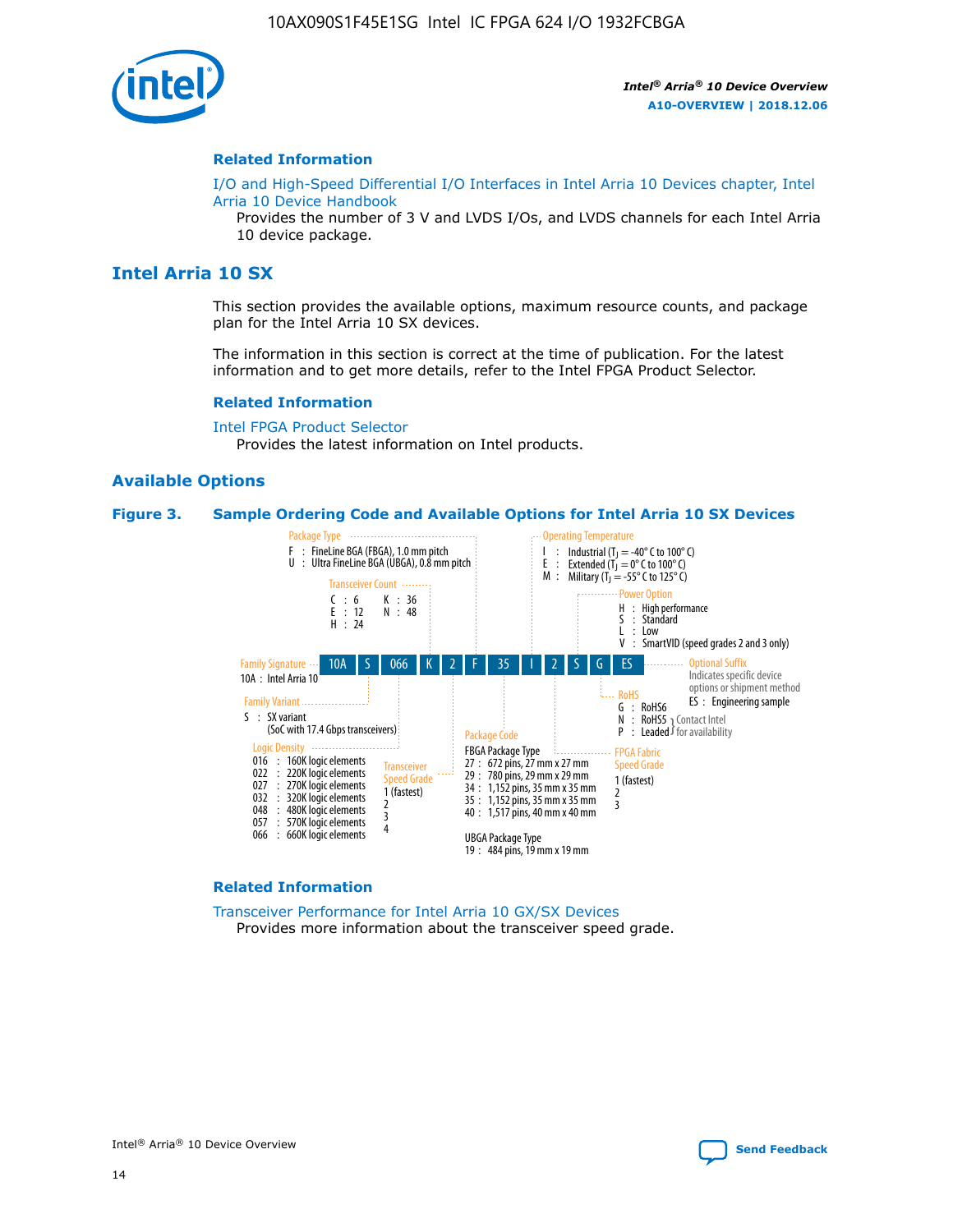

## **Maximum Resources**

### **Table 12. Maximum Resource Counts for Intel Arria 10 SX Devices**

|                                   | <b>Resource</b>         | <b>Product Line</b> |               |                |                |                |                |                |  |  |  |
|-----------------------------------|-------------------------|---------------------|---------------|----------------|----------------|----------------|----------------|----------------|--|--|--|
|                                   |                         | <b>SX 160</b>       | <b>SX 220</b> | <b>SX 270</b>  | <b>SX 320</b>  | <b>SX 480</b>  | <b>SX 570</b>  | <b>SX 660</b>  |  |  |  |
| Logic Elements (LE) (K)           |                         | 160                 | 220           | 270            | 320            | 480            | 570            | 660            |  |  |  |
| <b>ALM</b>                        |                         | 61,510              | 80,330        | 101,620        | 119,900        | 183,590        | 217,080        | 251,680        |  |  |  |
| Register                          |                         | 246,040             | 321,320       | 406,480        | 479,600        | 734,360        | 868,320        | 1,006,720      |  |  |  |
| Memory (Kb)                       | M <sub>20</sub> K       | 8,800               | 11,740        | 15,000         | 17,820         | 28,620         | 36,000         | 42,620         |  |  |  |
|                                   | <b>MLAB</b>             | 1,050               | 1,690         | 2,452          | 2,727          | 4,164          | 5,096          | 5,788          |  |  |  |
| Variable-precision DSP Block      |                         | 156                 | 192           | 830            | 985            | 1,368          | 1,523          | 1,687          |  |  |  |
| 18 x 19 Multiplier                |                         | 312                 | 384           | 1,660          | 1,970          | 2,736          | 3,046          | 3,374          |  |  |  |
| <b>PLL</b>                        | Fractional<br>Synthesis | 6                   | 6             | 8              | 8              | 12             | 16             | 16             |  |  |  |
|                                   | I/O                     | 6                   | 6             | 8              | 8              | 12             | 16             | 16             |  |  |  |
| 17.4 Gbps Transceiver             |                         | 12                  | 12            | 24             | 24             | 36             | 48             | 48             |  |  |  |
| GPIO <sup>(8)</sup>               |                         | 288                 | 288           | 384            | 384            | 492            | 696            | 696            |  |  |  |
| LVDS Pair $(9)$                   |                         | 120                 | 120           | 168            | 168            | 174            | 324            | 324            |  |  |  |
| PCIe Hard IP Block                |                         | $\mathbf{1}$        | $\mathbf{1}$  | $\overline{2}$ | $\overline{2}$ | $\overline{2}$ | $\overline{2}$ | $\overline{2}$ |  |  |  |
| Hard Memory Controller            |                         | 6                   | 6             | 8              | 8              | 12             | 16             | 16             |  |  |  |
| ARM Cortex-A9 MPCore<br>Processor |                         | Yes                 | Yes           | Yes            | Yes            | Yes            | Yes            | Yes            |  |  |  |

## **Package Plan**

### **Table 13. Package Plan for Intel Arria 10 SX Devices (U19, F27, F29, and F34)**

Refer to I/O and High Speed I/O in Intel Arria 10 Devices chapter for the number of 3 V I/O, LVDS I/O, and LVDS channels in each device package.

| <b>Product Line</b> | U <sub>19</sub><br>$(19 \text{ mm} \times 19 \text{ mm})$<br>484-pin UBGA) |                    |             | <b>F27</b><br>$(27 \text{ mm} \times 27 \text{ mm})$ .<br>672-pin FBGA) |                    | <b>F29</b><br>$(29 \text{ mm} \times 29 \text{ mm})$ .<br>780-pin FBGA) |            |                    | <b>F34</b><br>$(35 \text{ mm} \times 35 \text{ mm})$<br><b>1152-pin FBGA)</b> |           |                    |             |
|---------------------|----------------------------------------------------------------------------|--------------------|-------------|-------------------------------------------------------------------------|--------------------|-------------------------------------------------------------------------|------------|--------------------|-------------------------------------------------------------------------------|-----------|--------------------|-------------|
|                     | 3V<br>I/O                                                                  | <b>LVDS</b><br>I/O | <b>XCVR</b> | 3V<br>I/O                                                               | <b>LVDS</b><br>I/O | <b>XCVR</b>                                                             | 3 V<br>I/O | <b>LVDS</b><br>I/O | <b>XCVR</b>                                                                   | 3V<br>I/O | <b>LVDS</b><br>I/O | <b>XCVR</b> |
| SX 160              | 48                                                                         | 144                | 6           | 48                                                                      | 192                | 12                                                                      | 48         | 240                | 12                                                                            |           |                    |             |
| SX 220              | 48                                                                         | 144                | 6           | 48                                                                      | 192                | 12                                                                      | 48         | 240                | 12                                                                            |           |                    |             |
| SX 270              |                                                                            |                    |             | 48                                                                      | 192                | 12                                                                      | 48         | 312                | 12                                                                            | 48        | 336                | 24          |
| SX 320              |                                                                            |                    |             | 48                                                                      | 192                | 12                                                                      | 48         | 312                | 12                                                                            | 48        | 336                | 24          |
|                     | continued                                                                  |                    |             |                                                                         |                    |                                                                         |            |                    |                                                                               |           |                    |             |

 $(8)$  The number of GPIOs does not include transceiver I/Os. In the Intel Quartus Prime software, the number of user I/Os includes transceiver I/Os.

 $(9)$  Each LVDS I/O pair can be used as differential input or output.

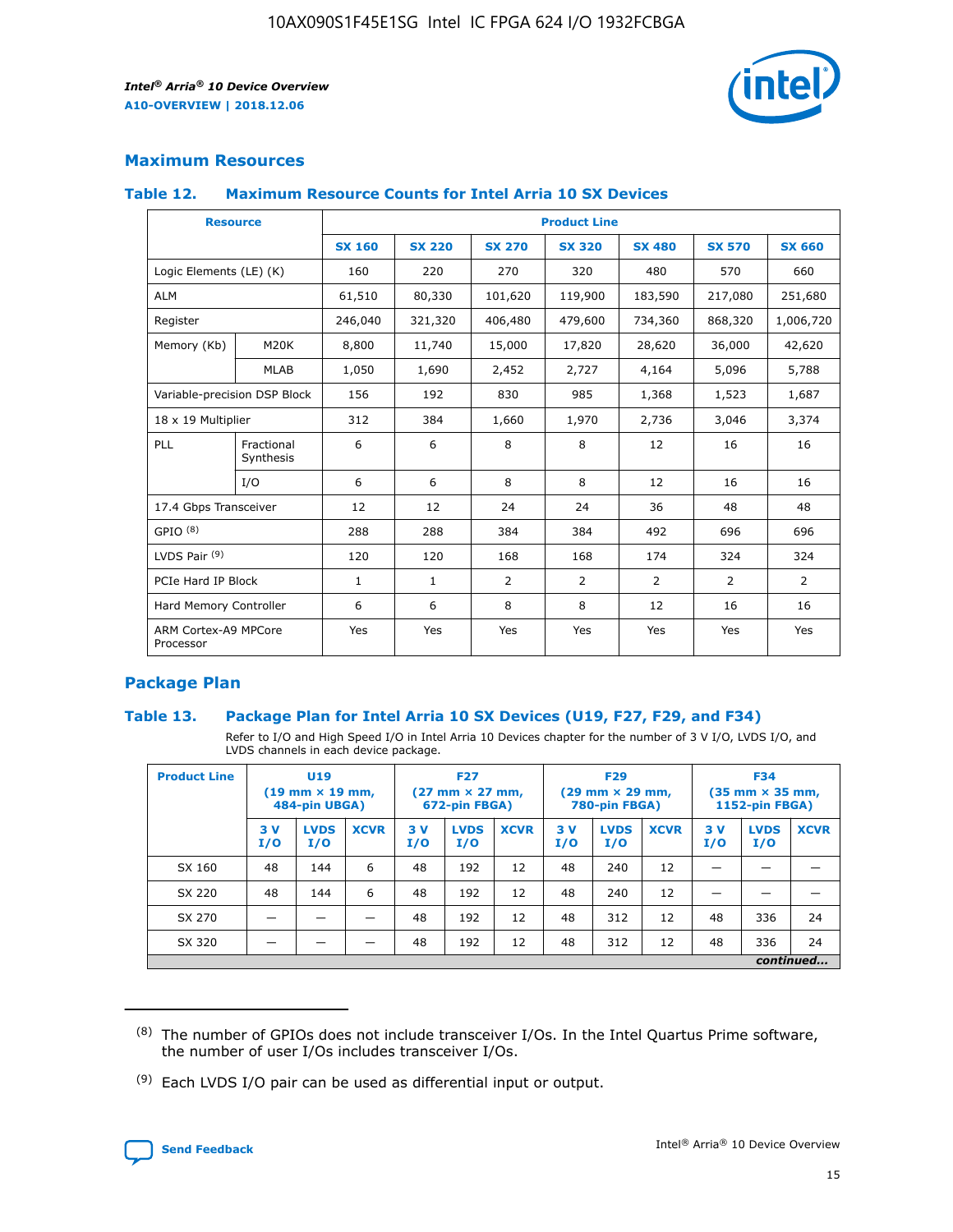

| <b>Product Line</b> | U <sub>19</sub><br>$(19 \text{ mm} \times 19 \text{ mm})$<br>484-pin UBGA) |                    | <b>F27</b><br>$(27 \text{ mm} \times 27 \text{ mm})$<br>672-pin FBGA) |           |                    | <b>F29</b><br>$(29 \text{ mm} \times 29 \text{ mm})$<br>780-pin FBGA) |           |                    | <b>F34</b><br>$(35$ mm $\times$ 35 mm,<br><b>1152-pin FBGA)</b> |           |                    |             |
|---------------------|----------------------------------------------------------------------------|--------------------|-----------------------------------------------------------------------|-----------|--------------------|-----------------------------------------------------------------------|-----------|--------------------|-----------------------------------------------------------------|-----------|--------------------|-------------|
|                     | 3V<br>I/O                                                                  | <b>LVDS</b><br>I/O | <b>XCVR</b>                                                           | 3V<br>I/O | <b>LVDS</b><br>I/O | <b>XCVR</b>                                                           | 3V<br>I/O | <b>LVDS</b><br>I/O | <b>XCVR</b>                                                     | 3V<br>I/O | <b>LVDS</b><br>I/O | <b>XCVR</b> |
| SX 480              |                                                                            |                    |                                                                       |           |                    |                                                                       | 48        | 312                | 12                                                              | 48        | 444                | 24          |
| SX 570              |                                                                            |                    |                                                                       |           |                    |                                                                       |           |                    |                                                                 | 48        | 444                | 24          |
| SX 660              |                                                                            |                    |                                                                       |           |                    |                                                                       |           |                    |                                                                 | 48        | 444                | 24          |

## **Table 14. Package Plan for Intel Arria 10 SX Devices (F35, KF40, and NF40)**

Refer to I/O and High Speed I/O in Intel Arria 10 Devices chapter for the number of 3 V I/O, LVDS I/O, and LVDS channels in each device package.

| <b>Product Line</b> | <b>F35</b><br>(35 mm × 35 mm,<br><b>1152-pin FBGA)</b> |          |             |                                           | <b>KF40</b><br>(40 mm × 40 mm,<br>1517-pin FBGA) |    | <b>NF40</b><br>$(40 \text{ mm} \times 40 \text{ mm})$<br>1517-pin FBGA) |          |             |  |
|---------------------|--------------------------------------------------------|----------|-------------|-------------------------------------------|--------------------------------------------------|----|-------------------------------------------------------------------------|----------|-------------|--|
|                     | 3 V I/O                                                | LVDS I/O | <b>XCVR</b> | <b>LVDS I/O</b><br>3 V I/O<br><b>XCVR</b> |                                                  |    | 3 V I/O                                                                 | LVDS I/O | <b>XCVR</b> |  |
| SX 270              | 48                                                     | 336      | 24          |                                           |                                                  |    |                                                                         |          |             |  |
| SX 320              | 48                                                     | 336      | 24          |                                           |                                                  |    |                                                                         |          |             |  |
| SX 480              | 48                                                     | 348      | 36          |                                           |                                                  |    |                                                                         |          |             |  |
| SX 570              | 48                                                     | 348      | 36          | 96                                        | 600                                              | 36 | 48                                                                      | 540      | 48          |  |
| SX 660              | 48                                                     | 348      | 36          | 96                                        | 600                                              | 36 | 48                                                                      | 540      | 48          |  |

# **Related Information**

[I/O and High-Speed Differential I/O Interfaces in Intel Arria 10 Devices chapter, Intel](https://www.intel.com/content/www/us/en/programmable/documentation/sam1403482614086.html#sam1403482030321) [Arria 10 Device Handbook](https://www.intel.com/content/www/us/en/programmable/documentation/sam1403482614086.html#sam1403482030321)

Provides the number of 3 V and LVDS I/Os, and LVDS channels for each Intel Arria 10 device package.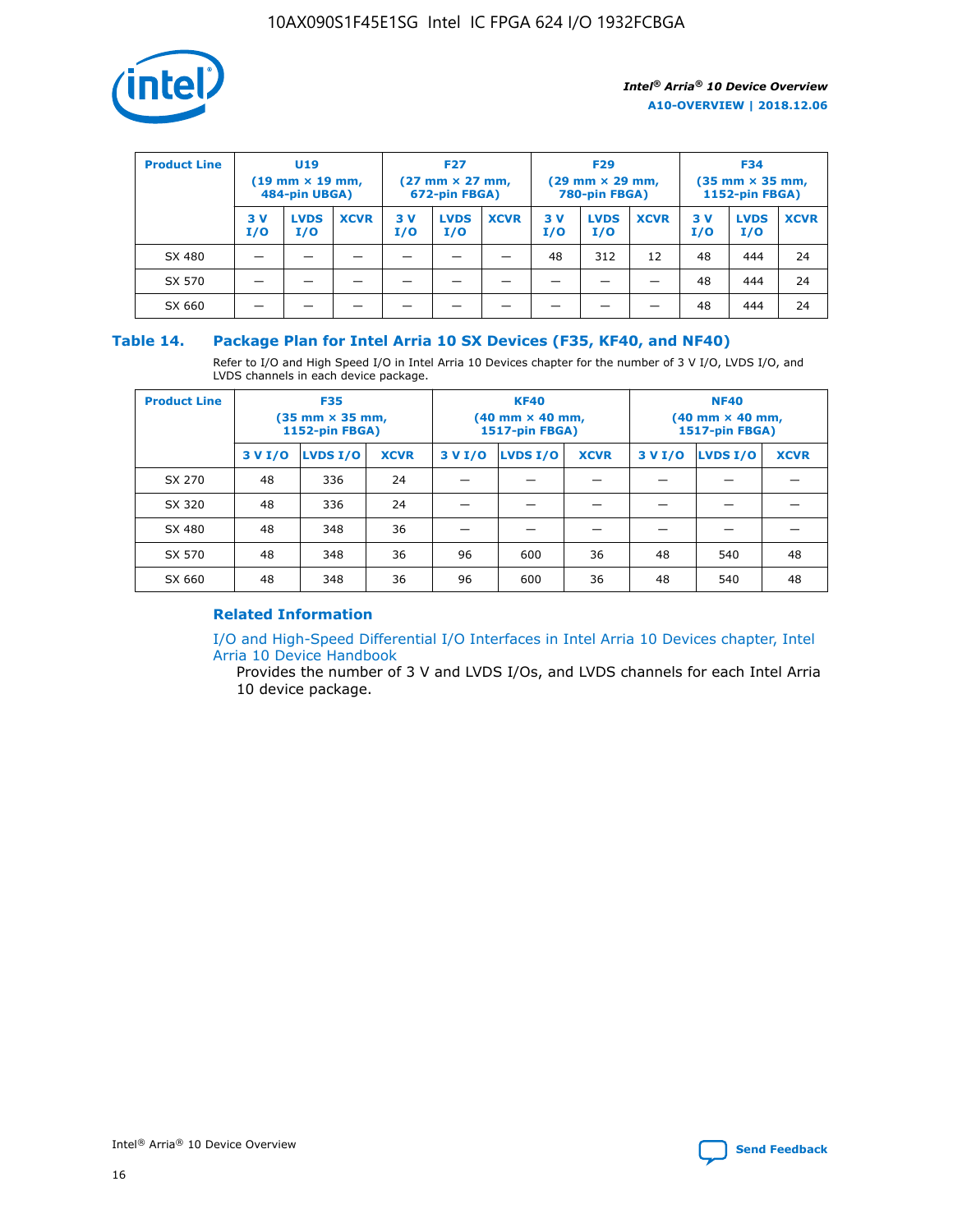

# **I/O Vertical Migration for Intel Arria 10 Devices**

#### **Figure 4. Migration Capability Across Intel Arria 10 Product Lines**

- The arrows indicate the migration paths. The devices included in each vertical migration path are shaded. Devices with fewer resources in the same path have lighter shades.
- To achieve the full I/O migration across product lines in the same migration path, restrict I/Os and transceivers usage to match the product line with the lowest I/O and transceiver counts.
- An LVDS I/O bank in the source device may be mapped to a 3 V I/O bank in the target device. To use memory interface clock frequency higher than 533 MHz, assign external memory interface pins only to banks that are LVDS I/O in both devices.
- There may be nominal 0.15 mm package height difference between some product lines in the same package type.
	- **Variant Product Line Package U19 F27 F29 F34 F35 KF40 NF40 RF40 NF45 SF45 UF45** Intel® Arria® 10 GX GX 160 GX 220 GX 270 GX 320 GX 480 GX 570 GX 660 GX 900 GX 1150 Intel Arria 10 GT GT 900 GT 1150 Intel Arria 10 SX SX 160 SX 220 SX 270 SX 320 SX 480 SX 570 SX 660
- Some migration paths are not shown in the Intel Quartus Prime software **Pin Migration View**.

*Note:* To verify the pin migration compatibility, use the **Pin Migration View** window in the Intel Quartus Prime software Pin Planner.

# **Adaptive Logic Module**

Intel Arria 10 devices use a 20 nm ALM as the basic building block of the logic fabric.

The ALM architecture is the same as the previous generation FPGAs, allowing for efficient implementation of logic functions and easy conversion of IP between the device generations.

The ALM, as shown in following figure, uses an 8-input fracturable look-up table (LUT) with four dedicated registers to help improve timing closure in register-rich designs and achieve an even higher design packing capability than the traditional two-register per LUT architecture.

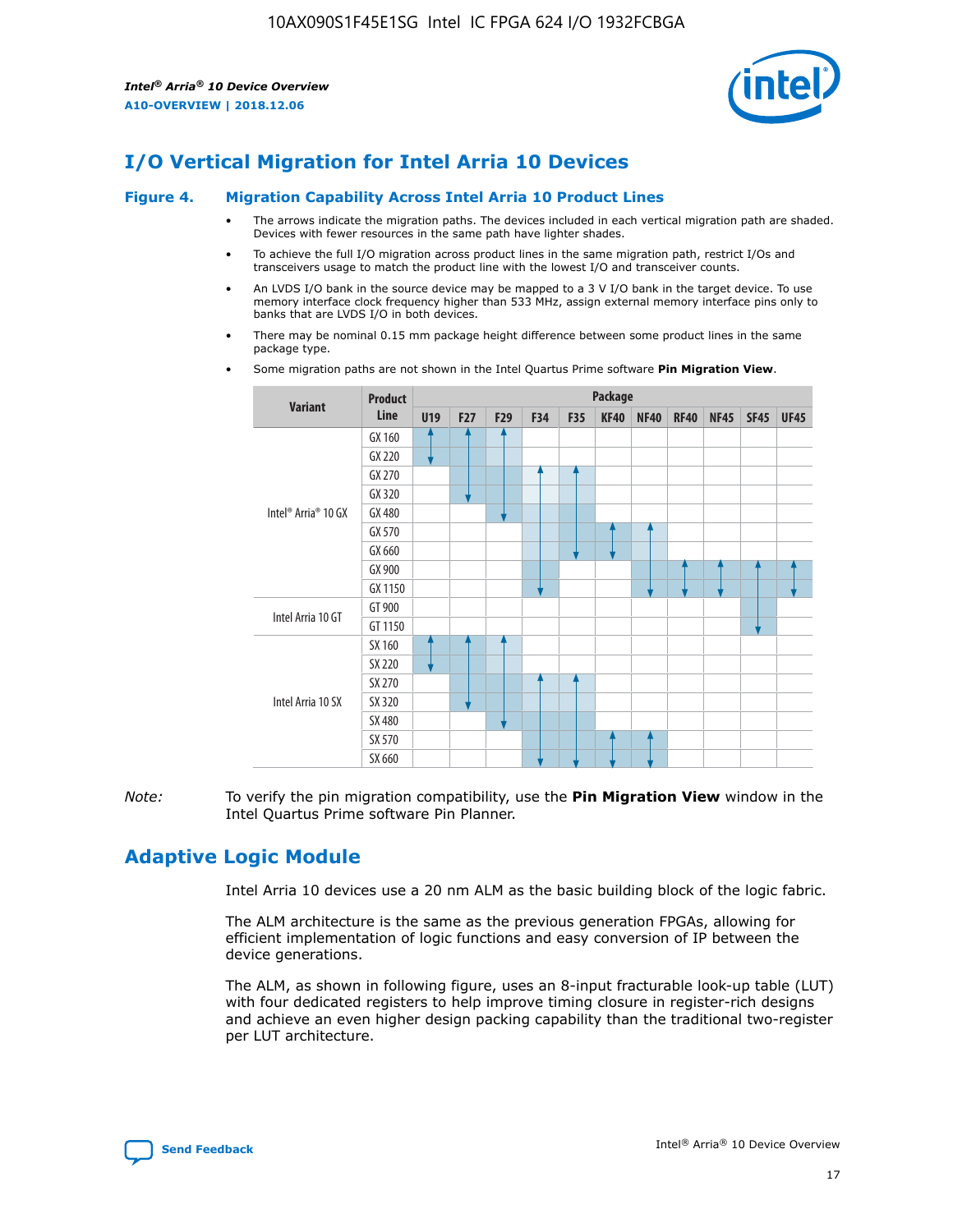

**Figure 5. ALM for Intel Arria 10 Devices**



The Intel Quartus Prime software optimizes your design according to the ALM logic structure and automatically maps legacy designs into the Intel Arria 10 ALM architecture.

# **Variable-Precision DSP Block**

The Intel Arria 10 variable precision DSP blocks support fixed-point arithmetic and floating-point arithmetic.

Features for fixed-point arithmetic:

- High-performance, power-optimized, and fully registered multiplication operations
- 18-bit and 27-bit word lengths
- Two 18 x 19 multipliers or one 27 x 27 multiplier per DSP block
- Built-in addition, subtraction, and 64-bit double accumulation register to combine multiplication results
- Cascading 19-bit or 27-bit when pre-adder is disabled and cascading 18-bit when pre-adder is used to form the tap-delay line for filtering applications
- Cascading 64-bit output bus to propagate output results from one block to the next block without external logic support
- Hard pre-adder supported in 19-bit and 27-bit modes for symmetric filters
- Internal coefficient register bank in both 18-bit and 27-bit modes for filter implementation
- 18-bit and 27-bit systolic finite impulse response (FIR) filters with distributed output adder
- Biased rounding support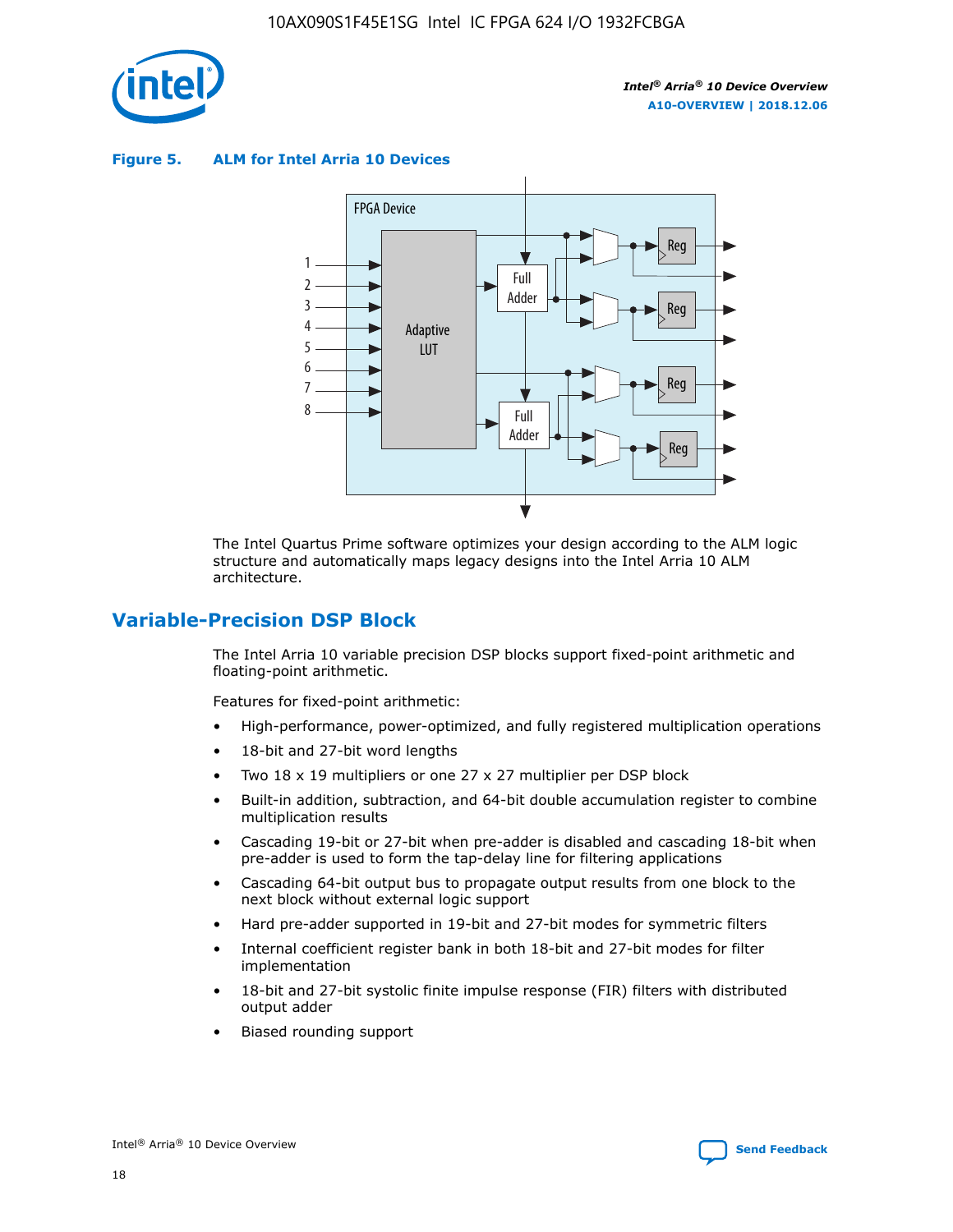

Features for floating-point arithmetic:

- A completely hardened architecture that supports multiplication, addition, subtraction, multiply-add, and multiply-subtract
- Multiplication with accumulation capability and a dynamic accumulator reset control
- Multiplication with cascade summation capability
- Multiplication with cascade subtraction capability
- Complex multiplication
- Direct vector dot product
- Systolic FIR filter

### **Table 15. Variable-Precision DSP Block Configurations for Intel Arria 10 Devices**

| <b>Usage Example</b>                                       | <b>Multiplier Size (Bit)</b>    | <b>DSP Block Resources</b> |
|------------------------------------------------------------|---------------------------------|----------------------------|
| Medium precision fixed point                               | Two 18 x 19                     |                            |
| High precision fixed or Single precision<br>floating point | One 27 x 27                     |                            |
| Fixed point FFTs                                           | One 19 x 36 with external adder |                            |
| Very high precision fixed point                            | One 36 x 36 with external adder |                            |
| Double precision floating point                            | One 54 x 54 with external adder | 4                          |

#### **Table 16. Resources for Fixed-Point Arithmetic in Intel Arria 10 Devices**

The table lists the variable-precision DSP resources by bit precision for each Intel Arria 10 device.

| <b>Variant</b>        | <b>Product Line</b> | <b>Variable-</b><br>precision<br><b>DSP Block</b> | <b>Independent Input and Output</b><br><b>Multiplications Operator</b> |                                     | 18 x 19<br><b>Multiplier</b><br><b>Adder Sum</b> | $18 \times 18$<br><b>Multiplier</b><br><b>Adder</b> |
|-----------------------|---------------------|---------------------------------------------------|------------------------------------------------------------------------|-------------------------------------|--------------------------------------------------|-----------------------------------------------------|
|                       |                     |                                                   | 18 x 19<br><b>Multiplier</b>                                           | $27 \times 27$<br><b>Multiplier</b> | <b>Mode</b>                                      | <b>Summed with</b><br>36 bit Input                  |
| AIntel Arria 10<br>GX | GX 160              | 156                                               | 312                                                                    | 156                                 | 156                                              | 156                                                 |
|                       | GX 220              | 192                                               | 384                                                                    | 192                                 | 192                                              | 192                                                 |
|                       | GX 270              | 830                                               | 1,660                                                                  | 830                                 | 830                                              | 830                                                 |
|                       | GX 320              | 984                                               | 1,968                                                                  | 984                                 | 984                                              | 984                                                 |
|                       | GX 480              | 1,368                                             | 2,736                                                                  | 1,368                               | 1,368                                            | 1,368                                               |
|                       | GX 570              | 1,523                                             | 3,046                                                                  | 1,523                               | 1,523                                            | 1,523                                               |
|                       | GX 660              | 1,687                                             | 3,374                                                                  | 1,687                               | 1,687                                            | 1,687                                               |
|                       | GX 900              | 1,518                                             | 3,036                                                                  | 1,518                               | 1,518                                            | 1,518                                               |
|                       | GX 1150             | 1,518                                             | 3,036                                                                  | 1,518                               | 1,518                                            | 1,518                                               |
| Intel Arria 10        | GT 900              | 1,518                                             | 3,036                                                                  | 1,518                               | 1,518                                            | 1,518                                               |
| GT                    | GT 1150             | 1,518                                             | 3,036                                                                  | 1,518                               | 1,518                                            | 1,518                                               |
| Intel Arria 10        | SX 160              | 156                                               | 312                                                                    | 156                                 | 156                                              | 156                                                 |
| <b>SX</b>             | SX 220              | 192                                               | 384                                                                    | 192                                 | 192                                              | 192                                                 |
|                       | SX 270              | 830                                               | 830<br>1,660                                                           |                                     | 830                                              | 830                                                 |
|                       |                     |                                                   |                                                                        |                                     |                                                  | continued                                           |

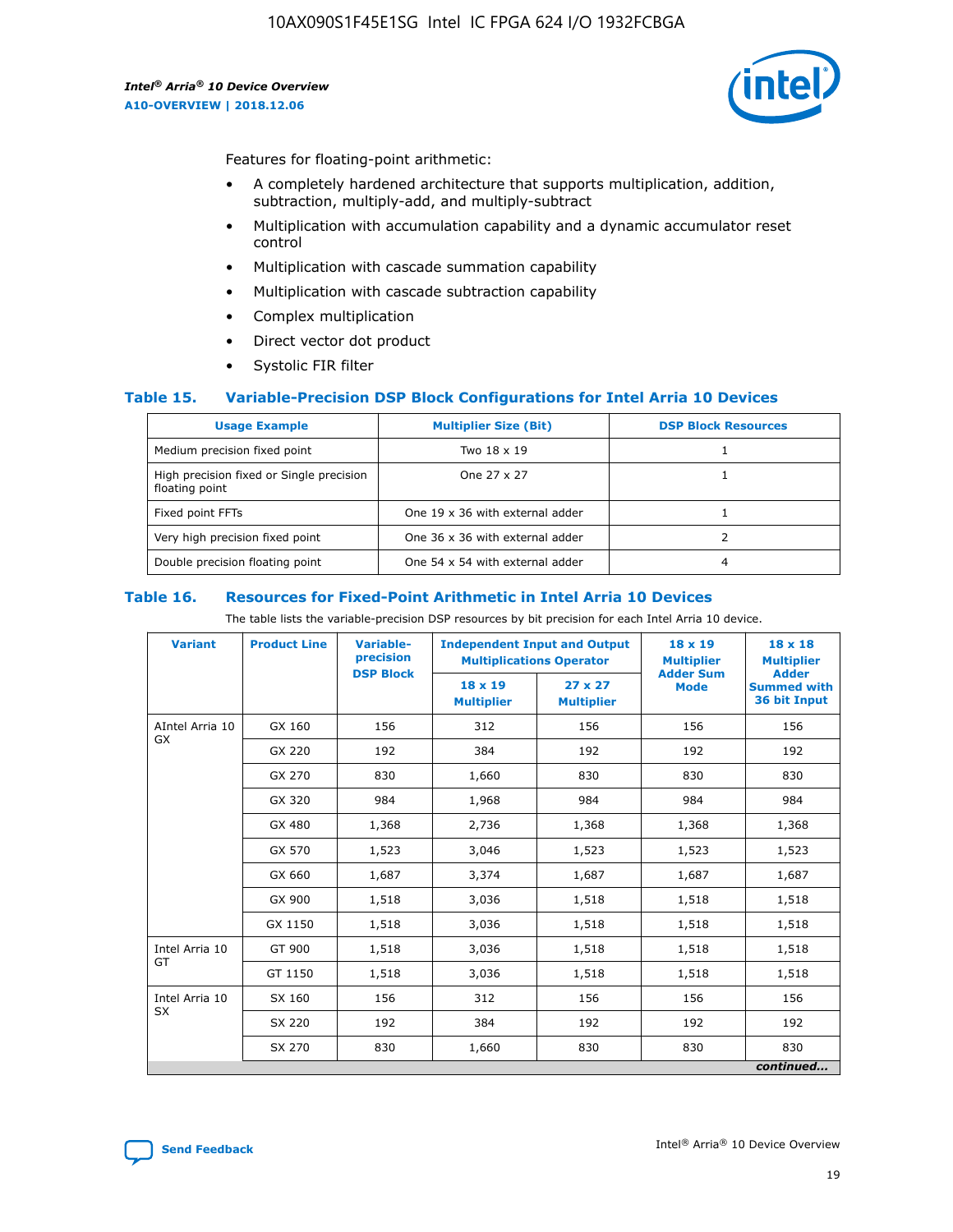

| <b>Variant</b> | <b>Product Line</b> | <b>Variable-</b><br>precision<br><b>DSP Block</b> | <b>Independent Input and Output</b><br><b>Multiplications Operator</b> |                                     | $18 \times 19$<br><b>Multiplier</b><br><b>Adder Sum</b> | $18 \times 18$<br><b>Multiplier</b><br><b>Adder</b> |  |
|----------------|---------------------|---------------------------------------------------|------------------------------------------------------------------------|-------------------------------------|---------------------------------------------------------|-----------------------------------------------------|--|
|                |                     |                                                   | $18 \times 19$<br><b>Multiplier</b>                                    | $27 \times 27$<br><b>Multiplier</b> | <b>Mode</b>                                             | <b>Summed with</b><br>36 bit Input                  |  |
|                | SX 320              | 984                                               | 1,968                                                                  | 984                                 | 984                                                     | 984                                                 |  |
|                | SX 480              | 1,368                                             | 2,736                                                                  | 1,368                               | 1,368                                                   | 1,368                                               |  |
|                | SX 570              | 1,523                                             | 3,046                                                                  | 1,523                               | 1,523                                                   | 1,523                                               |  |
|                | SX 660              | 1,687                                             | 3,374                                                                  | 1,687                               | 1,687                                                   | 1,687                                               |  |

# **Table 17. Resources for Floating-Point Arithmetic in Intel Arria 10 Devices**

The table lists the variable-precision DSP resources by bit precision for each Intel Arria 10 device.

| <b>Variant</b>              | <b>Product Line</b> | <b>Variable-</b><br>precision<br><b>DSP Block</b> | <b>Single</b><br><b>Precision</b><br><b>Floating-Point</b><br><b>Multiplication</b><br><b>Mode</b> | <b>Single-Precision</b><br><b>Floating-Point</b><br><b>Adder Mode</b> | Single-<br><b>Precision</b><br><b>Floating-Point</b><br><b>Multiply</b><br><b>Accumulate</b><br><b>Mode</b> | <b>Peak</b><br><b>Giga Floating-</b><br><b>Point</b><br><b>Operations</b><br>per Second<br>(GFLOPs) |
|-----------------------------|---------------------|---------------------------------------------------|----------------------------------------------------------------------------------------------------|-----------------------------------------------------------------------|-------------------------------------------------------------------------------------------------------------|-----------------------------------------------------------------------------------------------------|
| Intel Arria 10<br>GX        | GX 160              | 156                                               | 156                                                                                                | 156                                                                   | 156                                                                                                         | 140                                                                                                 |
|                             | GX 220              | 192                                               | 192                                                                                                | 192                                                                   | 192                                                                                                         | 173                                                                                                 |
|                             | GX 270              | 830                                               | 830                                                                                                | 830                                                                   | 830                                                                                                         | 747                                                                                                 |
|                             | GX 320              | 984                                               | 984                                                                                                | 984                                                                   | 984                                                                                                         | 886                                                                                                 |
|                             | GX 480              | 1,369                                             | 1,368                                                                                              | 1,368                                                                 | 1,368                                                                                                       | 1,231                                                                                               |
|                             | GX 570              | 1,523                                             | 1,523                                                                                              | 1,523                                                                 | 1,523                                                                                                       | 1,371                                                                                               |
|                             | GX 660              | 1,687                                             | 1,687                                                                                              | 1,687                                                                 | 1,687                                                                                                       | 1,518                                                                                               |
|                             | GX 900              | 1,518                                             | 1,518                                                                                              | 1,518                                                                 | 1,518                                                                                                       | 1,366                                                                                               |
|                             | GX 1150             | 1,518                                             | 1,518                                                                                              | 1,518                                                                 | 1,518                                                                                                       | 1,366                                                                                               |
| Intel Arria 10              | GT 900              | 1,518                                             | 1,518                                                                                              | 1,518                                                                 | 1,518                                                                                                       | 1,366                                                                                               |
| GT                          | GT 1150             | 1,518                                             | 1,518                                                                                              | 1,518                                                                 | 1,518                                                                                                       | 1,366                                                                                               |
| Intel Arria 10<br><b>SX</b> | SX 160              | 156                                               | 156                                                                                                | 156                                                                   | 156                                                                                                         | 140                                                                                                 |
|                             | SX 220              | 192                                               | 192                                                                                                | 192                                                                   | 192                                                                                                         | 173                                                                                                 |
|                             | SX 270              | 830                                               | 830                                                                                                | 830                                                                   | 830                                                                                                         | 747                                                                                                 |
|                             | SX 320              | 984                                               | 984                                                                                                | 984                                                                   | 984                                                                                                         | 886                                                                                                 |
|                             | SX 480              | 1,369                                             | 1,368                                                                                              | 1,368                                                                 | 1,368                                                                                                       | 1,231                                                                                               |
|                             | SX 570              | 1,523                                             | 1,523                                                                                              | 1,523                                                                 | 1,523                                                                                                       | 1,371                                                                                               |
|                             | SX 660              | 1,687                                             | 1,687                                                                                              | 1,687                                                                 | 1,687                                                                                                       | 1,518                                                                                               |

# **Embedded Memory Blocks**

The embedded memory blocks in the devices are flexible and designed to provide an optimal amount of small- and large-sized memory arrays to fit your design requirements.

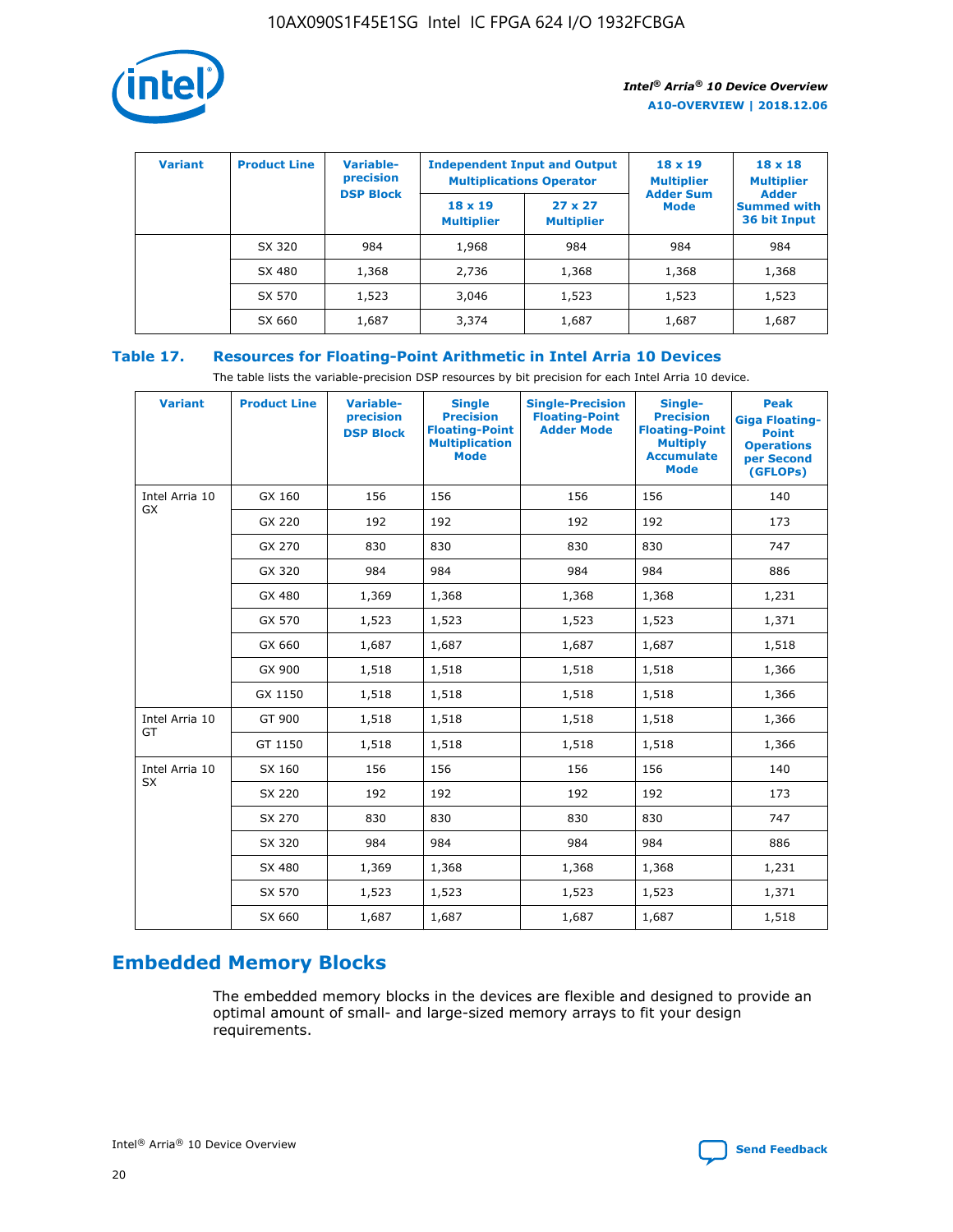

# **Types of Embedded Memory**

The Intel Arria 10 devices contain two types of memory blocks:

- 20 Kb M20K blocks—blocks of dedicated memory resources. The M20K blocks are ideal for larger memory arrays while still providing a large number of independent ports.
- 640 bit memory logic array blocks (MLABs)—enhanced memory blocks that are configured from dual-purpose logic array blocks (LABs). The MLABs are ideal for wide and shallow memory arrays. The MLABs are optimized for implementation of shift registers for digital signal processing (DSP) applications, wide and shallow FIFO buffers, and filter delay lines. Each MLAB is made up of ten adaptive logic modules (ALMs). In the Intel Arria 10 devices, you can configure these ALMs as ten 32 x 2 blocks, giving you one 32 x 20 simple dual-port SRAM block per MLAB.

# **Embedded Memory Capacity in Intel Arria 10 Devices**

|                   | <b>Product</b> |              | <b>M20K</b>         | <b>MLAB</b>  |                     | <b>Total RAM Bit</b> |
|-------------------|----------------|--------------|---------------------|--------------|---------------------|----------------------|
| <b>Variant</b>    | Line           | <b>Block</b> | <b>RAM Bit (Kb)</b> | <b>Block</b> | <b>RAM Bit (Kb)</b> | (Kb)                 |
| Intel Arria 10 GX | GX 160         | 440          | 8,800               | 1,680        | 1,050               | 9,850                |
|                   | GX 220         | 587          | 11,740              | 2,703        | 1,690               | 13,430               |
|                   | GX 270         | 750          | 15,000              | 3,922        | 2,452               | 17,452               |
|                   | GX 320         | 891          | 17,820              | 4,363        | 2,727               | 20,547               |
|                   | GX 480         | 1,431        | 28,620              | 6,662        | 4,164               | 32,784               |
|                   | GX 570         | 1,800        | 36,000              | 8,153        | 5,096               | 41,096               |
|                   | GX 660         | 2,131        | 42,620              | 9,260        | 5,788               | 48,408               |
|                   | GX 900         | 2,423        | 48,460              | 15,017       | 9,386               | 57,846               |
|                   | GX 1150        | 2,713        | 54,260              | 20,774       | 12,984              | 67,244               |
| Intel Arria 10 GT | GT 900         | 2,423        | 48,460              | 15,017       | 9,386               | 57,846               |
|                   | GT 1150        | 2,713        | 54,260              | 20,774       | 12,984              | 67,244               |
| Intel Arria 10 SX | SX 160         | 440          | 8,800               | 1,680        | 1,050               | 9,850                |
|                   | SX 220         | 587          | 11,740              | 2,703        | 1,690               | 13,430               |
|                   | SX 270         | 750          | 15,000              | 3,922        | 2,452               | 17,452               |
|                   | SX 320         | 891          | 17,820              | 4,363        | 2,727               | 20,547               |
|                   | SX 480         | 1,431        | 28,620              | 6,662        | 4,164               | 32,784               |
|                   | SX 570         | 1,800        | 36,000              | 8,153        | 5,096               | 41,096               |
|                   | SX 660         | 2,131        | 42,620              | 9,260        | 5,788               | 48,408               |

#### **Table 18. Embedded Memory Capacity and Distribution in Intel Arria 10 Devices**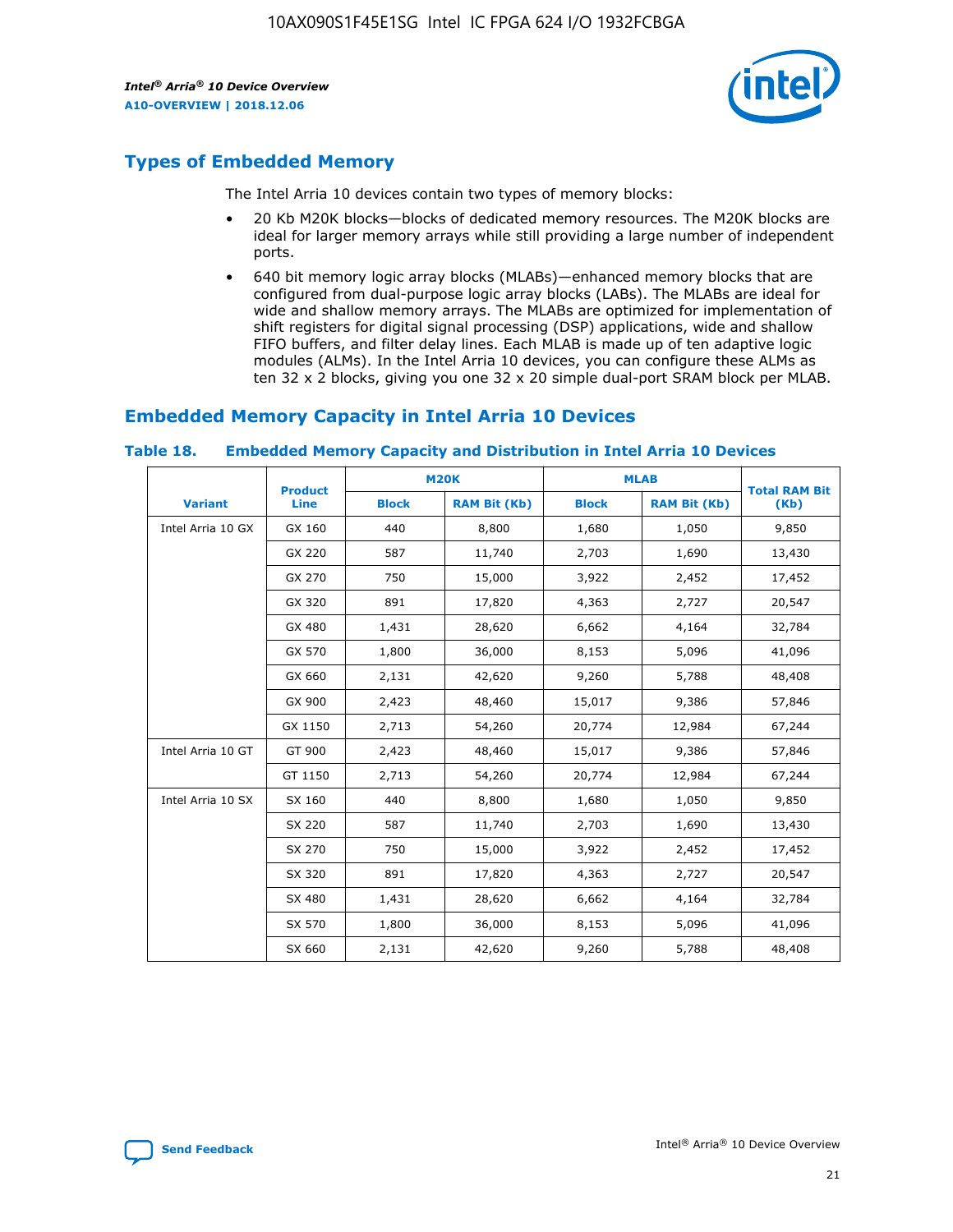

# **Embedded Memory Configurations for Single-port Mode**

#### **Table 19. Single-port Embedded Memory Configurations for Intel Arria 10 Devices**

This table lists the maximum configurations supported for single-port RAM and ROM modes.

| <b>Memory Block</b> | Depth (bits) | <b>Programmable Width</b> |
|---------------------|--------------|---------------------------|
| MLAB                | 32           | x16, x18, or x20          |
|                     | 64(10)       | x8, x9, x10               |
| M20K                | 512          | x40, x32                  |
|                     | 1K           | x20, x16                  |
|                     | 2K           | x10, x8                   |
|                     | 4K           | x5, x4                    |
|                     | 8K           | x2                        |
|                     | 16K          | x1                        |

# **Clock Networks and PLL Clock Sources**

The clock network architecture is based on Intel's global, regional, and peripheral clock structure. This clock structure is supported by dedicated clock input pins, fractional clock synthesis PLLs, and integer I/O PLLs.

# **Clock Networks**

The Intel Arria 10 core clock networks are capable of up to 800 MHz fabric operation across the full industrial temperature range. For the external memory interface, the clock network supports the hard memory controller with speeds up to 2,400 Mbps in a quarter-rate transfer.

To reduce power consumption, the Intel Quartus Prime software identifies all unused sections of the clock network and powers them down.

# **Fractional Synthesis and I/O PLLs**

Intel Arria 10 devices contain up to 32 fractional synthesis PLLs and up to 16 I/O PLLs that are available for both specific and general purpose uses in the core:

- Fractional synthesis PLLs—located in the column adjacent to the transceiver blocks
- I/O PLLs—located in each bank of the 48 I/Os

## **Fractional Synthesis PLLs**

You can use the fractional synthesis PLLs to:

- Reduce the number of oscillators that are required on your board
- Reduce the number of clock pins that are used in the device by synthesizing multiple clock frequencies from a single reference clock source

<sup>(10)</sup> Supported through software emulation and consumes additional MLAB blocks.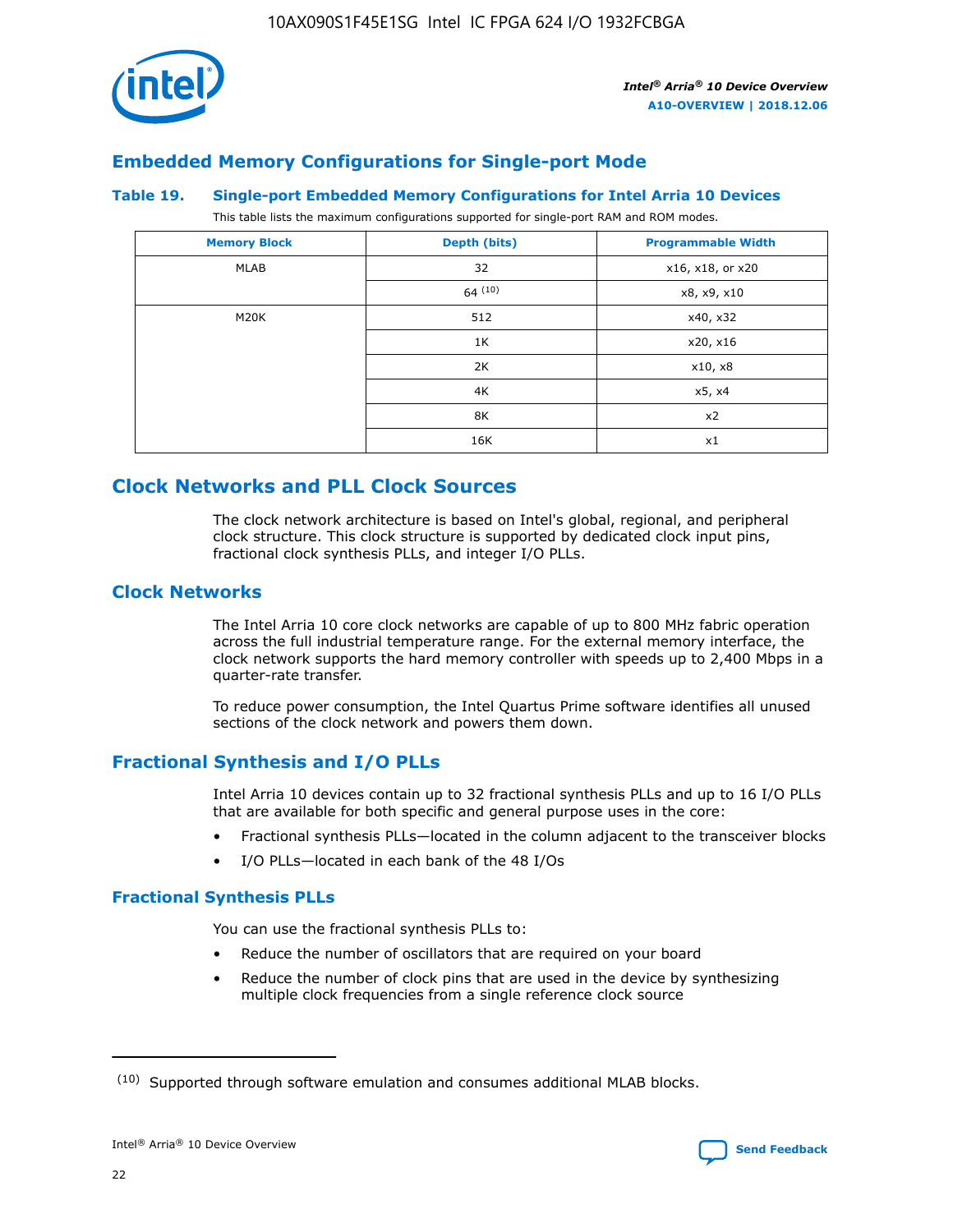10AX090S1F45E1SG Intel IC FPGA 624 I/O 1932FCBGA

*Intel® Arria® 10 Device Overview* **A10-OVERVIEW | 2018.12.06**



The fractional synthesis PLLs support the following features:

- Reference clock frequency synthesis for transceiver CMU and Advanced Transmit (ATX) PLLs
- Clock network delay compensation
- Zero-delay buffering
- Direct transmit clocking for transceivers
- Independently configurable into two modes:
	- Conventional integer mode equivalent to the general purpose PLL
	- Enhanced fractional mode with third order delta-sigma modulation
- PLL cascading

## **I/O PLLs**

The integer mode I/O PLLs are located in each bank of 48 I/Os. You can use the I/O PLLs to simplify the design of external memory and high-speed LVDS interfaces.

In each I/O bank, the I/O PLLs are adjacent to the hard memory controllers and LVDS SERDES. Because these PLLs are tightly coupled with the I/Os that need to use them, it makes it easier to close timing.

You can use the I/O PLLs for general purpose applications in the core such as clock network delay compensation and zero-delay buffering.

Intel Arria 10 devices support PLL-to-PLL cascading.

# **FPGA General Purpose I/O**

Intel Arria 10 devices offer highly configurable GPIOs. Each I/O bank contains 48 general purpose I/Os and a high-efficiency hard memory controller.

The following list describes the features of the GPIOs:

- Consist of 3 V I/Os for high-voltage application and LVDS I/Os for differential signaling
	- Up to two 3 V I/O banks, available in some devices, that support up to 3 V I/O standards
	- LVDS I/O banks that support up to 1.8 V I/O standards
- Support a wide range of single-ended and differential I/O interfaces
- LVDS speeds up to 1.6 Gbps
- Each LVDS pair of pins has differential input and output buffers, allowing you to configure the LVDS direction for each pair.
- Programmable bus hold and weak pull-up
- Programmable differential output voltage  $(V_{OD})$  and programmable pre-emphasis

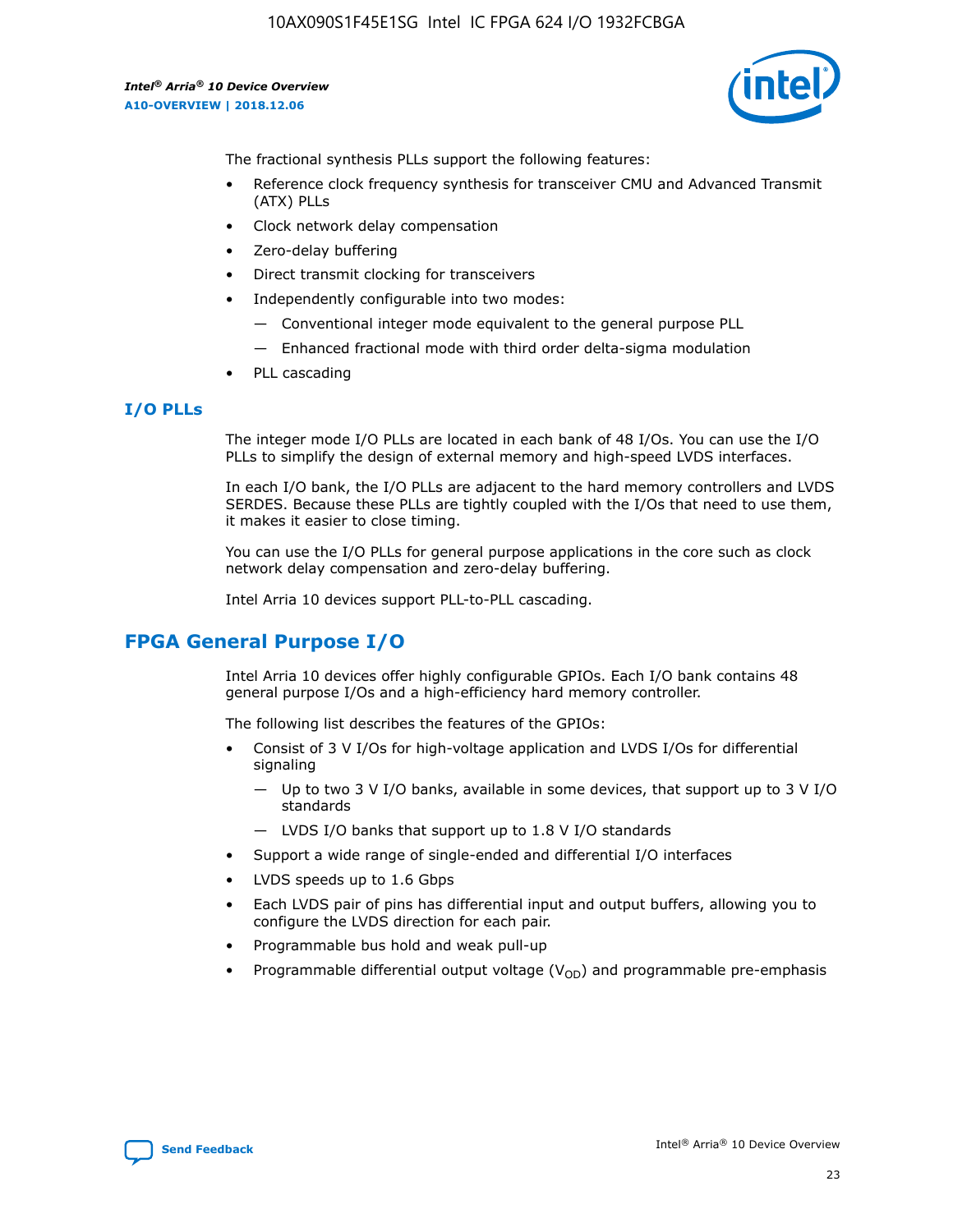

- Series (R<sub>S</sub>) and parallel (R<sub>T</sub>) on-chip termination (OCT) for all I/O banks with OCT calibration to limit the termination impedance variation
- On-chip dynamic termination that has the ability to swap between series and parallel termination, depending on whether there is read or write on a common bus for signal integrity
- Easy timing closure support using the hard read FIFO in the input register path, and delay-locked loop (DLL) delay chain with fine and coarse architecture

# **External Memory Interface**

Intel Arria 10 devices offer massive external memory bandwidth, with up to seven 32 bit DDR4 memory interfaces running at up to 2,400 Mbps. This bandwidth provides additional ease of design, lower power, and resource efficiencies of hardened highperformance memory controllers.

The memory interface within Intel Arria 10 FPGAs and SoCs delivers the highest performance and ease of use. You can configure up to a maximum width of 144 bits when using the hard or soft memory controllers. If required, you can bypass the hard memory controller and use a soft controller implemented in the user logic.

Each I/O contains a hardened DDR read/write path (PHY) capable of performing key memory interface functionality such as read/write leveling, FIFO buffering to lower latency and improve margin, timing calibration, and on-chip termination.

The timing calibration is aided by the inclusion of hard microcontrollers based on Intel's Nios® II technology, specifically tailored to control the calibration of multiple memory interfaces. This calibration allows the Intel Arria 10 device to compensate for any changes in process, voltage, or temperature either within the Intel Arria 10 device itself, or within the external memory device. The advanced calibration algorithms ensure maximum bandwidth and robust timing margin across all operating conditions.

In addition to parallel memory interfaces, Intel Arria 10 devices support serial memory technologies such as the Hybrid Memory Cube (HMC). The HMC is supported by the Intel Arria 10 high-speed serial transceivers which connect up to four HMC links, with each link running at data rates up to 15 Gbps.

### **Related Information**

#### [External Memory Interface Spec Estimator](http://www.altera.com/technology/memory/estimator/mem-emif-index.html)

Provides a parametric tool that allows you to find and compare the performance of the supported external memory interfaces in IntelFPGAs.

# **Memory Standards Supported by Intel Arria 10 Devices**

The I/Os are designed to provide high performance support for existing and emerging external memory standards.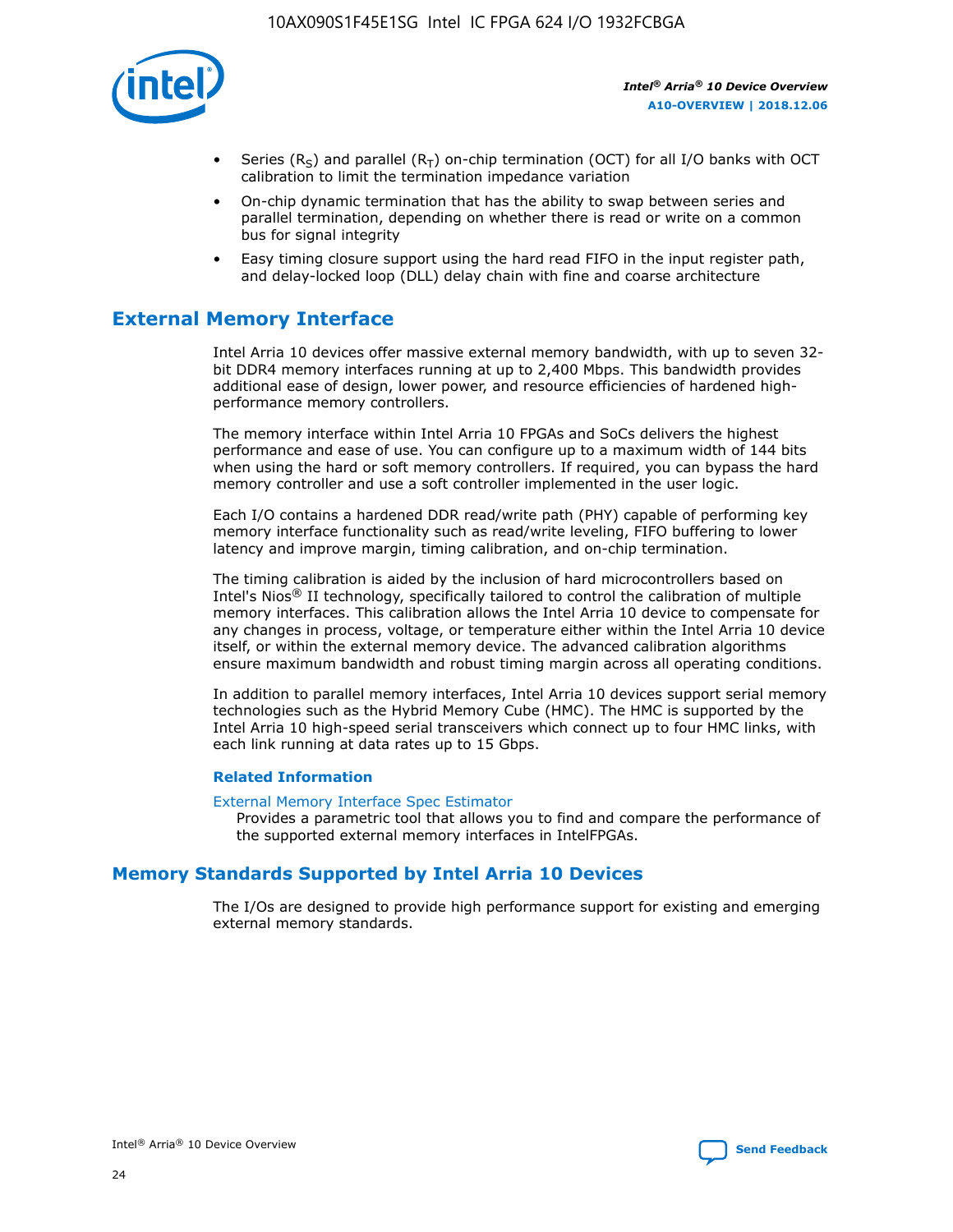

#### **Table 20. Memory Standards Supported by the Hard Memory Controller**

This table lists the overall capability of the hard memory controller. For specific details, refer to the External Memory Interface Spec Estimator and Intel Arria 10 Device Datasheet.

| <b>Memory Standard</b> | <b>Rate Support</b> | <b>Ping Pong PHY Support</b> | <b>Maximum Frequency</b><br>(MHz) |
|------------------------|---------------------|------------------------------|-----------------------------------|
| <b>DDR4 SDRAM</b>      | Quarter rate        | Yes                          | 1,067                             |
|                        |                     |                              | 1,200                             |
| DDR3 SDRAM             | Half rate           | Yes                          | 533                               |
|                        |                     |                              | 667                               |
|                        | Quarter rate        | Yes                          | 1,067                             |
|                        |                     |                              | 1,067                             |
| <b>DDR3L SDRAM</b>     | Half rate           | Yes                          | 533                               |
|                        |                     |                              | 667                               |
|                        | Quarter rate        | Yes                          | 933                               |
|                        |                     |                              | 933                               |
| LPDDR3 SDRAM           | Half rate           |                              | 533                               |
|                        | Quarter rate        |                              | 800                               |

### **Table 21. Memory Standards Supported by the Soft Memory Controller**

| <b>Memory Standard</b>      | <b>Rate Support</b> | <b>Maximum Frequency</b><br>(MHz) |
|-----------------------------|---------------------|-----------------------------------|
| <b>RLDRAM 3 (11)</b>        | Quarter rate        | 1,200                             |
| ODR IV SRAM <sup>(11)</sup> | Quarter rate        | 1,067                             |
| <b>ODR II SRAM</b>          | Full rate           | 333                               |
|                             | Half rate           | 633                               |
| <b>ODR II+ SRAM</b>         | Full rate           | 333                               |
|                             | Half rate           | 633                               |
| <b>ODR II+ Xtreme SRAM</b>  | Full rate           | 333                               |
|                             | Half rate           | 633                               |

#### **Table 22. Memory Standards Supported by the HPS Hard Memory Controller**

The hard processor system (HPS) is available in Intel Arria 10 SoC devices only.

| <b>Memory Standard</b> | <b>Rate Support</b> | <b>Maximum Frequency</b><br>(MHz) |
|------------------------|---------------------|-----------------------------------|
| <b>DDR4 SDRAM</b>      | Half rate           | 1,200                             |
| <b>DDR3 SDRAM</b>      | Half rate           | 1,067                             |
| <b>DDR3L SDRAM</b>     | Half rate           | 933                               |

<sup>(11)</sup> Intel Arria 10 devices support this external memory interface using hard PHY with soft memory controller.

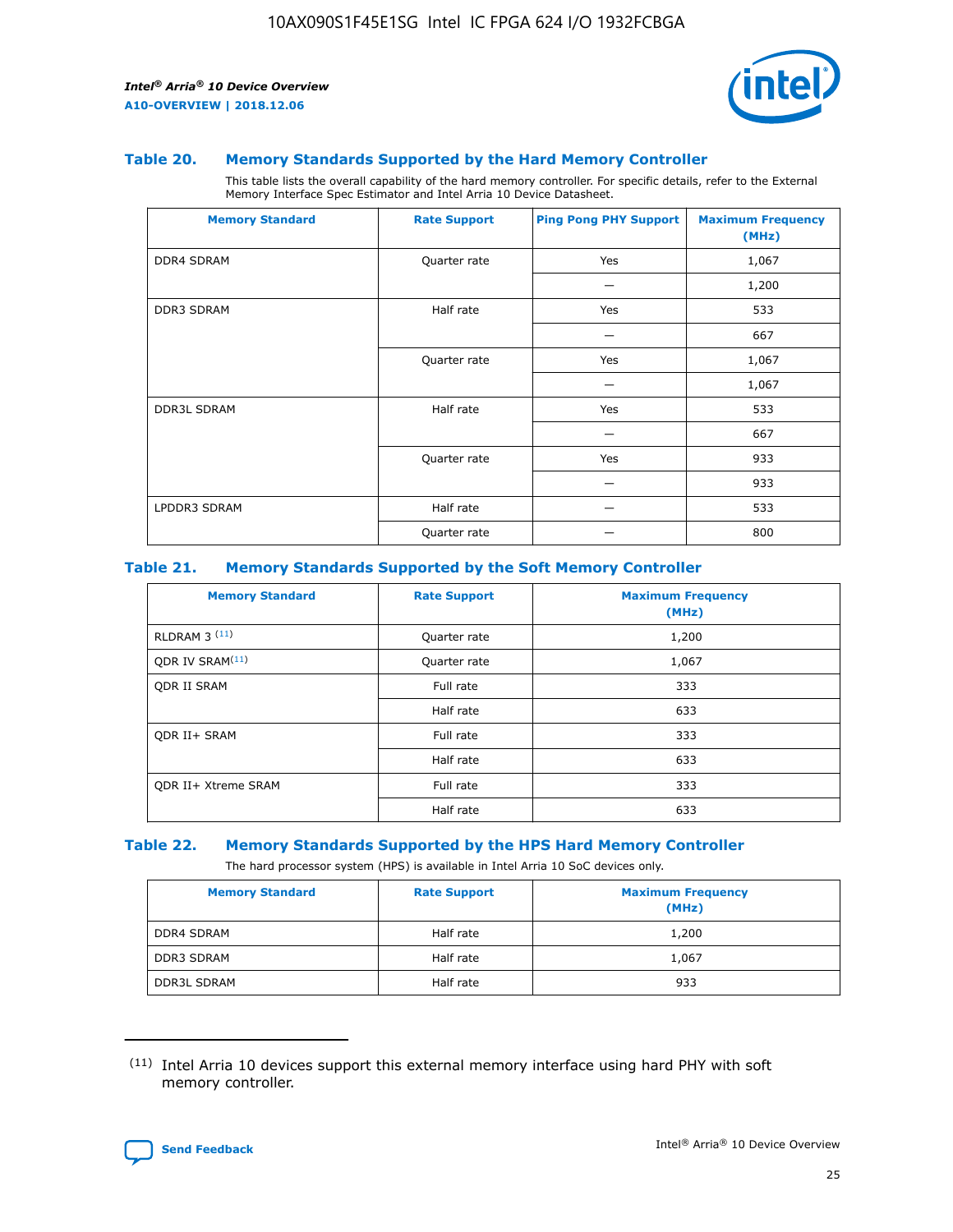

### **Related Information**

#### [Intel Arria 10 Device Datasheet](https://www.intel.com/content/www/us/en/programmable/documentation/mcn1413182292568.html#mcn1413182153340)

Lists the memory interface performance according to memory interface standards, rank or chip select configurations, and Intel Arria 10 device speed grades.

# **PCIe Gen1, Gen2, and Gen3 Hard IP**

Intel Arria 10 devices contain PCIe hard IP that is designed for performance and ease-of-use:

- Includes all layers of the PCIe stack—transaction, data link and physical layers.
- Supports PCIe Gen3, Gen2, and Gen1 Endpoint and Root Port in x1, x2, x4, or x8 lane configuration.
- Operates independently from the core logic—optional configuration via protocol (CvP) allows the PCIe link to power up and complete link training in less than 100 ms while the Intel Arria 10 device completes loading the programming file for the rest of the FPGA.
- Provides added functionality that makes it easier to support emerging features such as Single Root I/O Virtualization (SR-IOV) and optional protocol extensions.
- Provides improved end-to-end datapath protection using ECC.
- Supports FPGA configuration via protocol (CvP) using PCIe at Gen3, Gen2, or Gen1 speed.

#### **Related Information**

PCS Features on page 30

# **Enhanced PCS Hard IP for Interlaken and 10 Gbps Ethernet**

# **Interlaken Support**

The Intel Arria 10 enhanced PCS hard IP provides integrated Interlaken PCS supporting rates up to 25.8 Gbps per lane.

The Interlaken PCS is based on the proven functionality of the PCS developed for Intel's previous generation FPGAs, which demonstrated interoperability with Interlaken ASSP vendors and third-party IP suppliers. The Interlaken PCS is present in every transceiver channel in Intel Arria 10 devices.

### **Related Information**

PCS Features on page 30

## **10 Gbps Ethernet Support**

The Intel Arria 10 enhanced PCS hard IP supports 10GBASE-R PCS compliant with IEEE 802.3 10 Gbps Ethernet (10GbE). The integrated hard IP support for 10GbE and the 10 Gbps transceivers save external PHY cost, board space, and system power.

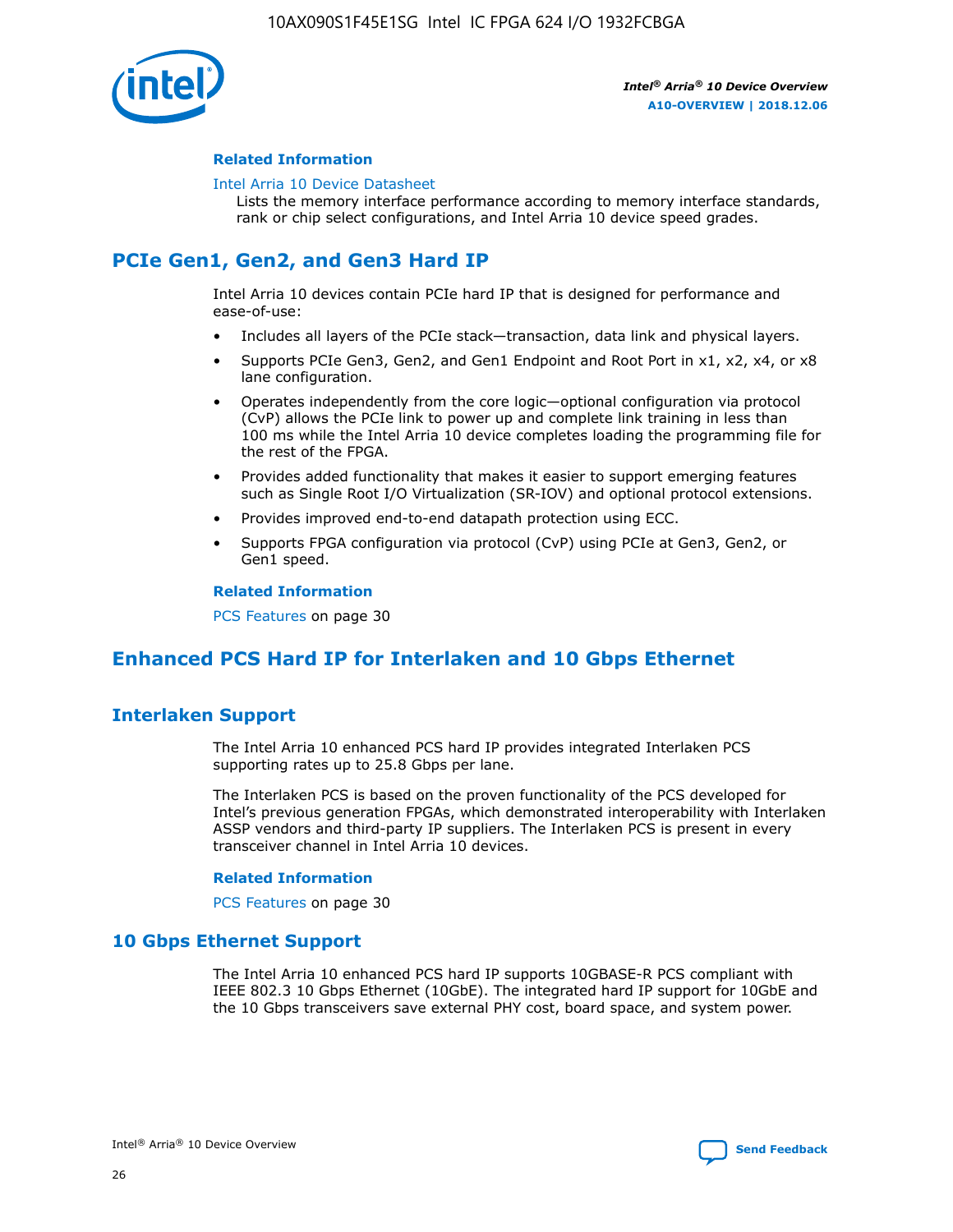

The scalable hard IP supports multiple independent 10GbE ports while using a single PLL for all the 10GBASE-R PCS instantiations, which saves on core logic resources and clock networks:

- Simplifies multiport 10GbE systems compared to XAUI interfaces that require an external XAUI-to-10G PHY.
- Incorporates Electronic Dispersion Compensation (EDC), which enables direct connection to standard 10 Gbps XFP and SFP+ pluggable optical modules.
- Supports backplane Ethernet applications and includes a hard 10GBASE-KR Forward Error Correction (FEC) circuit that you can use for 10 Gbps and 40 Gbps applications.

The 10 Gbps Ethernet PCS hard IP and 10GBASE-KR FEC are present in every transceiver channel.

#### **Related Information**

PCS Features on page 30

# **Low Power Serial Transceivers**

Intel Arria 10 FPGAs and SoCs include lowest power transceivers that deliver high bandwidth, throughput and low latency.

Intel Arria 10 devices deliver the industry's lowest power consumption per transceiver channel:

- 12.5 Gbps transceivers at as low as 242 mW
- 10 Gbps transceivers at as low as 168 mW
- 6 Gbps transceivers at as low as 117 mW

Intel Arria 10 transceivers support various data rates according to application:

- Chip-to-chip and chip-to-module applications—from 1 Gbps up to 25.8 Gbps
- Long reach and backplane applications—from 1 Gbps up to 12.5 with advanced adaptive equalization
- Critical power sensitive applications—from 1 Gbps up to 11.3 Gbps using lower power modes

The combination of 20 nm process technology and architectural advances provide the following benefits:

- Significant reduction in die area and power consumption
- Increase of up to two times in transceiver I/O density compared to previous generation devices while maintaining optimal signal integrity
- Up to 72 total transceiver channels—you can configure up to 6 of these channels to run as fast as 25.8 Gbps
- All channels feature continuous data rate support up to the maximum rated speed

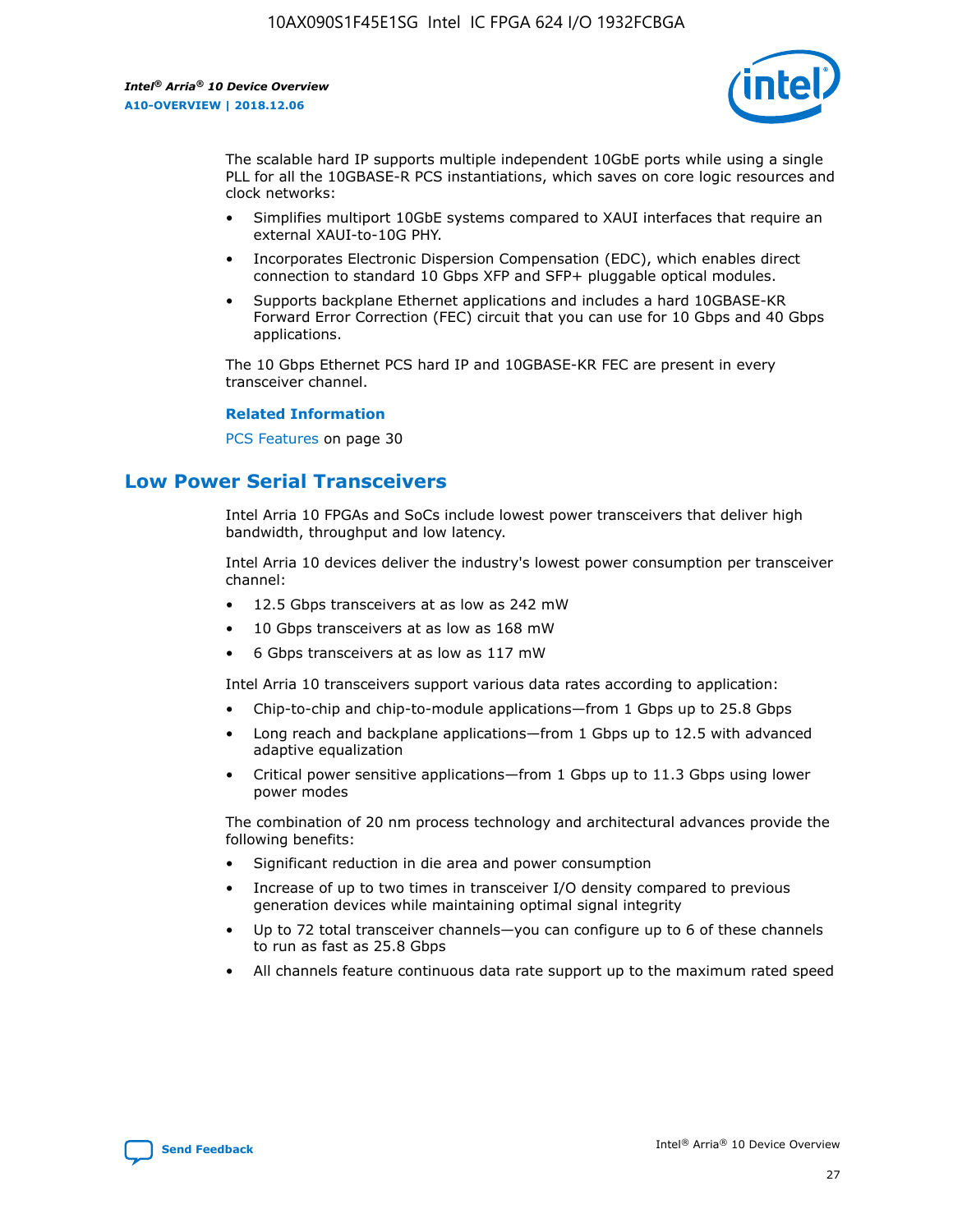

# ATX PLL PCS PCS

**Figure 6. Intel Arria 10 Transceiver Block Architecture**



# **Transceiver Channels**

All transceiver channels feature a dedicated Physical Medium Attachment (PMA) and a hardened Physical Coding Sublayer (PCS).

- The PMA provides primary interfacing capabilities to physical channels.
- The PCS typically handles encoding/decoding, word alignment, and other preprocessing functions before transferring data to the FPGA core fabric.

A transceiver channel consists of a PMA and a PCS block. Most transceiver banks have 6 channels. There are some transceiver banks that contain only 3 channels.

A wide variety of bonded and non-bonded data rate configurations is possible using a highly configurable clock distribution network. Up to 80 independent transceiver data rates can be configured.

The following figures are graphical representations of top views of the silicon die, which correspond to reverse views for flip chip packages. Different Intel Arria 10 devices may have different floorplans than the ones shown in the figures.

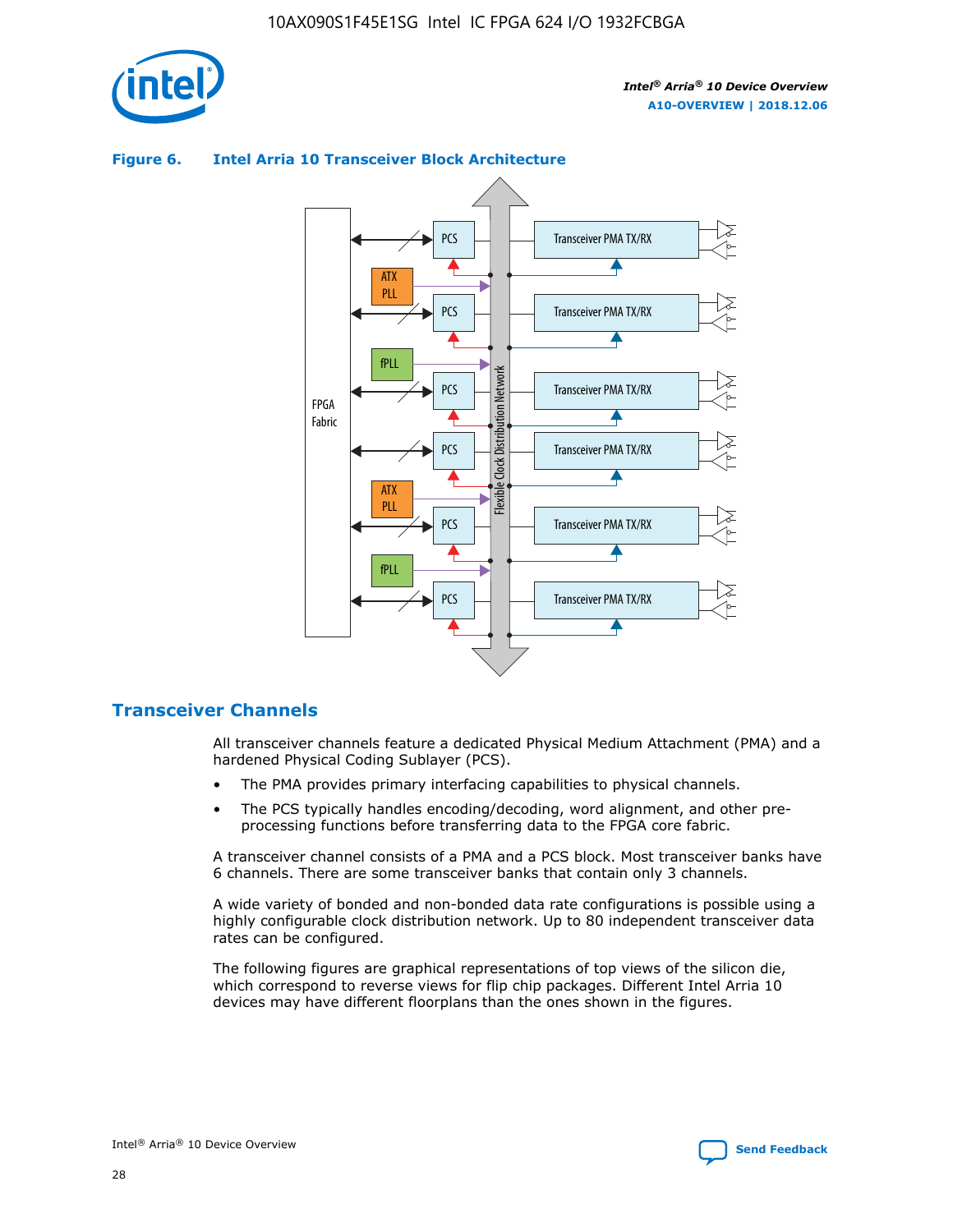

## **Figure 7. Device Chip Overview for Intel Arria 10 GX and GT Devices**





## **PMA Features**

Intel Arria 10 transceivers provide exceptional signal integrity at data rates up to 25.8 Gbps. Clocking options include ultra-low jitter ATX PLLs (LC tank based), clock multiplier unit (CMU) PLLs, and fractional PLLs.

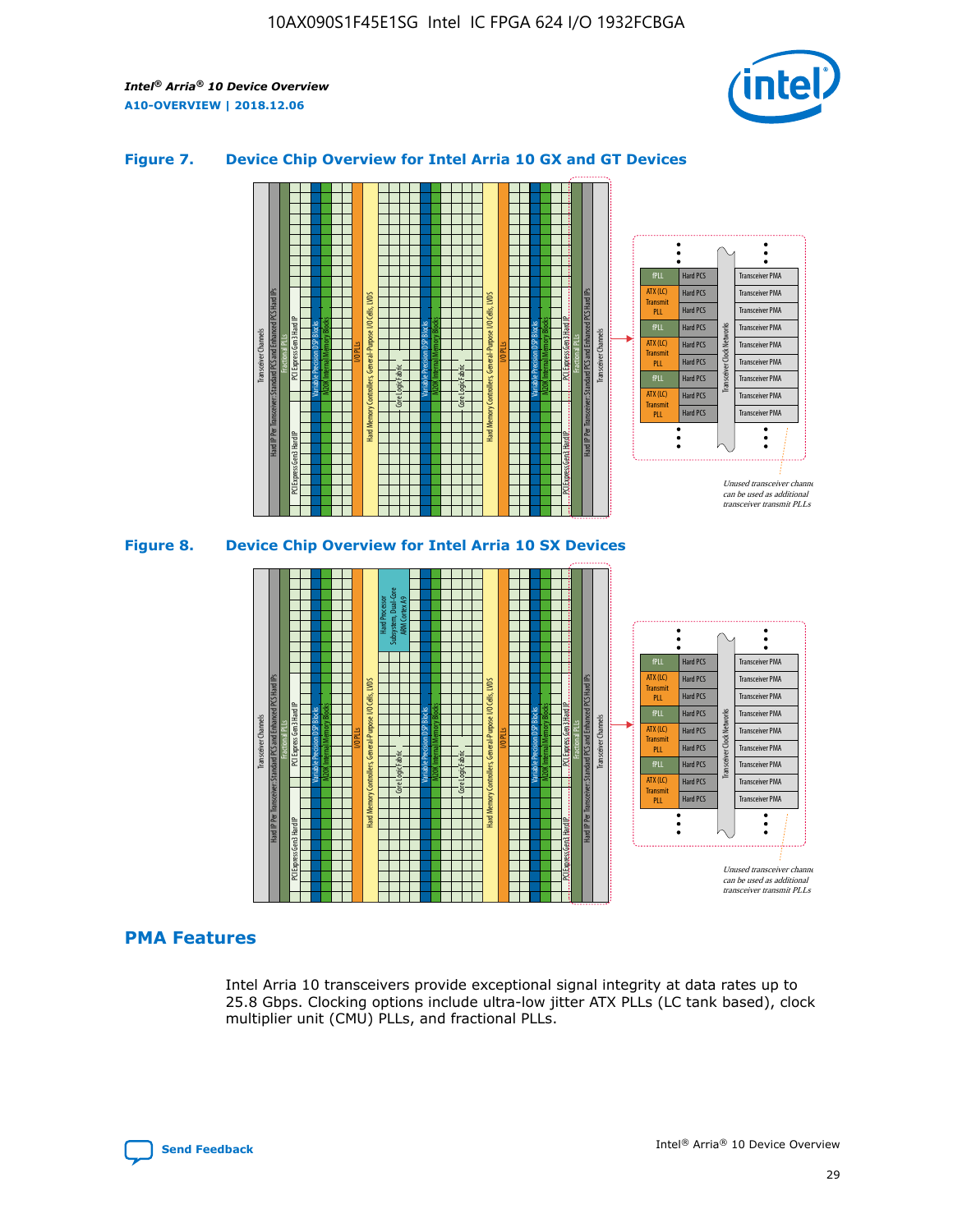

Each transceiver channel contains a channel PLL that can be used as the CMU PLL or clock data recovery (CDR) PLL. In CDR mode, the channel PLL recovers the receiver clock and data in the transceiver channel. Up to 80 independent data rates can be configured on a single Intel Arria 10 device.

## **Table 23. PMA Features of the Transceivers in Intel Arria 10 Devices**

| <b>Feature</b>                                             | <b>Capability</b>                                                                                                                                                                                                             |
|------------------------------------------------------------|-------------------------------------------------------------------------------------------------------------------------------------------------------------------------------------------------------------------------------|
| Chip-to-Chip Data Rates                                    | 1 Gbps to 17.4 Gbps (Intel Arria 10 GX devices)<br>1 Gbps to 25.8 Gbps (Intel Arria 10 GT devices)                                                                                                                            |
| Backplane Support                                          | Drive backplanes at data rates up to 12.5 Gbps                                                                                                                                                                                |
| Optical Module Support                                     | SFP+/SFP, XFP, CXP, QSFP/QSFP28, CFP/CFP2/CFP4                                                                                                                                                                                |
| Cable Driving Support                                      | SFP+ Direct Attach, PCI Express over cable, eSATA                                                                                                                                                                             |
| Transmit Pre-Emphasis                                      | 4-tap transmit pre-emphasis and de-emphasis to compensate for system channel loss                                                                                                                                             |
| Continuous Time Linear<br>Equalizer (CTLE)                 | Dual mode, high-gain, and high-data rate, linear receive equalization to compensate for<br>system channel loss                                                                                                                |
| Decision Feedback Equalizer<br>(DFE)                       | 7-fixed and 4-floating tap DFE to equalize backplane channel loss in the presence of<br>crosstalk and noisy environments                                                                                                      |
| Variable Gain Amplifier                                    | Optimizes the signal amplitude prior to the CDR sampling and operates in fixed and<br>adaptive modes                                                                                                                          |
| Altera Digital Adaptive<br>Parametric Tuning (ADAPT)       | Fully digital adaptation engine to automatically adjust all link equalization parameters-<br>including CTLE, DFE, and variable gain amplifier blocks—that provide optimal link margin<br>without intervention from user logic |
| Precision Signal Integrity<br>Calibration Engine (PreSICE) | Hardened calibration controller to quickly calibrate all transceiver control parameters on<br>power-up, which provides the optimal signal integrity and jitter performance                                                    |
| Advanced Transmit (ATX)<br>PLL                             | Low jitter ATX (LC tank based) PLLs with continuous tuning range to cover a wide range of<br>standard and proprietary protocols                                                                                               |
| <b>Fractional PLLs</b>                                     | On-chip fractional frequency synthesizers to replace on-board crystal oscillators and reduce<br>system cost                                                                                                                   |
| Digitally Assisted Analog<br><b>CDR</b>                    | Superior jitter tolerance with fast lock time                                                                                                                                                                                 |
| <b>Dynamic Partial</b><br>Reconfiguration                  | Allows independent control of the Avalon memory-mapped interface of each transceiver<br>channel for the highest transceiver flexibility                                                                                       |
| Multiple PCS-PMA and PCS-<br>PLD interface widths          | 8-, 10-, 16-, 20-, 32-, 40-, or 64-bit interface widths for flexibility of deserialization width,<br>encoding, and reduced latency                                                                                            |

# **PCS Features**

This table summarizes the Intel Arria 10 transceiver PCS features. You can use the transceiver PCS to support a wide range of protocols ranging from 1 Gbps to 25.8 Gbps.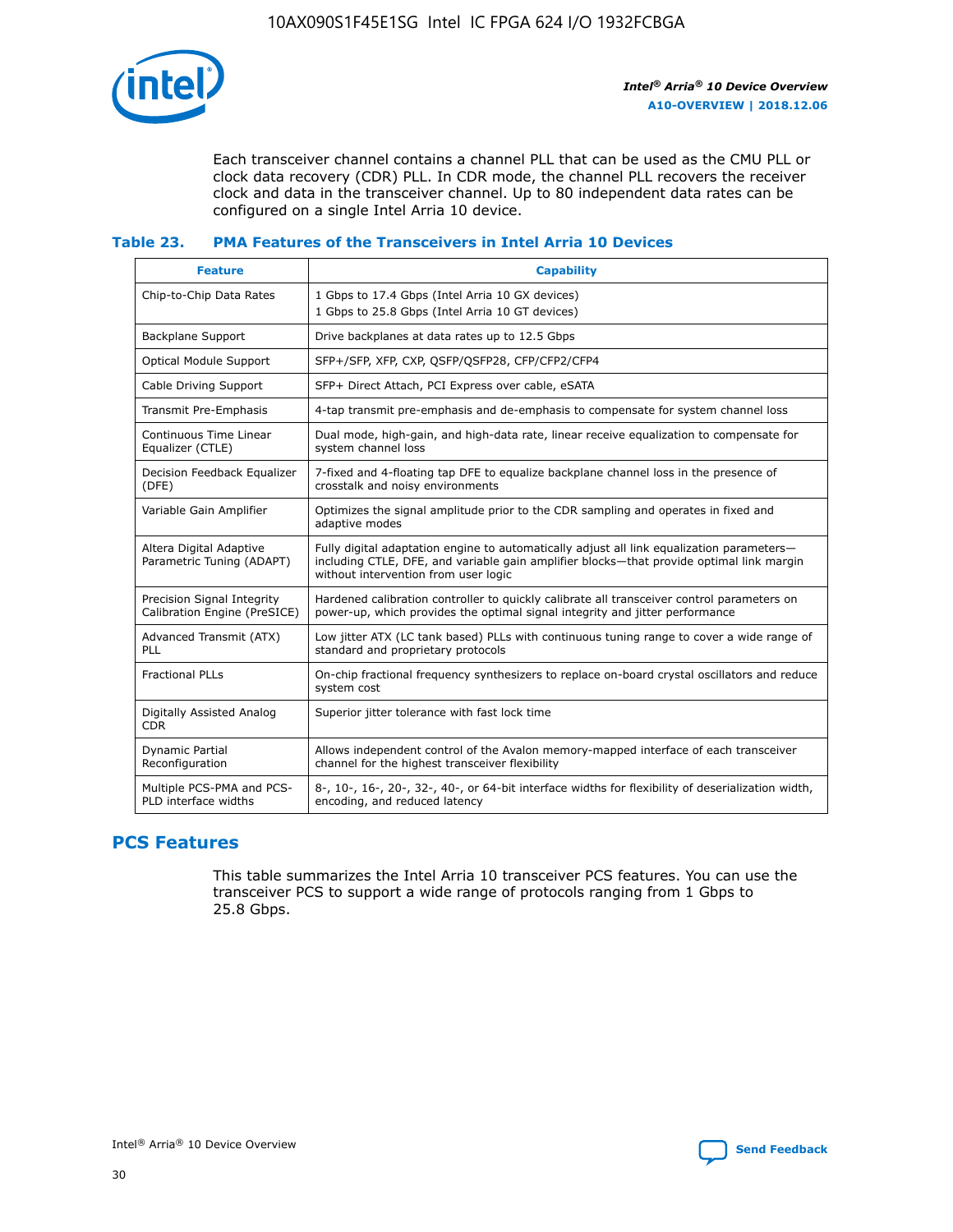

| <b>PCS</b>    | <b>Description</b>                                                                                                                                                                                                                                                                                                                                                                                             |
|---------------|----------------------------------------------------------------------------------------------------------------------------------------------------------------------------------------------------------------------------------------------------------------------------------------------------------------------------------------------------------------------------------------------------------------|
| Standard PCS  | Operates at a data rate up to 12 Gbps<br>Supports protocols such as PCI-Express, CPRI 4.2+, GigE, IEEE 1588 in Hard PCS<br>Implements other protocols using Basic/Custom (Standard PCS) transceiver<br>configuration rules.                                                                                                                                                                                    |
| Enhanced PCS  | Performs functions common to most serial data industry standards, such as word<br>alignment, encoding/decoding, and framing, before data is sent or received off-chip<br>through the PMA<br>• Handles data transfer to and from the FPGA fabric<br>Handles data transfer internally to and from the PMA<br>Provides frequency compensation<br>Performs channel bonding for multi-channel low skew applications |
| PCIe Gen3 PCS | Supports the seamless switching of Data and Clock between the Gen1, Gen2, and Gen3<br>data rates<br>Provides support for PIPE 3.0 features<br>Supports the PIPE interface with the Hard IP enabled, as well as with the Hard IP<br>bypassed                                                                                                                                                                    |

#### **Related Information**

- PCIe Gen1, Gen2, and Gen3 Hard IP on page 26
- Interlaken Support on page 26
- 10 Gbps Ethernet Support on page 26

# **PCS Protocol Support**

This table lists some of the protocols supported by the Intel Arria 10 transceiver PCS. For more information about the blocks in the transmitter and receiver data paths, refer to the related information.

| <b>Protocol</b>                                 | <b>Data Rate</b><br>(Gbps) | <b>Transceiver IP</b>       | <b>PCS Support</b>                      |
|-------------------------------------------------|----------------------------|-----------------------------|-----------------------------------------|
| PCIe Gen3 x1, x2, x4, x8                        | 8.0                        | Native PHY (PIPE)           | Standard PCS and PCIe<br>Gen3 PCS       |
| PCIe Gen2 x1, x2, x4, x8                        | 5.0                        | Native PHY (PIPE)           | <b>Standard PCS</b>                     |
| PCIe Gen1 x1, x2, x4, x8                        | 2.5                        | Native PHY (PIPE)           | Standard PCS                            |
| 1000BASE-X Gigabit Ethernet                     | 1.25                       | Native PHY                  | <b>Standard PCS</b>                     |
| 1000BASE-X Gigabit Ethernet with<br>IEEE 1588v2 | 1.25                       | Native PHY                  | Standard PCS                            |
| 10GBASE-R                                       | 10.3125                    | Native PHY                  | <b>Enhanced PCS</b>                     |
| 10GBASE-R with IEEE 1588v2                      | 10.3125                    | Native PHY                  | <b>Enhanced PCS</b>                     |
| 10GBASE-R with KR FEC                           | 10.3125                    | Native PHY                  | <b>Enhanced PCS</b>                     |
| 10GBASE-KR and 1000BASE-X                       | 10.3125                    | 1G/10GbE and 10GBASE-KR PHY | Standard PCS and<br><b>Enhanced PCS</b> |
| Interlaken (CEI-6G/11G)                         | 3.125 to 17.4              | Native PHY                  | <b>Enhanced PCS</b>                     |
| SFI-S/SFI-5.2                                   | 11.2                       | Native PHY                  | <b>Enhanced PCS</b>                     |
| $10G$ SDI                                       | 10.692                     | Native PHY                  | <b>Enhanced PCS</b>                     |
|                                                 |                            |                             | continued                               |

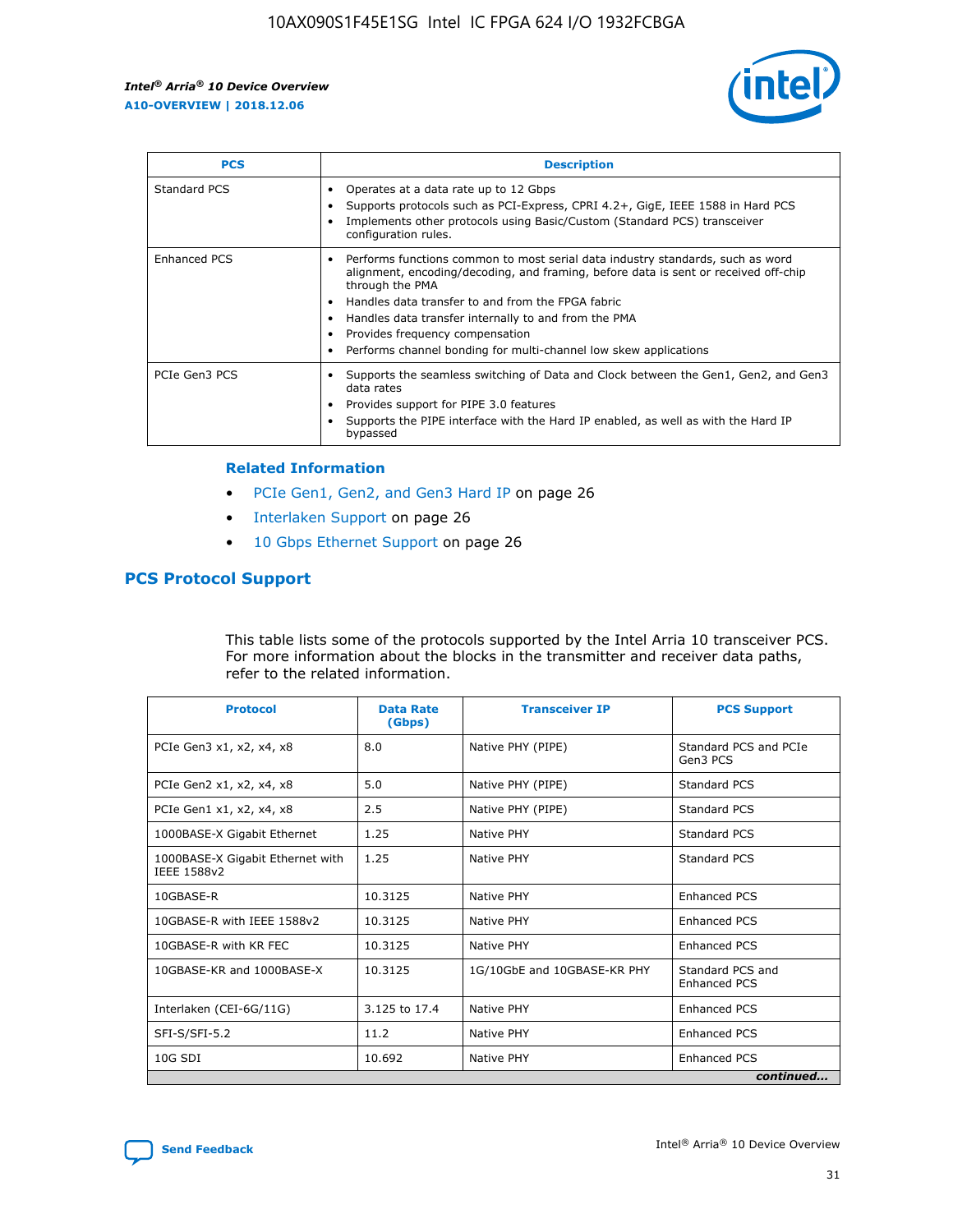

| <b>Protocol</b>      | <b>Data Rate</b><br>(Gbps) | <b>Transceiver IP</b> | <b>PCS Support</b> |
|----------------------|----------------------------|-----------------------|--------------------|
| CPRI 6.0 (64B/66B)   | 0.6144 to<br>10.1376       | Native PHY            | Enhanced PCS       |
| CPRI 4.2 (8B/10B)    | 0.6144 to<br>9.8304        | Native PHY            | Standard PCS       |
| OBSAI RP3 v4.2       | 0.6144 to 6.144            | Native PHY            | Standard PCS       |
| SD-SDI/HD-SDI/3G-SDI | $0.143(12)$ to<br>2.97     | Native PHY            | Standard PCS       |

## **Related Information**

#### [Intel Arria 10 Transceiver PHY User Guide](https://www.intel.com/content/www/us/en/programmable/documentation/nik1398707230472.html#nik1398707091164)

Provides more information about the supported transceiver protocols and PHY IP, the PMA architecture, and the standard, enhanced, and PCIe Gen3 PCS architecture.

# **SoC with Hard Processor System**

Each SoC device combines an FPGA fabric and a hard processor system (HPS) in a single device. This combination delivers the flexibility of programmable logic with the power and cost savings of hard IP in these ways:

- Reduces board space, system power, and bill of materials cost by eliminating a discrete embedded processor
- Allows you to differentiate the end product in both hardware and software, and to support virtually any interface standard
- Extends the product life and revenue through in-field hardware and software updates

 $(12)$  The 0.143 Gbps data rate is supported using oversampling of user logic that you must implement in the FPGA fabric.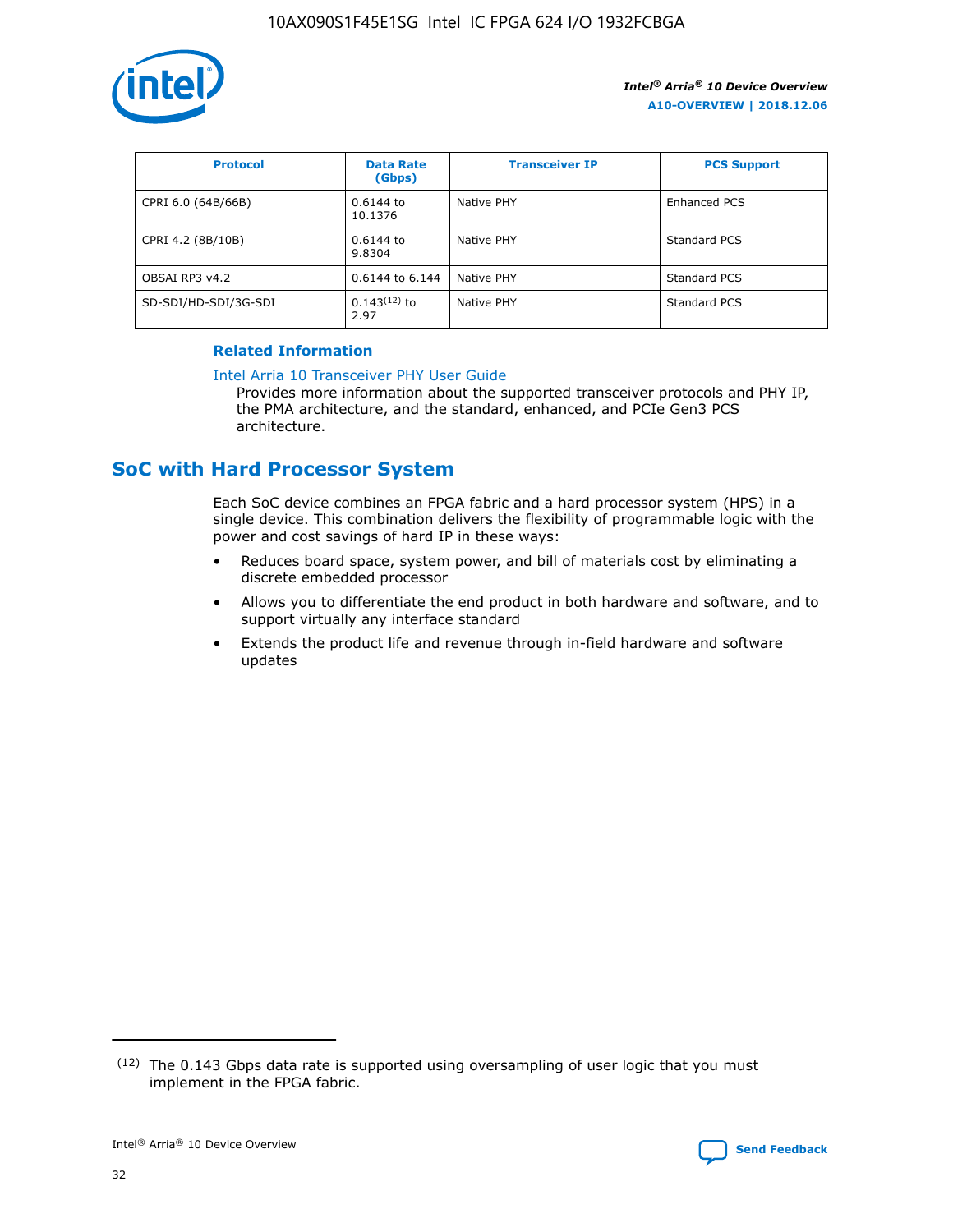

#### **Figure 9. HPS Block Diagram**

This figure shows a block diagram of the HPS with the dual ARM Cortex-A9 MPCore processor.



# **Key Advantages of 20-nm HPS**

The 20-nm HPS strikes a balance between enabling maximum software compatibility with 28-nm SoCs while still improving upon the 28-nm HPS architecture. These improvements address the requirements of the next generation target markets such as wireless and wireline communications, compute and storage equipment, broadcast and military in terms of performance, memory bandwidth, connectivity via backplane and security.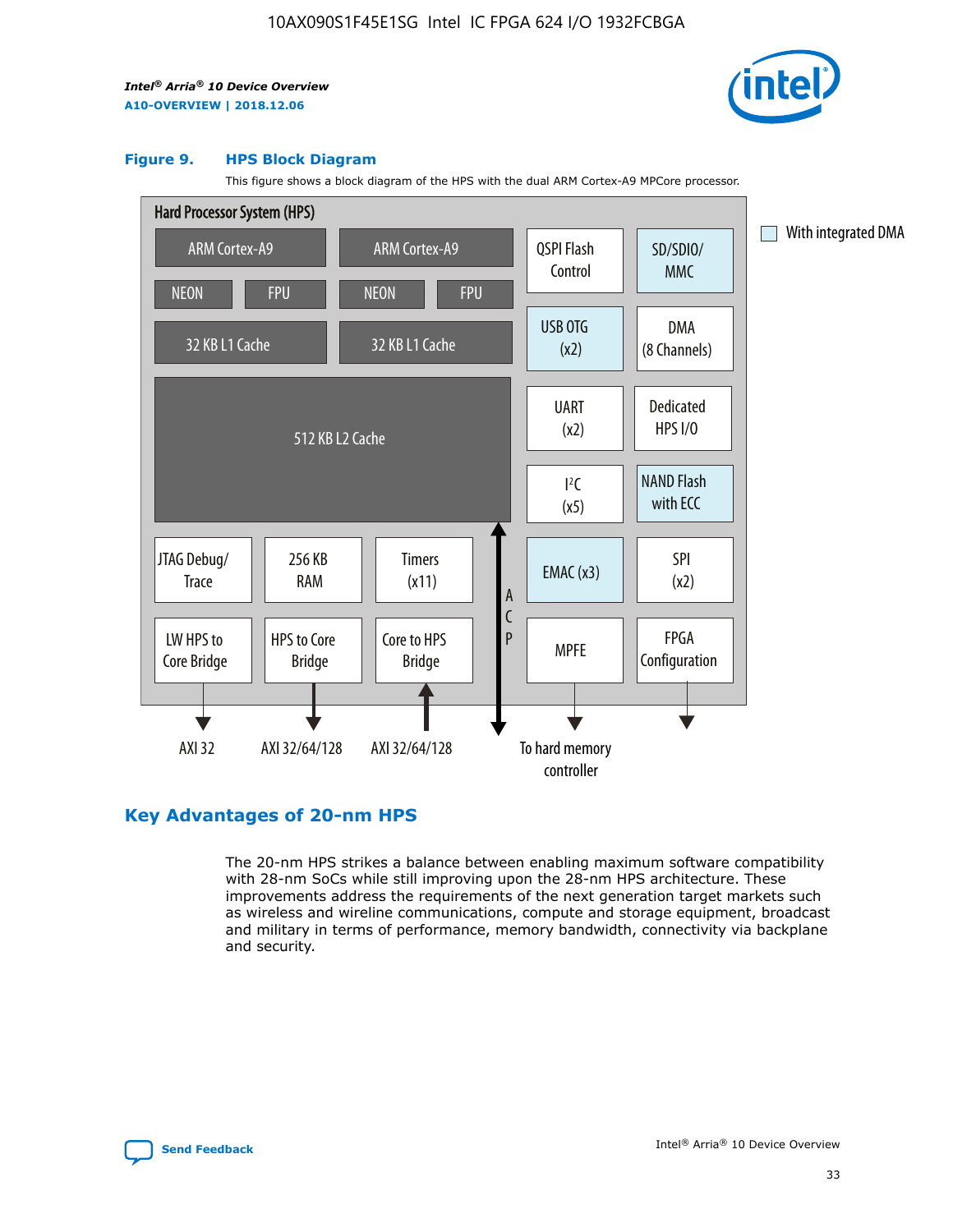

## **Table 24. Improvements in 20 nm HPS**

This table lists the key improvements of the 20 nm HPS compared to the 28 nm HPS.

| Advantages/<br><b>Improvements</b>                          | <b>Description</b>                                                                                                                                                                                                                                                                                                                                                                                                                                                                                                                                                                                                                                                                                                                                                                                                                                                                                                      |
|-------------------------------------------------------------|-------------------------------------------------------------------------------------------------------------------------------------------------------------------------------------------------------------------------------------------------------------------------------------------------------------------------------------------------------------------------------------------------------------------------------------------------------------------------------------------------------------------------------------------------------------------------------------------------------------------------------------------------------------------------------------------------------------------------------------------------------------------------------------------------------------------------------------------------------------------------------------------------------------------------|
| Increased performance and<br>overdrive capability           | While the nominal processor frequency is 1.2 GHz, the 20 nm HPS offers an "overdrive"<br>feature which enables a higher processor operating frequency. This requires a higher supply<br>voltage value that is unique to the HPS and may require a separate regulator.                                                                                                                                                                                                                                                                                                                                                                                                                                                                                                                                                                                                                                                   |
| Increased processor memory<br>bandwidth and DDR4<br>support | Up to 64-bit DDR4 memory at 2,400 Mbps support is available for the processor. The hard<br>memory controller for the HPS comprises a multi-port front end that manages connections<br>to a single port memory controller. The multi-port front end allows logic core and the HPS<br>to share ports and thereby the available bandwidth of the memory controller.                                                                                                                                                                                                                                                                                                                                                                                                                                                                                                                                                        |
| Flexible I/O sharing                                        | An advanced I/O pin muxing scheme allows improved sharing of I/O between the HPS and<br>the core logic. The following types of I/O are available for SoC:<br>17 dedicated I/Os-physically located inside the HPS block and are not accessible to<br>logic within the core. The 17 dedicated I/Os are used for HPS clock, resets, and<br>interfacing with boot devices, QSPI, and SD/MMC.<br>48 direct shared I/O-located closest to the HPS block and are ideal for high speed HPS<br>peripherals such as EMAC, USB, and others. There is one bank of 48 I/Os that supports<br>direct sharing where the 48 I/Os can be shared 12 I/Os at a time.<br>Standard (shared) I/O-all standard I/Os can be shared by the HPS peripherals and any<br>logic within the core. For designs where more than 48 I/Os are reguired to fully use all<br>the peripherals in the HPS, these I/Os can be connected through the core logic. |
| <b>EMAC</b> core                                            | Three EMAC cores are available in the HPS. The EMAC cores enable an application to<br>support two redundant Ethernet connections; for example, backplane, or two EMAC cores<br>for managing IEEE 1588 time stamp information while allowing a third EMAC core for debug<br>and configuration. All three EMACs can potentially share the same time stamps, simplifying<br>the 1588 time stamping implementation. A new serial time stamp interface allows core<br>logic to access and read the time stamp values. The integrated EMAC controllers can be<br>connected to external Ethernet PHY through the provided MDIO or I <sup>2</sup> C interface.                                                                                                                                                                                                                                                                  |
| On-chip memory                                              | The on-chip memory is updated to 256 KB support and can support larger data sets and<br>real time algorithms.                                                                                                                                                                                                                                                                                                                                                                                                                                                                                                                                                                                                                                                                                                                                                                                                           |
| <b>ECC</b> enhancements                                     | Improvements in L2 Cache ECC management allow identification of errors down to the<br>address level. ECC enhancements also enable improved error injection and status reporting<br>via the introduction of new memory mapped access to syndrome and data signals.                                                                                                                                                                                                                                                                                                                                                                                                                                                                                                                                                                                                                                                       |
| HPS to FPGA Interconnect<br>Backbone                        | Although the HPS and the Logic Core can operate independently, they are tightly coupled<br>via a high-bandwidth system interconnect built from high-performance ARM AMBA AXI bus<br>bridges. IP bus masters in the FPGA fabric have access to HPS bus slaves via the FPGA-to-<br>HPS interconnect. Similarly, HPS bus masters have access to bus slaves in the core fabric<br>via the HPS-to-FPGA bridge. Both bridges are AMBA AXI-3 compliant and support<br>simultaneous read and write transactions. Up to three masters within the core fabric can<br>share the HPS SDRAM controller with the processor. Additionally, the processor can be used<br>to configure the core fabric under program control via a dedicated 32-bit configuration port.                                                                                                                                                                  |
| FPGA configuration and HPS<br>booting                       | The FPGA fabric and HPS in the SoCs are powered independently. You can reduce the clock<br>frequencies or gate the clocks to reduce dynamic power.<br>You can configure the FPGA fabric and boot the HPS independently, in any order, providing<br>you with more design flexibility.                                                                                                                                                                                                                                                                                                                                                                                                                                                                                                                                                                                                                                    |
| Security                                                    | New security features have been introduced for anti-tamper management, secure boot,<br>encryption (AES), and authentication (SHA).                                                                                                                                                                                                                                                                                                                                                                                                                                                                                                                                                                                                                                                                                                                                                                                      |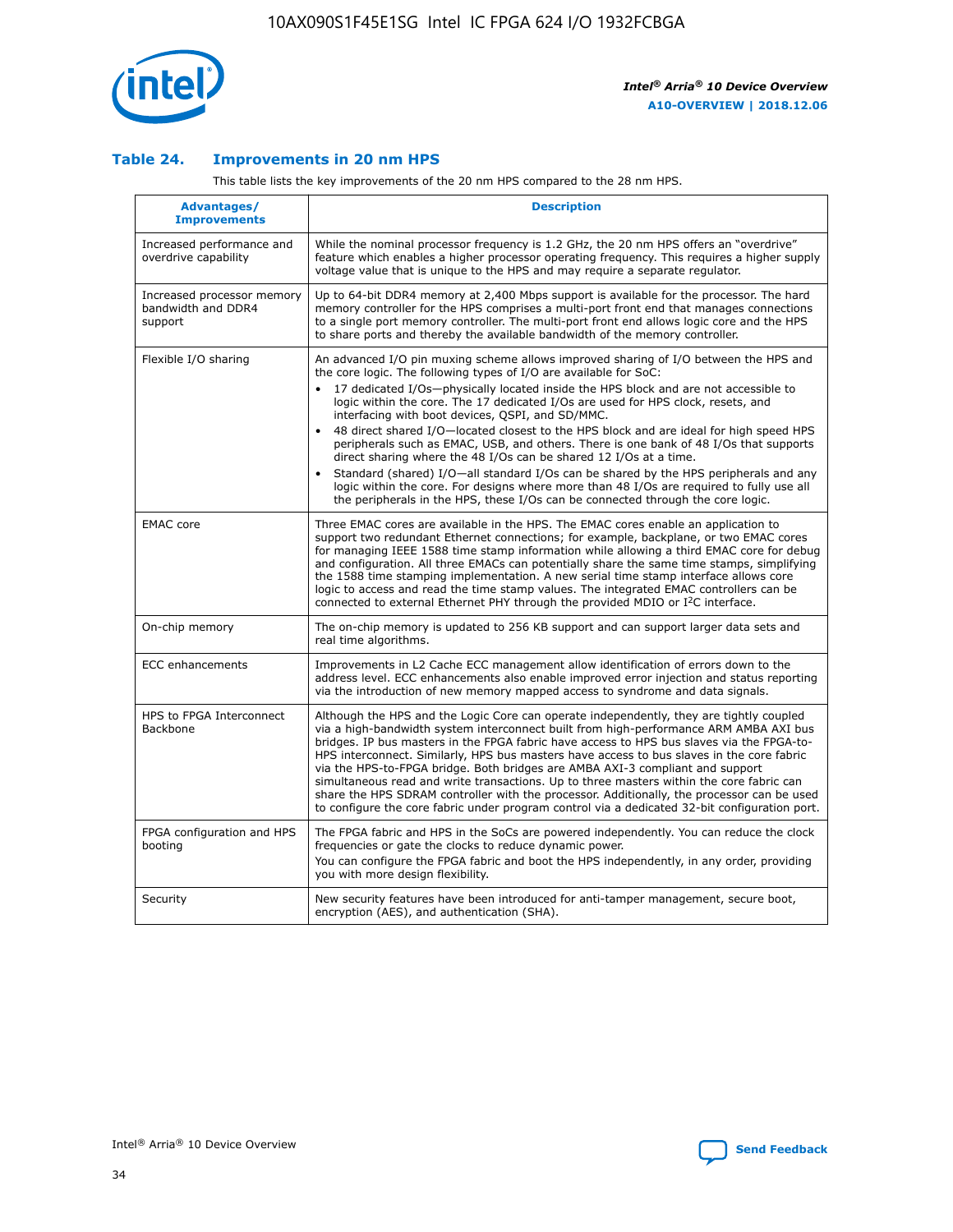

# **Features of the HPS**

The HPS has the following features:

- 1.2-GHz, dual-core ARM Cortex-A9 MPCore processor with up to 1.5-GHz via overdrive
	- ARMv7-A architecture that runs 32-bit ARM instructions, 16-bit and 32-bit Thumb instructions, and 8-bit Java byte codes in Jazelle style
	- Superscalar, variable length, out-of-order pipeline with dynamic branch prediction
	- Instruction Efficiency 2.5 MIPS/MHz, which provides total performance of 7500 MIPS at 1.5 GHz
- Each processor core includes:
	- 32 KB of L1 instruction cache, 32 KB of L1 data cache
	- Single- and double-precision floating-point unit and NEON media engine
	- CoreSight debug and trace technology
	- Snoop Control Unit (SCU) and Acceleration Coherency Port (ACP)
- 512 KB of shared L2 cache
- 256 KB of scratch RAM
- Hard memory controller with support for DDR3, DDR4 and optional error correction code (ECC) support
- Multiport Front End (MPFE) Scheduler interface to the hard memory controller
- 8-channel direct memory access (DMA) controller
- QSPI flash controller with SIO, DIO, QIO SPI Flash support
- NAND flash controller (ONFI 1.0 or later) with DMA and ECC support, updated to support 8 and 16-bit Flash devices and new command DMA to offload CPU for fast power down recovery
- Updated SD/SDIO/MMC controller to eMMC 4.5 with DMA with CE-ATA digital command support
- 3 10/100/1000 Ethernet media access control (MAC) with DMA
- 2 USB On-the-Go (OTG) controllers with DMA
- $\bullet$  5 I<sup>2</sup>C controllers (3 can be used by EMAC for MIO to external PHY)
- 2 UART 16550 Compatible controllers
- 4 serial peripheral interfaces (SPI) (2 Master, 2 Slaves)
- 62 programmable general-purpose I/Os, which includes 48 direct share I/Os that allows the HPS peripherals to connect directly to the FPGA I/Os
- 7 general-purpose timers
- 4 watchdog timers
- Anti-tamper, Secure Boot, Encryption (AES) and Authentication (SHA)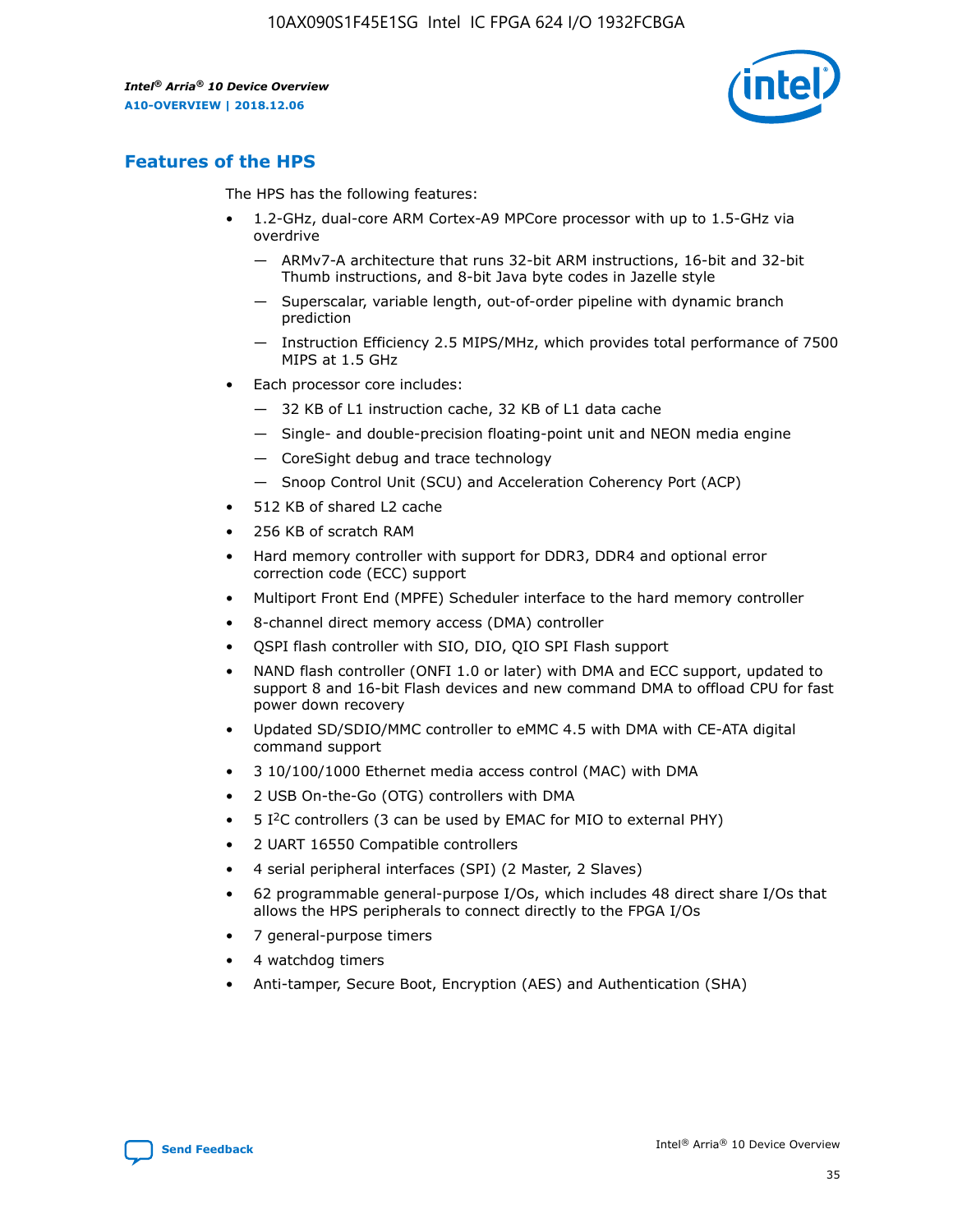

## **System Peripherals and Debug Access Port**

Each Ethernet MAC, USB OTG, NAND flash controller, and SD/MMC controller module has an integrated DMA controller. For modules without an integrated DMA controller, an additional DMA controller module provides up to eight channels of high-bandwidth data transfers. Peripherals that communicate off-chip are multiplexed with other peripherals at the HPS pin level. This allows you to choose which peripherals interface with other devices on your PCB.

The debug access port provides interfaces to industry standard JTAG debug probes and supports ARM CoreSight debug and core traces to facilitate software development.

## **HPS–FPGA AXI Bridges**

The HPS–FPGA bridges, which support the Advanced Microcontroller Bus Architecture (AMBA) Advanced eXtensible Interface (AXI™) specifications, consist of the following bridges:

- FPGA-to-HPS AMBA AXI bridge—a high-performance bus supporting 32, 64, and 128 bit data widths that allows the FPGA fabric to issue transactions to slaves in the HPS.
- HPS-to-FPGA Avalon/AMBA AXI bridge—a high-performance bus supporting 32, 64, and 128 bit data widths that allows the HPS to issue transactions to slaves in the FPGA fabric.
- Lightweight HPS-to-FPGA AXI bridge—a lower latency 32 bit width bus that allows the HPS to issue transactions to soft peripherals in the FPGA fabric. This bridge is primarily used for control and status register (CSR) accesses to peripherals in the FPGA fabric.

The HPS–FPGA AXI bridges allow masters in the FPGA fabric to communicate with slaves in the HPS logic, and vice versa. For example, the HPS-to-FPGA AXI bridge allows you to share memories instantiated in the FPGA fabric with one or both microprocessors in the HPS, while the FPGA-to-HPS AXI bridge allows logic in the FPGA fabric to access the memory and peripherals in the HPS.

Each HPS–FPGA bridge also provides asynchronous clock crossing for data transferred between the FPGA fabric and the HPS.

### **HPS SDRAM Controller Subsystem**

The HPS SDRAM controller subsystem contains a multiport SDRAM controller and DDR PHY that are shared between the FPGA fabric (through the FPGA-to-HPS SDRAM interface), the level 2 (L2) cache, and the level 3 (L3) system interconnect. The FPGA-to-HPS SDRAM interface supports AMBA AXI and Avalon® Memory-Mapped (Avalon-MM) interface standards, and provides up to six individual ports for access by masters implemented in the FPGA fabric.

The HPS SDRAM controller supports up to 3 masters (command ports), 3x 64-bit read data ports and 3x 64-bit write data ports.

To maximize memory performance, the SDRAM controller subsystem supports command and data reordering, deficit round-robin arbitration with aging, and high-priority bypass features.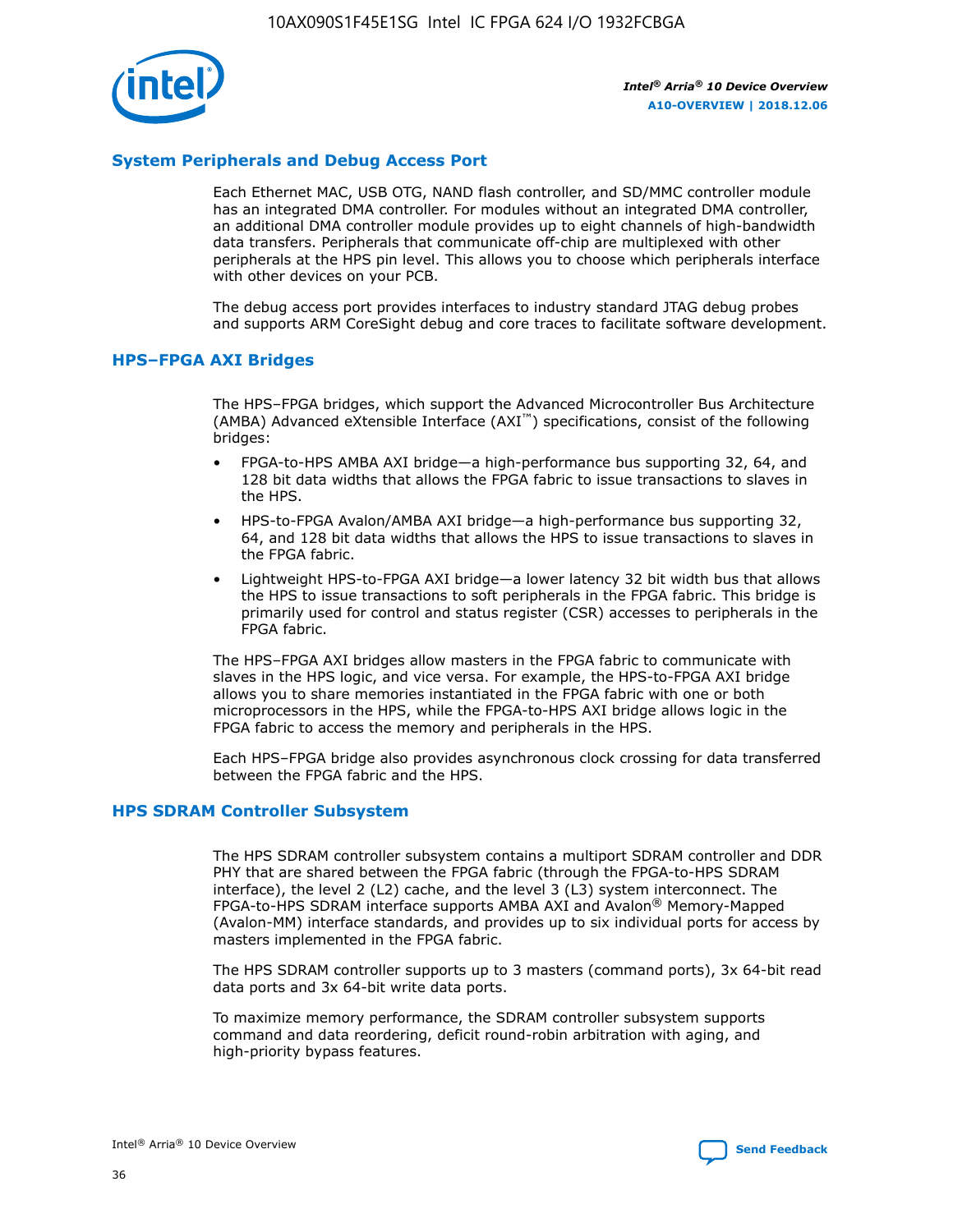

# **FPGA Configuration and HPS Booting**

The FPGA fabric and HPS in the SoC FPGA must be powered at the same time. You can reduce the clock frequencies or gate the clocks to reduce dynamic power.

Once powered, the FPGA fabric and HPS can be configured independently thus providing you with more design flexibility:

- You can boot the HPS independently. After the HPS is running, the HPS can fully or partially reconfigure the FPGA fabric at any time under software control. The HPS can also configure other FPGAs on the board through the FPGA configuration controller.
- Configure the FPGA fabric first, and then boot the HPS from memory accessible to the FPGA fabric.

## **Hardware and Software Development**

For hardware development, you can configure the HPS and connect your soft logic in the FPGA fabric to the HPS interfaces using the Platform Designer system integration tool in the Intel Quartus Prime software.

For software development, the ARM-based SoC FPGA devices inherit the rich software development ecosystem available for the ARM Cortex-A9 MPCore processor. The software development process for Intel SoC FPGAs follows the same steps as those for other SoC devices from other manufacturers. Support for Linux\*, VxWorks\*, and other operating systems are available for the SoC FPGAs. For more information on the operating systems support availability, contact the Intel FPGA sales team.

You can begin device-specific firmware and software development on the Intel SoC FPGA Virtual Target. The Virtual Target is a fast PC-based functional simulation of a target development system—a model of a complete development board. The Virtual Target enables the development of device-specific production software that can run unmodified on actual hardware.

# **Dynamic and Partial Reconfiguration**

The Intel Arria 10 devices support dynamic and partial reconfiguration. You can use dynamic and partial reconfiguration simultaneously to enable seamless reconfiguration of both the device core and transceivers.

# **Dynamic Reconfiguration**

You can reconfigure the PMA and PCS blocks while the device continues to operate. This feature allows you to change the data rates, protocol, and analog settings of a channel in a transceiver bank without affecting on-going data transfer in other transceiver banks. This feature is ideal for applications that require dynamic multiprotocol or multirate support.

# **Partial Reconfiguration**

Using partial reconfiguration, you can reconfigure some parts of the device while keeping the device in operation.

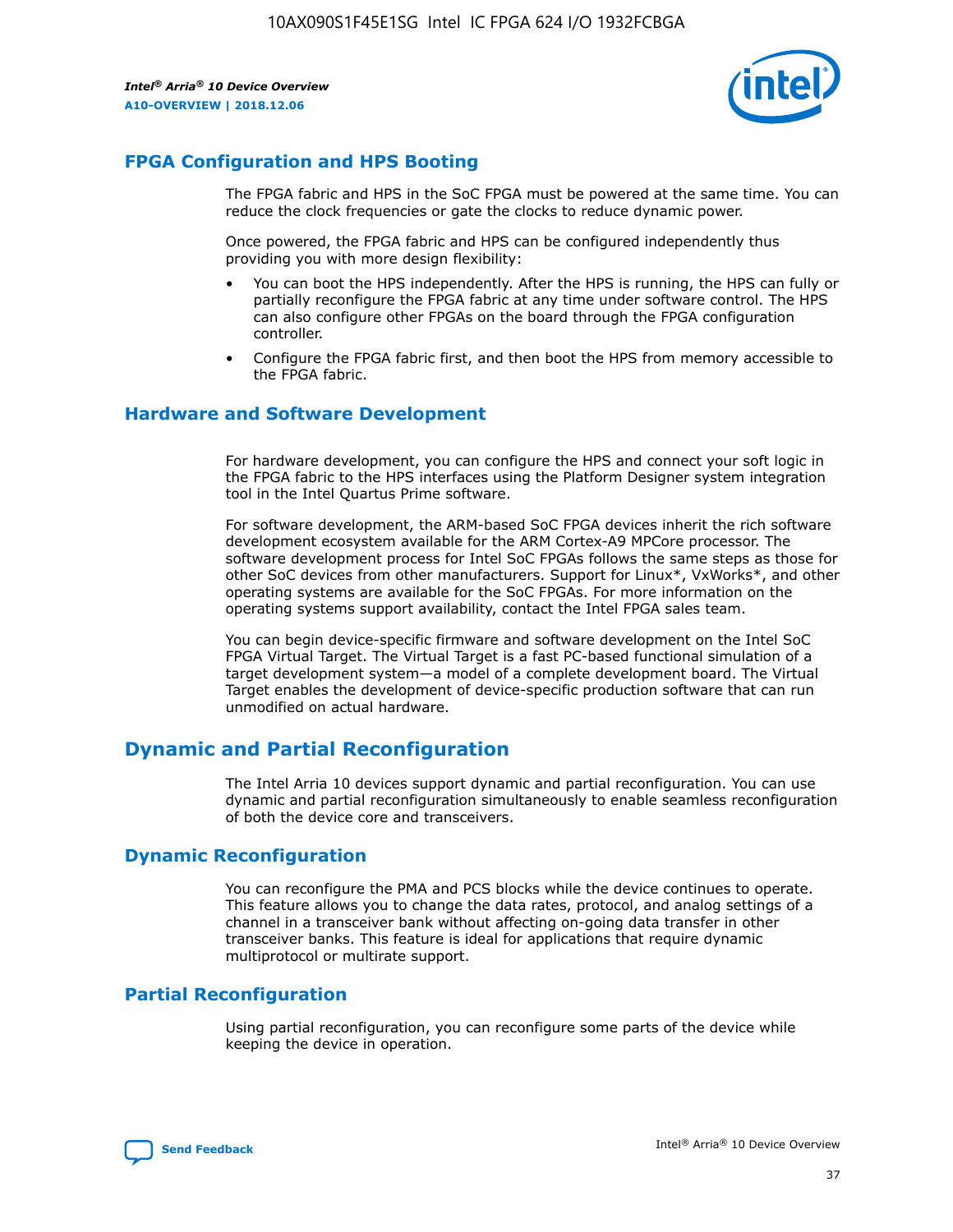

Instead of placing all device functions in the FPGA fabric, you can store some functions that do not run simultaneously in external memory and load them only when required. This capability increases the effective logic density of the device, and lowers cost and power consumption.

In the Intel solution, you do not have to worry about intricate device architecture to perform a partial reconfiguration. The partial reconfiguration capability is built into the Intel Quartus Prime design software, making such time-intensive task simple.

Intel Arria 10 devices support partial reconfiguration in the following configuration options:

- Using an internal host:
	- All supported configuration modes where the FPGA has access to external memory devices such as serial and parallel flash memory.
	- Configuration via Protocol [CvP (PCIe)]
- Using an external host—passive serial (PS), fast passive parallel (FPP) x8, FPP x16, and FPP x32 I/O interface.

# **Enhanced Configuration and Configuration via Protocol**

## **Table 25. Configuration Schemes and Features of Intel Arria 10 Devices**

Intel Arria 10 devices support 1.8 V programming voltage and several configuration schemes.

| <b>Scheme</b>                                                          | <b>Data</b><br><b>Width</b> | <b>Max Clock</b><br>Rate<br>(MHz) | <b>Max Data</b><br>Rate<br>(Mbps)<br>(13) | <b>Decompression</b> | <b>Design</b><br>Security <sup>(1</sup><br>4) | <b>Partial</b><br>Reconfiguration<br>(15) | <b>Remote</b><br><b>System</b><br><b>Update</b> |
|------------------------------------------------------------------------|-----------------------------|-----------------------------------|-------------------------------------------|----------------------|-----------------------------------------------|-------------------------------------------|-------------------------------------------------|
| <b>JTAG</b>                                                            | 1 bit                       | 33                                | 33                                        |                      |                                               | Yes <sup>(16)</sup>                       |                                                 |
| Active Serial (AS)<br>through the<br>EPCO-L<br>configuration<br>device | 1 bit,<br>4 bits            | 100                               | 400                                       | Yes                  | Yes                                           | $Y_{PS}(16)$                              | Yes                                             |
| Passive serial (PS)<br>through CPLD or<br>external<br>microcontroller  | 1 bit                       | 100                               | 100                                       | Yes                  | Yes                                           | Yes(16)                                   | Parallel<br>Flash<br>Loader<br>(PFL) IP<br>core |
|                                                                        | continued                   |                                   |                                           |                      |                                               |                                           |                                                 |

<sup>(13)</sup> Enabling either compression or design security features affects the maximum data rate. Refer to the Intel Arria 10 Device Datasheet for more information.

<sup>(14)</sup> Encryption and compression cannot be used simultaneously.

 $(15)$  Partial reconfiguration is an advanced feature of the device family. If you are interested in using partial reconfiguration, contact Intel for support.

 $(16)$  Partial configuration can be performed only when it is configured as internal host.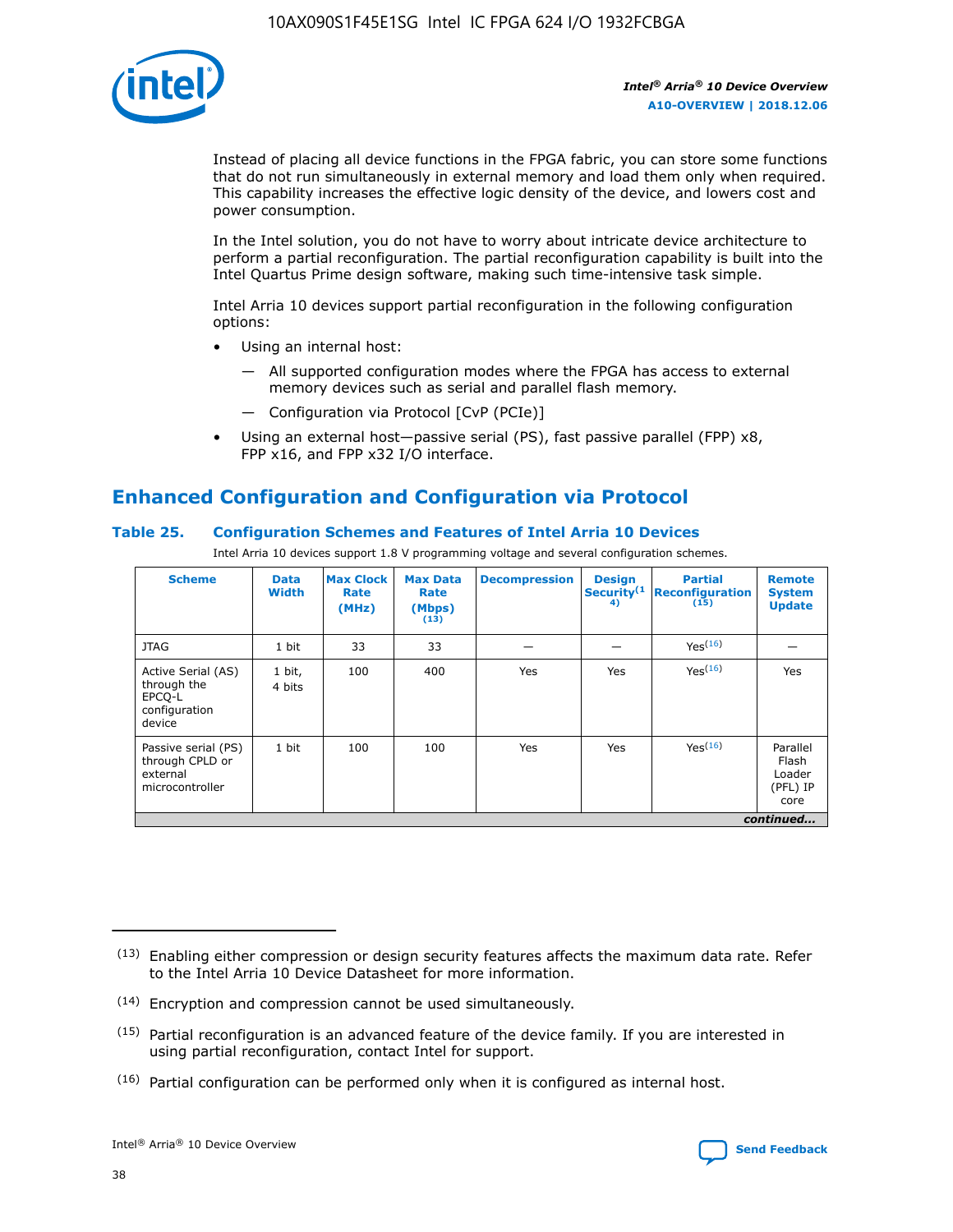

| <b>Scheme</b>                                    | <b>Data</b><br><b>Width</b> | <b>Max Clock</b><br>Rate<br>(MHz) | <b>Max Data</b><br>Rate<br>(Mbps)<br>(13) | <b>Decompression</b> | <b>Design</b><br>Security <sup>(1</sup><br>4) | <b>Partial</b><br><b>Reconfiguration</b><br>(15) | <b>Remote</b><br><b>System</b><br><b>Update</b> |
|--------------------------------------------------|-----------------------------|-----------------------------------|-------------------------------------------|----------------------|-----------------------------------------------|--------------------------------------------------|-------------------------------------------------|
| Fast passive                                     | 8 bits                      | 100                               | 3200                                      | Yes                  | Yes                                           | Yes(17)                                          | PFL IP                                          |
| parallel (FPP)<br>through CPLD or                | 16 bits                     |                                   |                                           | Yes                  | Yes                                           |                                                  | core                                            |
| external<br>microcontroller                      | 32 bits                     |                                   |                                           | Yes                  | Yes                                           |                                                  |                                                 |
| Configuration via                                | 16 bits                     | 100                               | 3200                                      | Yes                  | Yes                                           | Yes <sup>(17)</sup>                              |                                                 |
| <b>HPS</b>                                       | 32 bits                     |                                   |                                           | Yes                  | Yes                                           |                                                  |                                                 |
| Configuration via<br>Protocol [CvP<br>$(PCIe^*)$ | x1, x2,<br>x4, x8<br>lanes  |                                   | 8000                                      | Yes                  | Yes                                           | Yes(16)                                          |                                                 |

You can configure Intel Arria 10 devices through PCIe using Configuration via Protocol (CvP). The Intel Arria 10 CvP implementation conforms to the PCIe 100 ms power-up-to-active time requirement.

### **Related Information**

[Configuration via Protocol \(CvP\) Implementation in Intel FPGAs User Guide](https://www.intel.com/content/www/us/en/programmable/documentation/dsu1441819344145.html#dsu1442269728522) Provides more information about the CvP configuration scheme.

# **SEU Error Detection and Correction**

Intel Arria 10 devices offer robust and easy-to-use single-event upset (SEU) error detection and correction circuitry.

The detection and correction circuitry includes protection for Configuration RAM (CRAM) programming bits and user memories. The CRAM is protected by a continuously running CRC error detection circuit with integrated ECC that automatically corrects one or two errors and detects higher order multi-bit errors. When more than two errors occur, correction is available through reloading of the core programming file, providing a complete design refresh while the FPGA continues to operate.

The physical layout of the Intel Arria 10 CRAM array is optimized to make the majority of multi-bit upsets appear as independent single-bit or double-bit errors which are automatically corrected by the integrated CRAM ECC circuitry. In addition to the CRAM protection, the M20K memory blocks also include integrated ECC circuitry and are layout-optimized for error detection and correction. The MLAB does not have ECC.

(14) Encryption and compression cannot be used simultaneously.

<sup>(17)</sup> Supported at a maximum clock rate of 100 MHz.



 $(13)$  Enabling either compression or design security features affects the maximum data rate. Refer to the Intel Arria 10 Device Datasheet for more information.

 $(15)$  Partial reconfiguration is an advanced feature of the device family. If you are interested in using partial reconfiguration, contact Intel for support.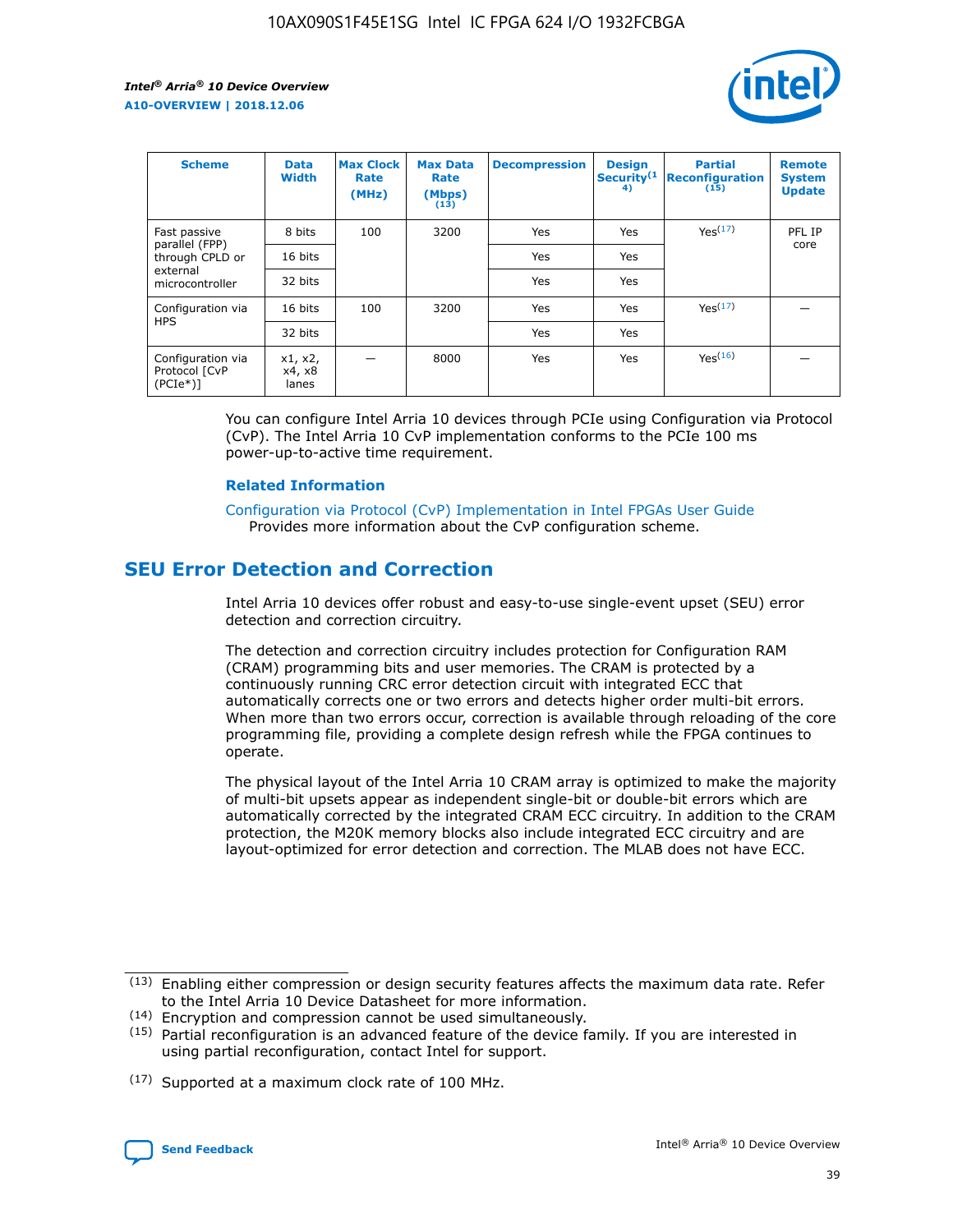

# **Power Management**

Intel Arria 10 devices leverage the advanced 20 nm process technology, a low 0.9 V core power supply, an enhanced core architecture, and several optional power reduction techniques to reduce total power consumption by as much as 40% compared to Arria V devices and as much as 60% compared to Stratix V devices.

The optional power reduction techniques in Intel Arria 10 devices include:

- **SmartVID**—a code is programmed into each device during manufacturing that allows a smart regulator to operate the device at lower core  $V_{CC}$  while maintaining performance
- **Programmable Power Technology**—non-critical timing paths are identified by the Intel Quartus Prime software and the logic in these paths is biased for low power instead of high performance
- **Low Static Power Options**—devices are available with either standard static power or low static power while maintaining performance

Furthermore, Intel Arria 10 devices feature Intel's industry-leading low power transceivers and include a number of hard IP blocks that not only reduce logic resources but also deliver substantial power savings compared to soft implementations. In general, hard IP blocks consume up to 90% less power than the equivalent soft logic implementations.

# **Incremental Compilation**

The Intel Quartus Prime software incremental compilation feature reduces compilation time and helps preserve performance to ease timing closure. The incremental compilation feature enables the partial reconfiguration flow for Intel Arria 10 devices.

Incremental compilation supports top-down, bottom-up, and team-based design flows. This feature facilitates modular, hierarchical, and team-based design flows where different designers compile their respective design sections in parallel. Furthermore, different designers or IP providers can develop and optimize different blocks of the design independently. These blocks can then be imported into the top level project.

# **Document Revision History for Intel Arria 10 Device Overview**

| <b>Document</b><br><b>Version</b> | <b>Changes</b>                                                                                                                                                                                                                                                              |
|-----------------------------------|-----------------------------------------------------------------------------------------------------------------------------------------------------------------------------------------------------------------------------------------------------------------------------|
| 2018.12.06                        | Added links to Intel Arria 10 device errata documents.<br>Removed automotive temperature option from the Intel Arria 10 GX devices.<br>Removed -3 fabric speed grade from the Intel Arria 10 GT devices.<br>Updated power options for the Intel Arria 10 GX and GT devices. |
| 2018.04.09                        | Updated the lowest $V_{CC}$ from 0.83 V to 0.82 V in the topic listing a summary of the device features.                                                                                                                                                                    |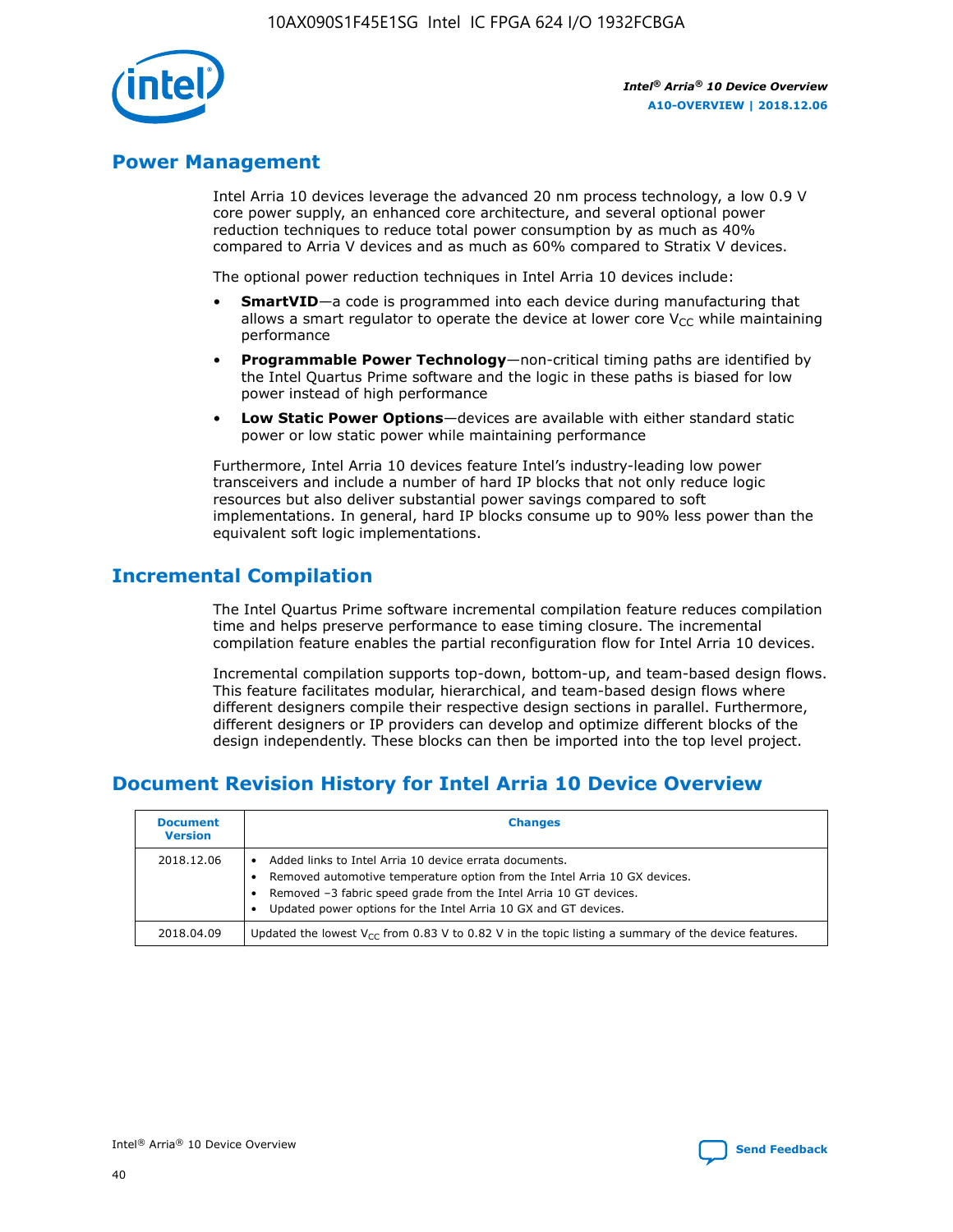*Intel® Arria® 10 Device Overview* **A10-OVERVIEW | 2018.12.06**



| <b>Date</b>    | <b>Version</b> | <b>Changes</b>                                                                                                                                                                                                                                                                                                                                                                                                                                                                                                                                                                                                                                                                                                                                                                                                                                                                                                                                                            |
|----------------|----------------|---------------------------------------------------------------------------------------------------------------------------------------------------------------------------------------------------------------------------------------------------------------------------------------------------------------------------------------------------------------------------------------------------------------------------------------------------------------------------------------------------------------------------------------------------------------------------------------------------------------------------------------------------------------------------------------------------------------------------------------------------------------------------------------------------------------------------------------------------------------------------------------------------------------------------------------------------------------------------|
| January 2018   | 2018.01.17     | Updated the maximum data rate for HPS (Intel Arria 10 SX devices<br>external memory interface DDR3 controller from 2,166 Mbps to 2,133<br>Mbps.<br>Updated maximum frequency supported for half rate QDRII and QDRII<br>+ SRAM to 633 MHz in Memory Standards Supported by the Soft<br>Memory Controller table.<br>Updated transceiver backplane capability to 12.5 Gbps.<br>$\bullet$<br>Removed transceiver speed grade 5 in Sample Ordering Core and<br>Available Options for Intel Arria 10 GX Devices figure.<br>Removed package code 40, low static power, SmartVID, industrial, and<br>military operating temperature support from Sample Ordering Core and<br>Available Options for Intel Arria 10 GT Devices figure.<br>Updated short reach transceiver rate for Intel Arria 10 GT devices to<br>25.8 Gbps.<br>Removed On-Die Instrumentation - EyeQ and Jitter Margin Tool<br>support from PMA Features of the Transceivers in Intel Arria 10 Devices<br>table. |
| September 2017 | 2017.09.20     | Updated the maximum speed of the DDR4 external memory interface from<br>1,333 MHz/2,666 Mbps to 1,200 MHz/2,400 Mbps.                                                                                                                                                                                                                                                                                                                                                                                                                                                                                                                                                                                                                                                                                                                                                                                                                                                     |
| July 2017      | 2017.07.13     | Corrected the automotive temperature range in the figure showing the<br>available options for the Intel Arria 10 GX devices from "-40°C to 100°C"<br>to "-40°C to 125°C".                                                                                                                                                                                                                                                                                                                                                                                                                                                                                                                                                                                                                                                                                                                                                                                                 |
| July 2017      | 2017.07.06     | Added automotive temperature option to Intel Arria 10 GX device family.                                                                                                                                                                                                                                                                                                                                                                                                                                                                                                                                                                                                                                                                                                                                                                                                                                                                                                   |
| May 2017       | 2017.05.08     | Corrected protocol names with "1588" to "IEEE 1588v2".<br>$\bullet$<br>Updated the vertical migration table to remove vertical migration<br>$\bullet$<br>between Intel Arria 10 GX and Intel Arria 10 SX device variants.<br>Removed all "Preliminary" marks.<br>$\bullet$                                                                                                                                                                                                                                                                                                                                                                                                                                                                                                                                                                                                                                                                                                |
| March 2017     | 2017.03.15     | Removed the topic about migration from Intel Arria 10 to Intel Stratix<br>10 devices.<br>Rebranded as Intel.<br>$\bullet$                                                                                                                                                                                                                                                                                                                                                                                                                                                                                                                                                                                                                                                                                                                                                                                                                                                 |
| October 2016   | 2016.10.31     | Removed package F36 from Intel Arria 10 GX devices.<br>Updated Intel Arria 10 GT sample ordering code and maximum GX<br>$\bullet$<br>transceiver count. Intel Arria 10 GT devices are available only in the<br>SF45 package option with a maximum of 72 transceivers.                                                                                                                                                                                                                                                                                                                                                                                                                                                                                                                                                                                                                                                                                                     |
| May 2016       | 2016.05.02     | Updated the FPGA Configuration and HPS Booting topic.<br>$\bullet$<br>Remove V <sub>CC</sub> PowerManager from the Summary of Features, Power<br>Management and Arria 10 Device Variants and packages topics. This<br>feature is no longer supported in Arria 10 devices.<br>Removed LPDDR3 from the Memory Standards Supported by the HPS<br>Hard Memory Controller table in the Memory Standards Supported by<br>Intel Arria 10 Devices topic. This standard is only supported by the<br>FPGA.<br>Removed transceiver speed grade 5 from the Device Variants and<br>Packages topic for Arria 10 GX and SX devices.                                                                                                                                                                                                                                                                                                                                                      |
| February 2016  | 2016.02.11     | Changed the maximum Arria 10 GT datarate to 25.8 Gbps and the<br>minimum datarate to 1 Gbps globally.<br>Revised the state for Core clock networks in the Summary of Features<br>$\bullet$<br>topic.<br>Changed the transceiver parameters in the "Summary of Features for<br>$\bullet$<br>Arria 10 Devices" table.<br>• Changed the transceiver parameters in the "Maximum Resource Counts<br>for Arria 10 GT Devices" table.<br>Changed the package availability for GT devices in the "Package Plan<br>for Arria 10 GT Devices" table.<br>Changed the package configurations for GT devices in the "Migration"<br>Capability Across Arria 10 Product Lines" figure.<br>continued                                                                                                                                                                                                                                                                                       |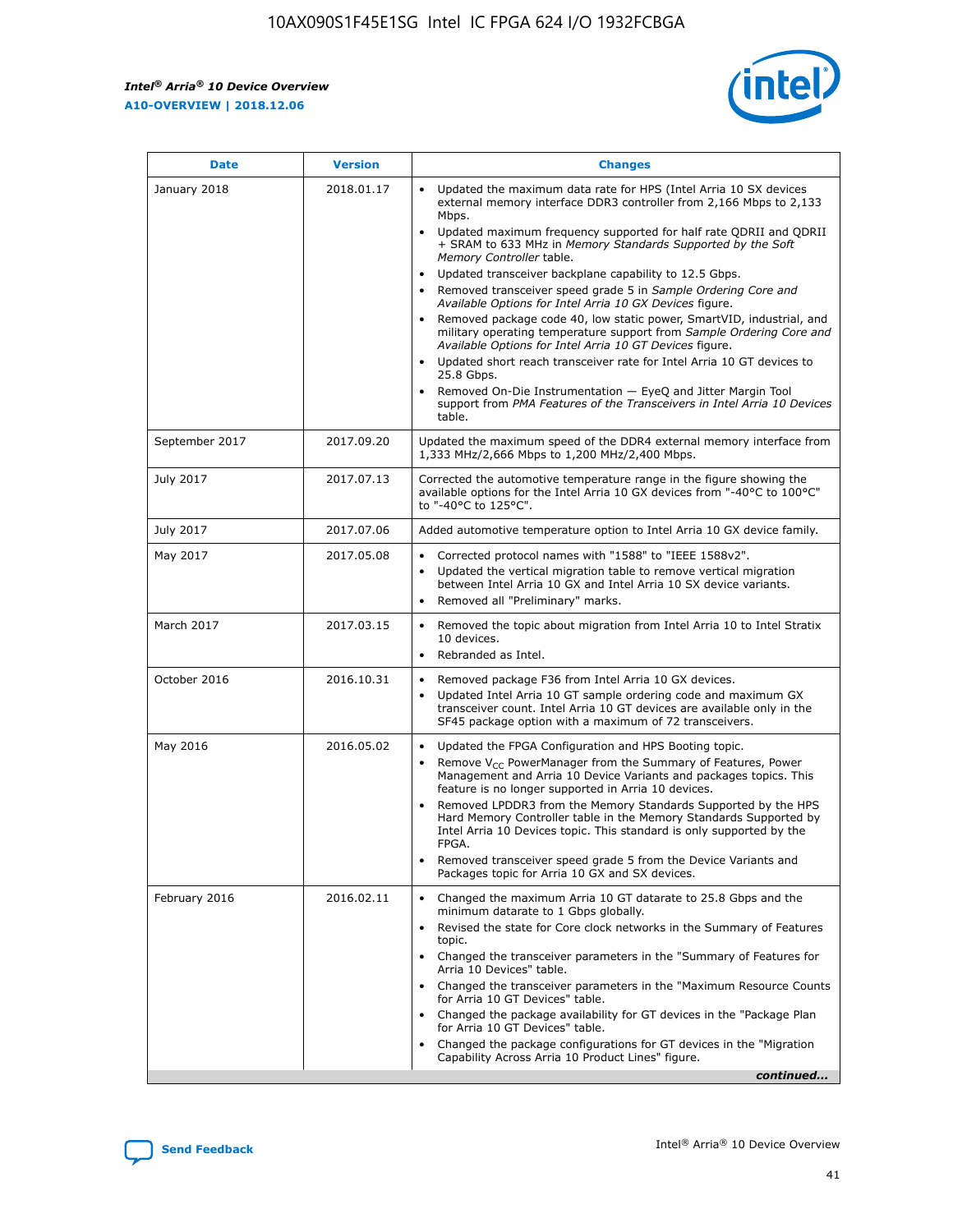

| <b>Date</b>   | <b>Version</b> | <b>Changes</b>                                                                                                                                                               |
|---------------|----------------|------------------------------------------------------------------------------------------------------------------------------------------------------------------------------|
|               |                | • Changed transceiver parameters in the "Low Power Serial Transceivers"<br>section.                                                                                          |
|               |                | • Changed the transceiver descriptions in the "Device Variants for the<br>Arria 10 Device Family" table.                                                                     |
|               |                | • Changed the "Sample Ordering Code and Available Options for Arria 10<br>GT Devices" figure.                                                                                |
|               |                | Changed the datarates for GT devices in the "PMA Features" section.<br>$\bullet$                                                                                             |
|               |                | Changed the datarates for GT devices in the "PCS Features" section.<br>$\bullet$                                                                                             |
| December 2015 | 2015.12.14     | Updated the number of M20K memory blocks for Arria 10 GX 660 from<br>2133 to 2131 and corrected the total RAM bit from 48,448 Kb to<br>48,408 Kb.                            |
|               |                | Corrected the number of DSP blocks for Arria 10 GX 660 from 1688 to<br>1687 in the table listing floating-point arithmetic resources.                                        |
| November 2015 | 2015.11.02     | Updated the maximum resources for Arria 10 GX 220, GX 320, GX 480,<br>$\bullet$<br>GX 660, SX 220, SX 320, SX 480, and SX 660.                                               |
|               |                | • Updated resource count for Arria 10 GX 320, GX 480, GX 660, SX 320,<br>SX 480, a SX 660 devices in Number of Multipliers in Intel Arria 10<br><b>Devices</b> table.        |
|               |                | • Updated the available options for Arria 10 GX, GT, and SX.                                                                                                                 |
|               |                | • Changed instances of Quartus II to Quartus Prime.                                                                                                                          |
| June 2015     | 2015.06.15     | Corrected label for Intel Arria 10 GT product lines in the vertical migration<br>figure.                                                                                     |
| May 2015      | 2015.05.15     | Corrected the DDR3 half rate and quarter rate maximum frequencies in the<br>table that lists the memory standards supported by the Intel Arria 10 hard<br>memory controller. |
| May 2015      | 2015.05.04     | • Added support for 13.5G JESD204b in the Summary of Features table.<br>• Added a link to Arria 10 GT Channel Usage in the Arria 10 GT Package<br>Plan topic.                |
|               |                | • Added a note to the table, Maximum Resource Counts for Arria 10 GT<br>devices.                                                                                             |
|               |                | • Updated the power requirements of the transceivers in the Low Power<br>Serial Transceivers topic.                                                                          |
| January 2015  | 2015.01.23     | • Added floating point arithmetic features in the Summary of Features<br>table.                                                                                              |
|               |                | • Updated the total embedded memory from 38.38 megabits (Mb) to<br>65.6 Mb.                                                                                                  |
|               |                | • Updated the table that lists the memory standards supported by Intel<br>Arria 10 devices.                                                                                  |
|               |                | • Removed support for DDR3U, LPDDR3 SDRAM, RLDRAM 2, and DDR2.                                                                                                               |
|               |                | Moved RLDRAM 3 support from hard memory controller to soft memory<br>$\bullet$<br>controller. RLDRAM 3 support uses hard PHY with soft memory<br>controller.                 |
|               |                | Added soft memory controller support for QDR IV.                                                                                                                             |
|               |                | Updated the maximum resource count table to include the number of<br>hard memory controllers available in each device variant.                                               |
|               |                | Updated the transceiver PCS data rate from 12.5 Gbps to 12 Gbps.<br>$\bullet$                                                                                                |
|               |                | Updated the max clock rate of PS, FPP x8, FPP x16, and Configuration<br>via HPS from 125 MHz to 100 MHz.                                                                     |
|               |                | Added a feature for fractional synthesis PLLs: PLL cascading.                                                                                                                |
|               |                | Updated the HPS programmable general-purpose I/Os from 54 to 62.<br>$\bullet$<br>continued                                                                                   |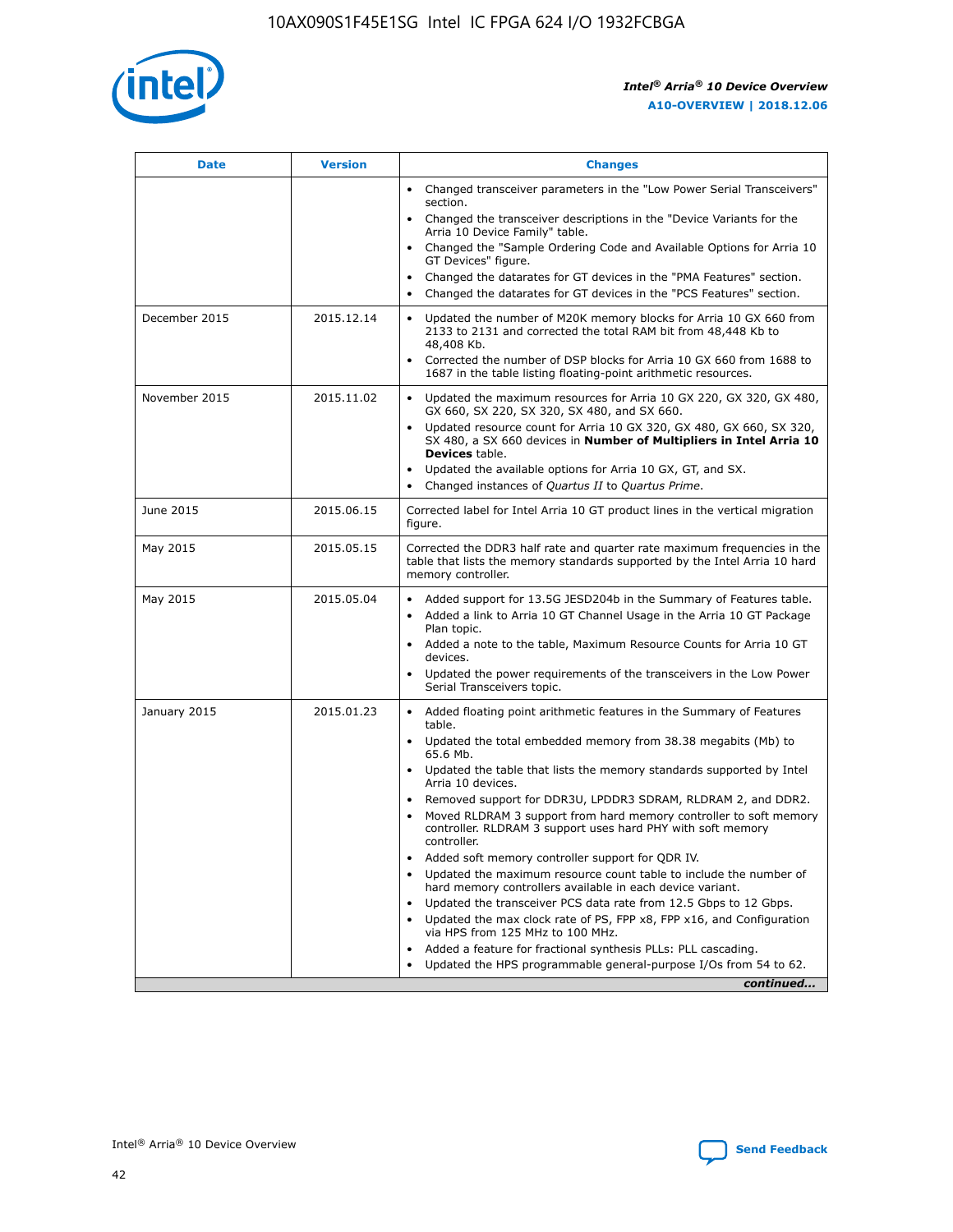r



| <b>Date</b>    | <b>Version</b> | <b>Changes</b>                                                                                                                                                                                                                                                                                                                                                                                                                                                                                                                                      |
|----------------|----------------|-----------------------------------------------------------------------------------------------------------------------------------------------------------------------------------------------------------------------------------------------------------------------------------------------------------------------------------------------------------------------------------------------------------------------------------------------------------------------------------------------------------------------------------------------------|
| September 2014 | 2014.09.30     | Corrected the 3 V I/O and LVDS I/O counts for F35 and F36 packages<br>$\bullet$<br>of Arria 10 GX.<br>Corrected the 3 V I/O, LVDS I/O, and transceiver counts for the NF40<br>$\bullet$<br>package of the Arria GX 570 and 660.<br>Removed 3 V I/O, LVDS I/O, and transceiver counts for the NF40<br>package of the Arria GX 900 and 1150. The NF40 package is not<br>available for Arria 10 GX 900 and 1150.                                                                                                                                       |
| August 2014    | 2014.08.18     | Updated Memory (Kb) M20K maximum resources for Arria 10 GX 660<br>devices from 42,660 to 42,620.<br>Added GPIO columns consisting of LVDS I/O Bank and 3V I/O Bank in<br>$\bullet$<br>the Package Plan table.<br>Added how to use memory interface clock frequency higher than 533<br>$\bullet$<br>MHz in the I/O vertical migration.<br>Added information to clarify that RLDRAM3 support uses hard PHY with<br>$\bullet$<br>soft memory controller.<br>Added variable precision DSP blocks support for floating-point<br>$\bullet$<br>arithmetic. |
| June 2014      | 2014.06.19     | Updated number of dedicated I/Os in the HPS block to 17.                                                                                                                                                                                                                                                                                                                                                                                                                                                                                            |
| February 2014  | 2014.02.21     | Updated transceiver speed grade options for GT devices in Figure 2.                                                                                                                                                                                                                                                                                                                                                                                                                                                                                 |
| February 2014  | 2014.02.06     | Updated data rate for Arria 10 GT devices from 28.1 Gbps to 28.3 Gbps.                                                                                                                                                                                                                                                                                                                                                                                                                                                                              |
| December 2013  | 2013.12.10     | Updated the HPS memory standards support from LPDDR2 to LPDDR3.<br>Updated HPS block diagram to include dedicated HPS I/O and FPGA<br>$\bullet$<br>Configuration blocks as well as repositioned SD/SDIO/MMC, DMA, SPI<br>and NAND Flash with ECC blocks.                                                                                                                                                                                                                                                                                            |
| December 2013  | 2013.12.02     | Initial release.                                                                                                                                                                                                                                                                                                                                                                                                                                                                                                                                    |